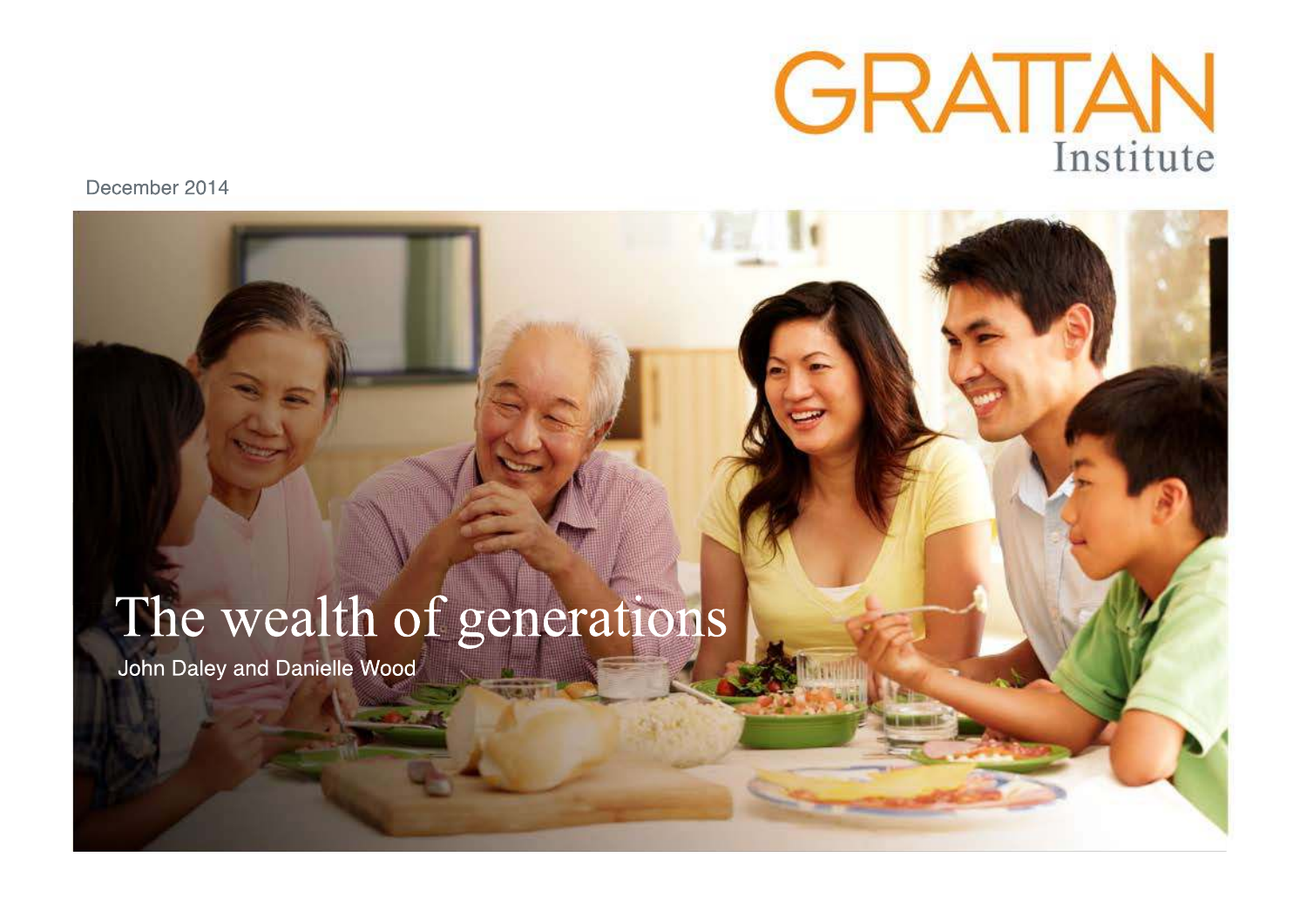**Founding members** 

Program support **Higher Education Program** 

THE MYER

FOUNDATION

**Affiliate Partners** 

The Scanlon Foundation

Wesfarmers

**Affiliates** 

Mercy Health

Jacobs

**Urbis** 

Westpac

**Origin Foundation Senior Affiliates** 

Google

EY **PwC** 



**Australian Government** 







#### **Grattan Institute Support Grattan Institute Report No. 2014-13, December 2014**

This report was written by John Daley, Grattan Institute CEO and Danielle Wood, Fellow. Ben Weidmann, Cameron Harrison, Cassie McGannon and Amelie Hunter provided extensive research assistance and made substantial contributions to the report.

We would like to thank numerous people from the public policy community, the private sector, and the members of Grattan Institute's Public Policy Committee for their helpful comments.

The opinions in this report are those of the authors and do not necessarily represent the views of Grattan Institute's founding members, affiliates, individual board members, reference group members, or reviewers. Any remaining errors or omissions are the responsibility of the authors.

Grattan Institute is an independent think-tank focused on Australian public policy. Our work is independent, practical and rigorous. We aim to improve policy outcomes by engaging with both decision-makers and the community.

This paper uses unit record data from the Household, Income and Labour Dynamics in Australia (HILDA) Survey. The HILDA Project was initiated and is funded by the Australian Government Department of Social Services (DSS) and is managed by the Melbourne Institute of Applied Economic and Social Research (Melbourne Institute). The findings and views reported in this paper, however, are those of the authors and should not be attributed to either DSS or the Melbourne Institute.

For further information on the Institute's programs, or to join our mailing list, please go to: http://www.grattan.edu.au/

This report may be cited as: Daley, J., Wood, D., Weidmann, B. and Harrison, C., 2014, *The Wealth of Generations*, Grattan Institute

ISBN: 978-1-925015-65-2

All material published or otherwise created by Grattan Institute is licensed under a Creative Commons Attribution-NonCommercial-ShareAlike 3.0 Unported License

Grattan Institute 2014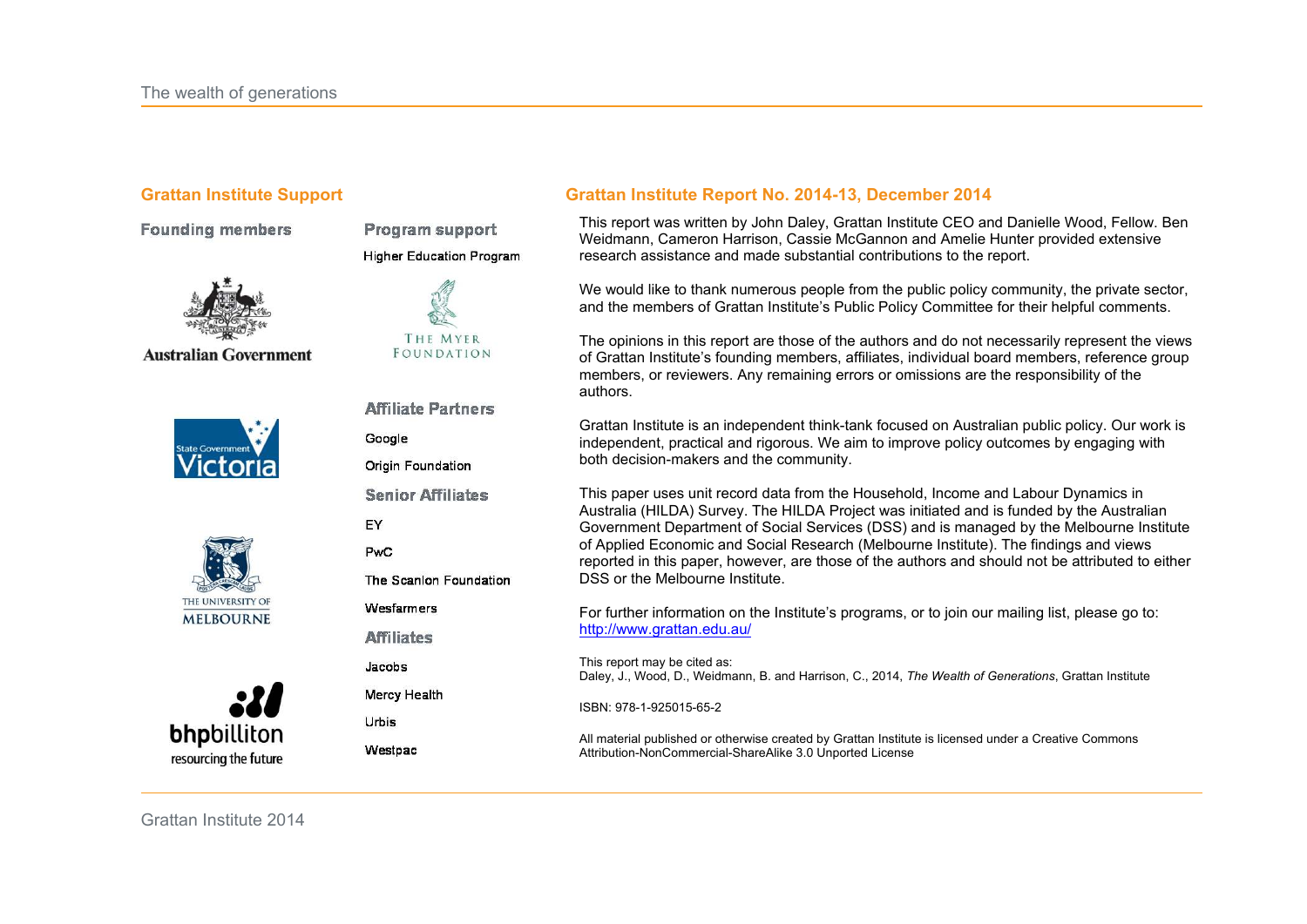## **Overview**

We have come to expect that each generation will be better off than its parents: wealthier, healthier and better housed. But the world is changing. Today's generation of young Australians may have lower standards of living than their parents at a similar age.

Over the last decade, older households captured most of the growth in Australia's wealth. Despite the global financial crisis, households aged between 65 and 74 today are \$200,000 wealthier than households of that age eight years ago. Meanwhile, the wealth of households aged 25 to 34 has gone backwards.

In part, the wealth of generations has diverged because of the boom in housing prices. Older households made big capital gains. With lower and falling rates of home ownership, younger households shared less of this windfall.

Incomes also grew fastest for older Australians, allowing them to add more to their wealth by saving. Households aged 55-64 saved \$12,000 in 2010, up from \$1000 in 2004. Households aged 25 to 34 controlled their spending just as tightly, but their savings only increased to \$11,000 in 2010 from \$4000 in 2004, because their incomes did not rise as much.

Governments are also spending much more on older households for pensions and services, particularly health. In 2010, governments spent \$9400 more per household over 65 than they did six years before. Budget deficits funded much of the increased spending. Future taxpayers will have to repay the debt, dragging further on the prosperity of younger generations.

In the past, each generation took out more from the budget over its lifetime than it put in. This generational bargain was sustainable when incomes rose quickly, as they did for 70 years.

Yet government transfers from younger to older cohorts are now so large that future budgets may not be able to afford them as the population ages. In other words, the generational bargain is at risk. Many expect that incomes will rise more slowly over coming decades. If so, the last decade in the United States and Britain illustrates the potential outcomes. The wealth and incomes of younger age groups in these countries have fallen behind those of their parents at a similar age.

Although older generations will ultimately pass on much of their accumulated wealth, this may not help younger generations much. On current trends, inheritances are typically received later in life and primarily benefit those who are already wealthy. Gifts to younger generations are typically small, and also primarily benefit well-off households.

Governments can choose to prevent the next generation being worse off than its parents. Targeting the Age Pension, reducing superannuation tax concessions and shifting towards asset taxes could reduce the transfers between today's younger taxpayers and older retirees. These reforms would fall most on those who have benefited from windfalls, government largesse, and paying lower taxes while deficits accumulated. And we shouldn't delay: later implementation may leave a younger generation even worse off, as they miss out on the benefits their parents enjoyed.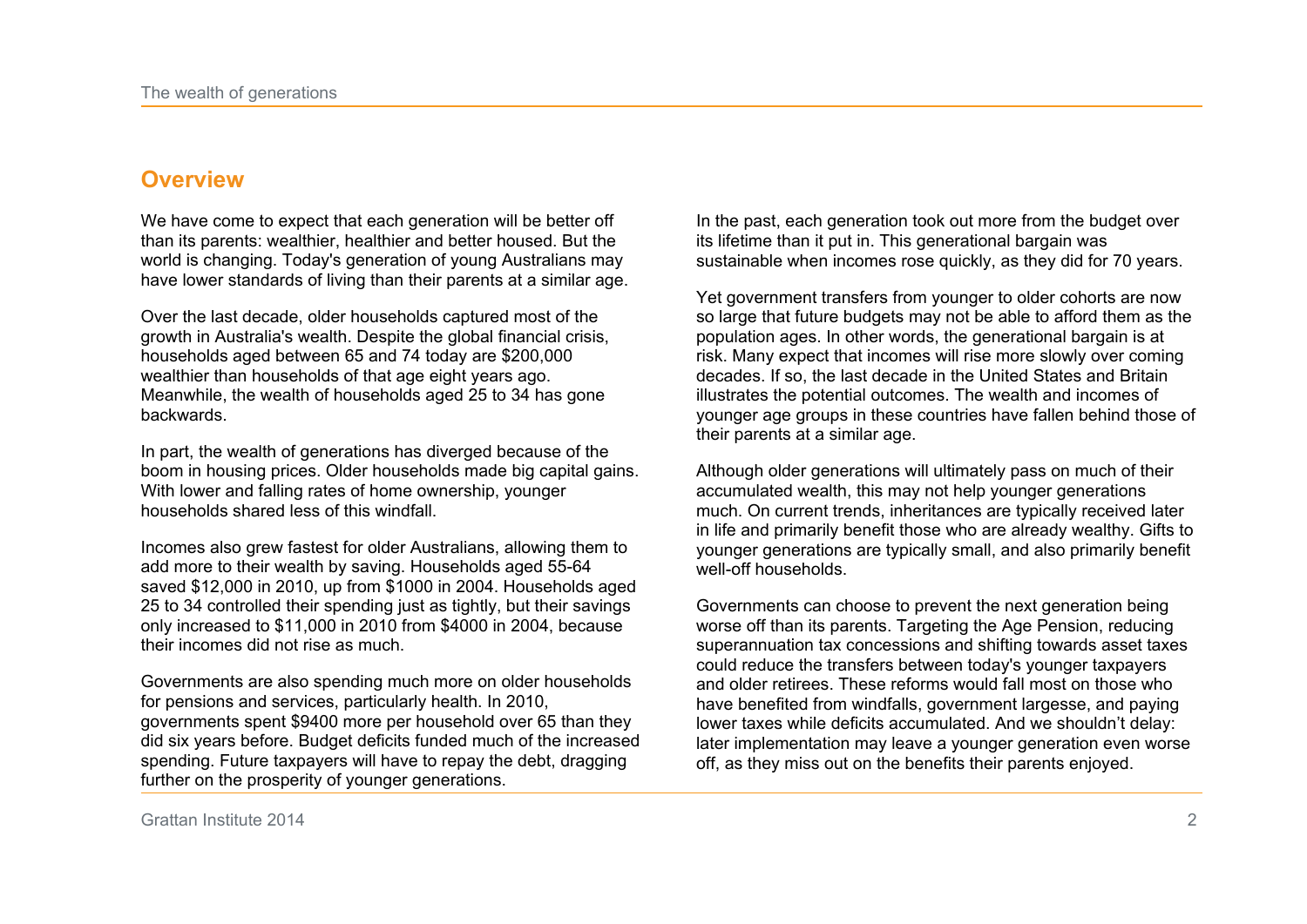## **Table of contents**

| $\mathbf 1$    |                                                                      |  |  |
|----------------|----------------------------------------------------------------------|--|--|
| 2 <sup>1</sup> |                                                                      |  |  |
| 3 <sup>1</sup> | Spending policies increasingly benefit older Australians21           |  |  |
| 4              | Economic growth cannot be relied on to save the day31                |  |  |
| 5              | Wealth begets wealth: consumption and inheritance 36                 |  |  |
| 6              | International experience highlights the risk of lower growth 41      |  |  |
| 7 <sup>1</sup> |                                                                      |  |  |
|                | Appendix B: Variations in income growth by gender and income level49 |  |  |
|                | Appendix C: Methodology for decomposing health spending51            |  |  |
|                |                                                                      |  |  |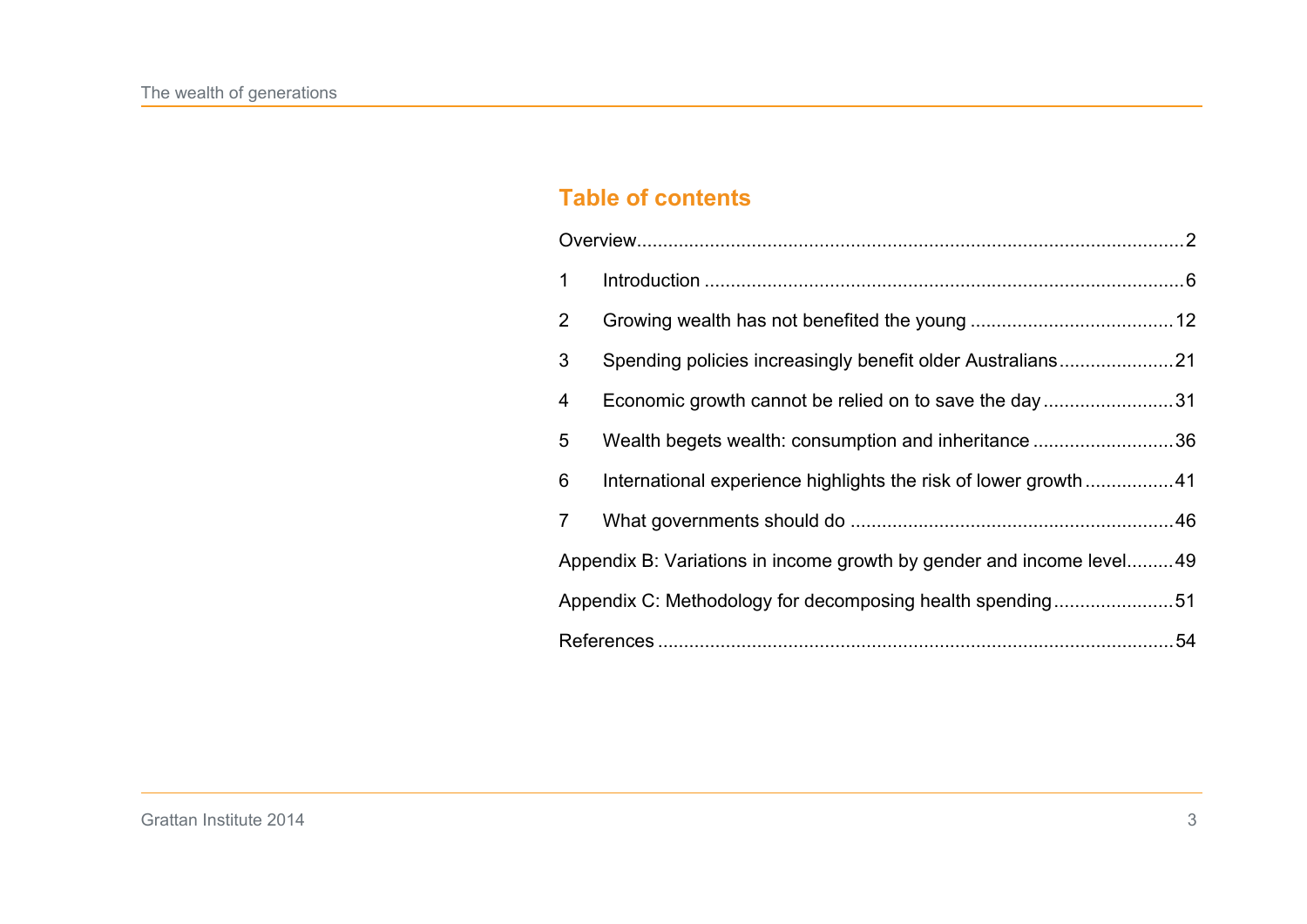## **Table of figures**

| Figure 1.1: Big changes in household balance sheets were a consequence of savings, capital appreciation and government debt 8 |  |
|-------------------------------------------------------------------------------------------------------------------------------|--|
|                                                                                                                               |  |
|                                                                                                                               |  |
|                                                                                                                               |  |
|                                                                                                                               |  |
|                                                                                                                               |  |
|                                                                                                                               |  |
|                                                                                                                               |  |
|                                                                                                                               |  |
|                                                                                                                               |  |
|                                                                                                                               |  |
|                                                                                                                               |  |
|                                                                                                                               |  |
|                                                                                                                               |  |
|                                                                                                                               |  |
|                                                                                                                               |  |
|                                                                                                                               |  |
|                                                                                                                               |  |
|                                                                                                                               |  |
|                                                                                                                               |  |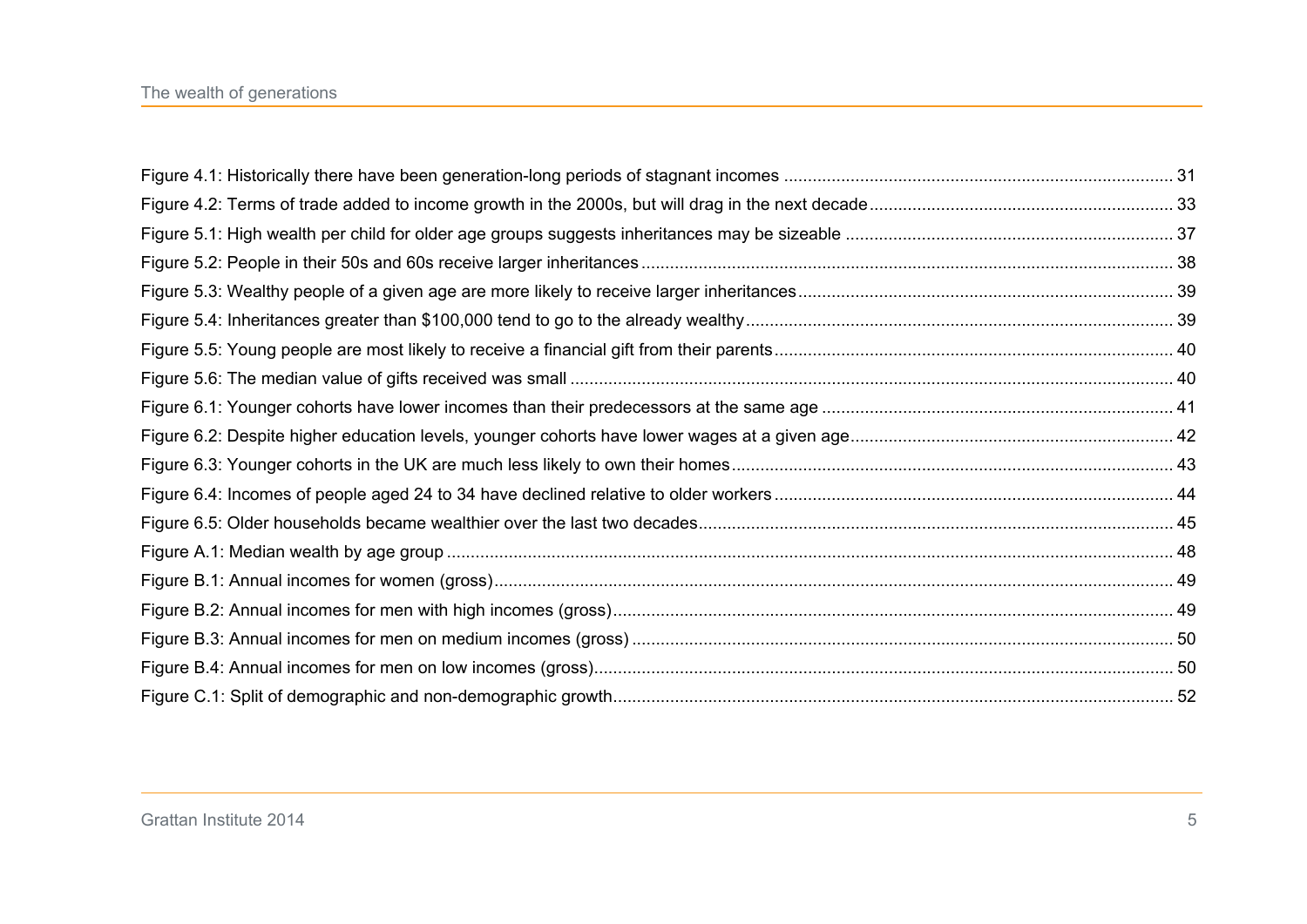## **1 Introduction**

This report examines how the economic position of Australians of different ages is changing. It analyses trends in household wealth, incomes, and government taxes and transfers by age groups. It identifies which age groups are benefiting most from economic and policy changes.

#### **1.1 "Generations" and "age groups": key concepts for this report**

The report considers the economic position of people of different ages at different points in time.

A **generation** or **birth cohort** refers to a cohort of individuals born at roughly the same time. People remain members of one particular generation throughout their life. There is no fixed method for determining the bounds of an individual generation, though the Australian Bureau of Statistics (ABS) tends to use a 20-year range. A more accurate range might be 29 years – the median age at which a woman today has her first child.<sup>1</sup>

An **age cohort** is the group of people within a particular age bracket at a given point in time. For example, the 20 to 24 year old cohort in 2004 includes all those people born between 1980 and 1984. The same cohort in 2010 includes everyone born between 1986 and 1990.

In this report we mainly consider the economic circumstances for a particular age group at different points in time. In other words,

we compare the outcomes for different generations when they are at the same age. It is not particularly noteworthy that older people tend to earn more and to have accumulated more wealth than younger people. However, it is noteworthy if the income of a subsequent generation is lower than the income of a previous generation when they were at the same age.

#### **1.2 The drivers of future prosperity**

Lifetime economic well-being depends on consumption opportunities across different stages of a household's lifecycle. The long term economic position of households depends on a number of factors:

- $\bullet$  net wealth the store of resources that can be spent in future which depends on past savings, plus appreciation in asset values;
- $\bullet$  future income:
- future government spending and its incidence by age;
- $\bullet$  future taxes which depend on future government spending, plus any liability to repay accumulated government debt; and
- $\bullet$  future inheritances and gifts.

This report is about how these factors have evolved, and might develop in the future.

 $\frac{1}{2}$  $1^1$  ABS (2013b)

Grattan Institute 2014 6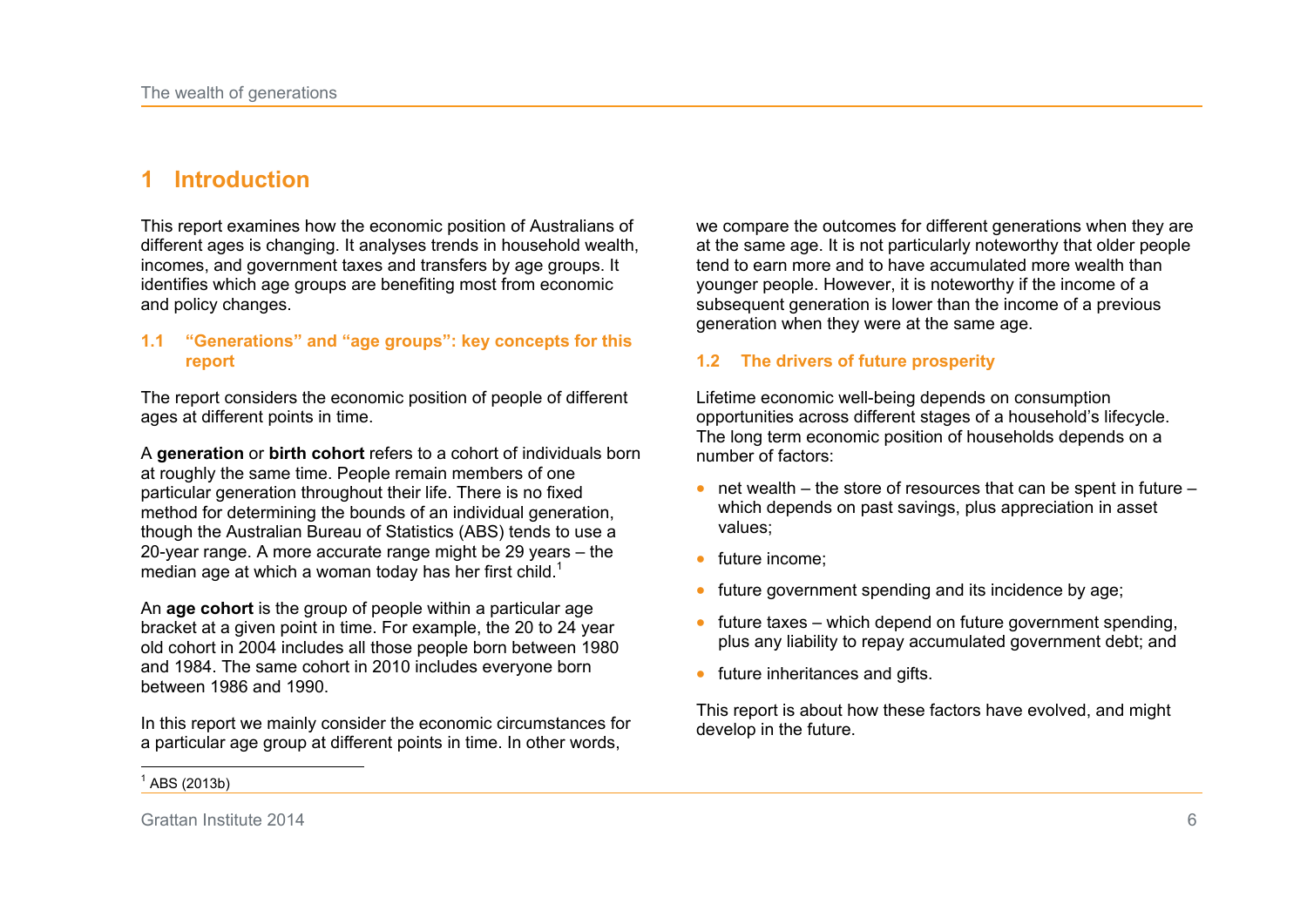#### **1.3 How the report analyses prosperity by age group**

The overall **wealth** of generations is discussed in Chapter 2. The wealth of households, particularly those over 45, has increased as a result of increasing house prices and a big jump in savings.

Government benefits and services also increased over the last decade, particularly for households over 65, as Chapter 3 describes. Twenty-year trends suggest that **government spending on health services** will continue to increase much faster than GDP.

Over the last two decades, the dollar value of taxes also increased, but not as much as spending. As a result, budget deficits increased, implicitly imposing significant increases in **future taxes** on younger households.

**Future income** depends primarily on economic growth rates, discussed in Chapter 4. Higher levels of income growth also make it easier to save. There are substantial risks that future income growth will be much slower than for recent decades.

Older generations may either consume or save their wealth. Wealth that is saved will ultimately contribute to the future economic resources of younger generations when it is passed on as **inheritances and gifts**. However, as we discuss in Chapter 5, many households never receive anything; most bequests are only received later in life; and large bequests are primarily received by those who are already well-off.

If the cost of government benefits and services continues to rise, if governments accumulate significant debts, and if income growth

is sluggish, then a younger generation can find itself poorer than its parents at a similar age. The experiences of the **United States and United Kingdom** over the last decade provide a cautionary guide to how low or no economic growth can produce poor economic outcomes for younger cohorts, as Chapter 6 describes.

Government can affect these factors through age-based government welfare, other spending, and taxes, particularly Age Pension benefits and superannuation tax concessions. Governments can also affect the prosperity of one generation relative to another through budget policy. If a government has budget deficits and accumulates debt, it will affect future taxes and services.

Whether a younger generation is ultimately worse off than its parents will depend on policy change, the state of government finances, and economic growth. Chapter 7 outlines future work to analyse the budget impact of different growth scenarios and consider how plausible **policy changes** might affect the prosperity of younger generations relative to their parents.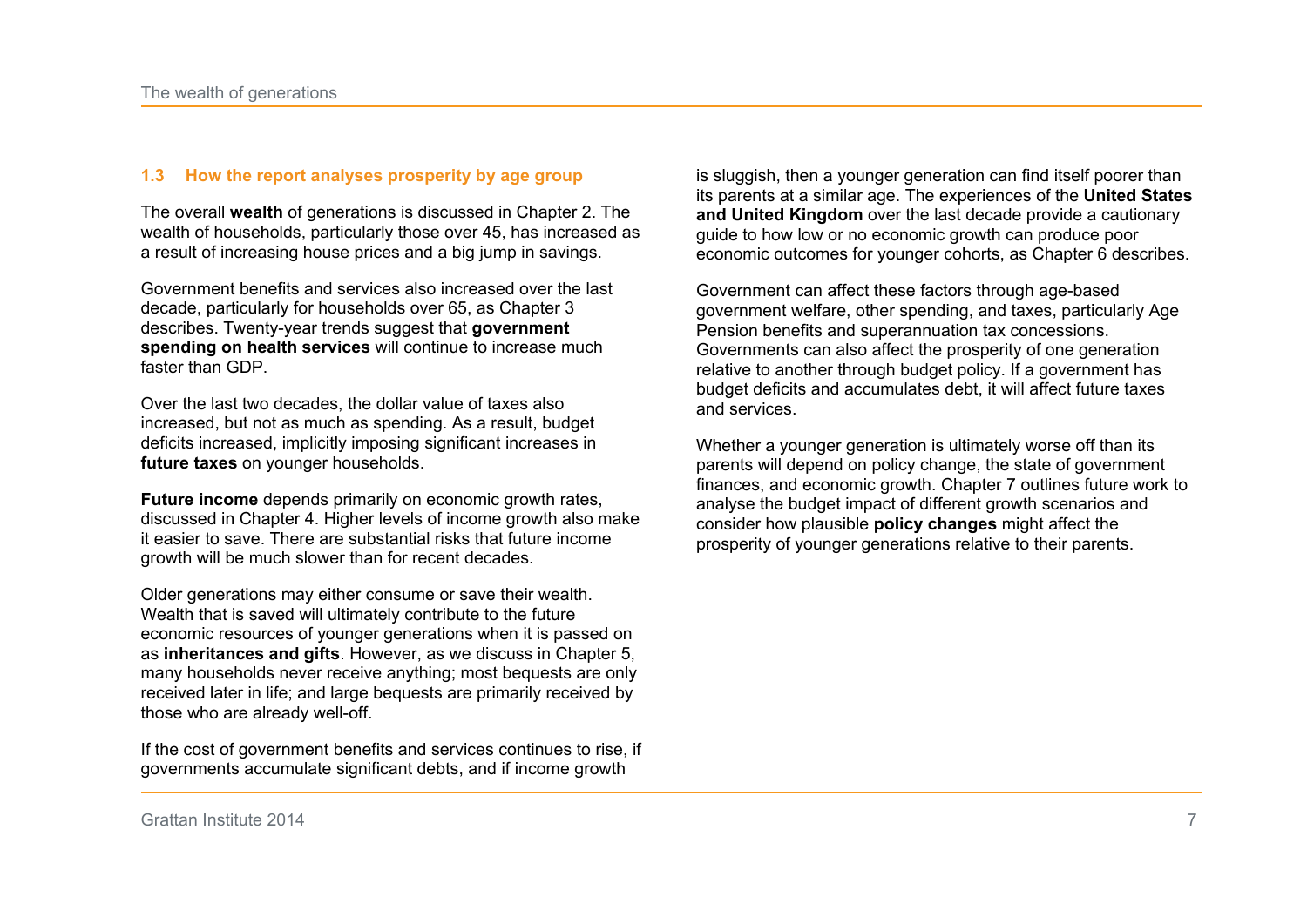#### **1.4 Different stories for different ages: what explains the changing wealth of the old and young**

A snapshot of changes over the last decade indicates how much changes in the economy and government policy have affected the long-term economic position of households. By looking at swings historically, we can understand which of these factors is likely to be most important to the economic outcomes for future generations.

#### **Box 1: The components of wealth**

Changes in household wealth depend on saving, changes in the value and mix of assets (predominantly owner-occupied housing and superannuation) and liabilities. Other sources of changes in wealth include higher education loans and inheritances and gifts.

Figure 1.1 shows the average annual change in wealth between 2003-04 and 2009-10 from each of these sources.

Figure 1.1 also shows how changes in government debt can affect the future tax liabilities of households. For consistency, we examine average annual debt accumulated by governments between 2003-04 and 2009-10. The debt is distributed among households by age group based on their estimated future share of taxes, assuming the historical distributions of taxes by age group remain the same and that the debt is paid down over 15 years.

To show how much government debt per household grew annually between 2009-10 and 2013-14, the cost per household of paying down debt over this period is separately identified.

**Figure 1.1: Big changes in household balance sheets were a consequence of savings, capital appreciation and government debt**  Average annual change, 2014\$ '000s



*Notes: Savings are calculated as average expenditure on goods and services less disposable income between 2003-04 and 2009-10. The increase in HECS debt is calculated from information on existing HECS liability provided in the 2003-04 and 2009-10 HES. Savings from gifts and inheritance are based on average value of gifts and inheritance in a given year, with the assumption that this income is saved at the same rate as other income sources (HILDA survey). Changes in government debt per household are calculated as the total change in general government debt (Commonwealth, state and territory). These changes are then apportioned to households based on their estimated share of total tax liabilities for the next 15 years (Box 1). Households' savings rates are positively skewed. To limit the impact of this skew on our analysis, we remove the lowest and highest deciles.* 

*Source: Grattan analysis based on HILDA (2012), ABS (2011b), ABS (2011a) and Treasury (2013a)*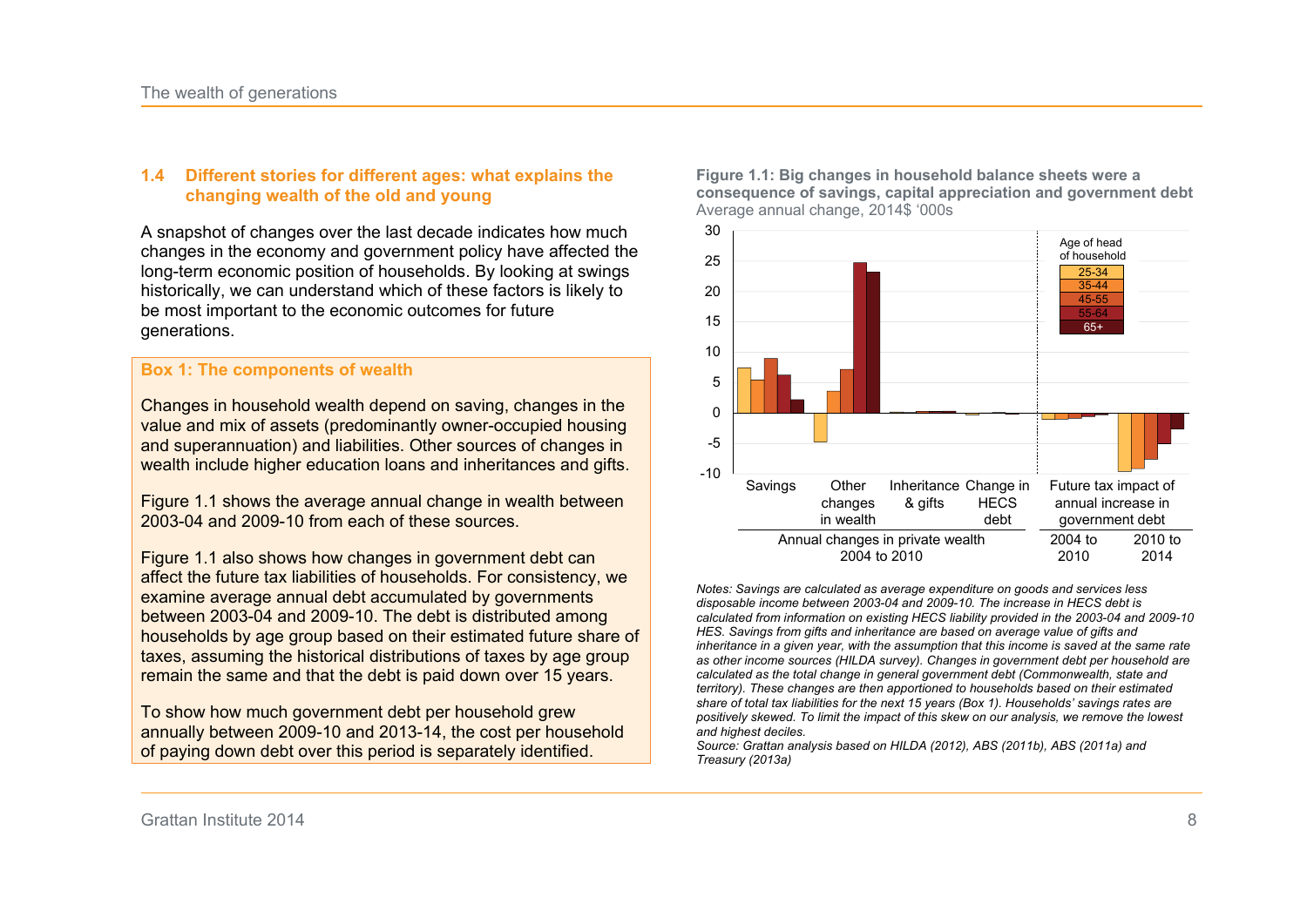Over the last six years, the wealth of households headed by those **55 to 65 and 65+ year olds** increased faster than households in any other age group. These households saved more but they mainly benefited from capital appreciation (particularly rising house prices). Households headed by someone over 65 will be relatively unaffected by the increase in government debt that accumulated over this period. Retirees, who pay much less in taxes, are unlikely to contribute much to paying off the debt.

By contrast, the financial position of **25 to 34 year old households** barely improved. These households did not benefit in the same way from the windfall gains in housing because most bought at the end of the boom if they bought at all. Although they had higher HECS debts than their predecessors (as a result of higher HECS charges and participation rates), the impact of changes in these debts on overall wealth was relatively small.

Because government debt increased rapidly, particularly since 2008, younger households will pay substantially higher future taxes than would otherwise be the case. Younger households could face an additional \$10,000 tax burden associated with each year of growing debt between 2010 and 2014.

Some of this debt was due to cyclical deficits that may have helped maintain incomes during the economic downturn. But there is also a sizeable structural component – the Commonwealth Government had structural budget deficits of more than two per cent of GDP for the past five years (Chapter 3). The annual increase in future tax liability outweighs the annual savings of 25-34 year old households.

The remainder of this report explores these components of changes in economic prosperity in more detail.

#### **1.5 What the report does not do**

The report focuses on indicators of financial wellbeing.

Other **economic, social and environmental changes** will also affect the future welfare of today's young. Higher youth unemployment may lead to long run unemployment, blighting the economic prospects of many who try to enter the workforce when unemployment rates are relatively high. Yet while current rates of youth unemployment are high, they are still below those that persisted for several years in both the 1980s and 1990s.<sup>2</sup> The size of the long-term impact of youth unemployment is beyond the scope of this report. Future youth unemployment is closely tied to overall rates of unemployment, $3$  which are difficult to forecast.

Climate change creates a substantial downside risk to the future living standards of young people.<sup>4</sup> While beyond the scope of this report, it is important in a holistic consideration of intergenerational fairness. Climate change will have more impact on those who are young today, and have longer to live. Attitudes to government policies to reduce carbon emissions are strongly correlated with age. $5$ 

 $2^2$  Borland (2014a)

 $3$  Ibid.

 $<sup>4</sup>$  Garnaut (2008)</sup>

 $<sup>5</sup>$  The 2014 Lowy Institute Poll found that Australians under 45 years are more</sup> likely to regard global warming as 'a serious and pressing problem' (51 per cent)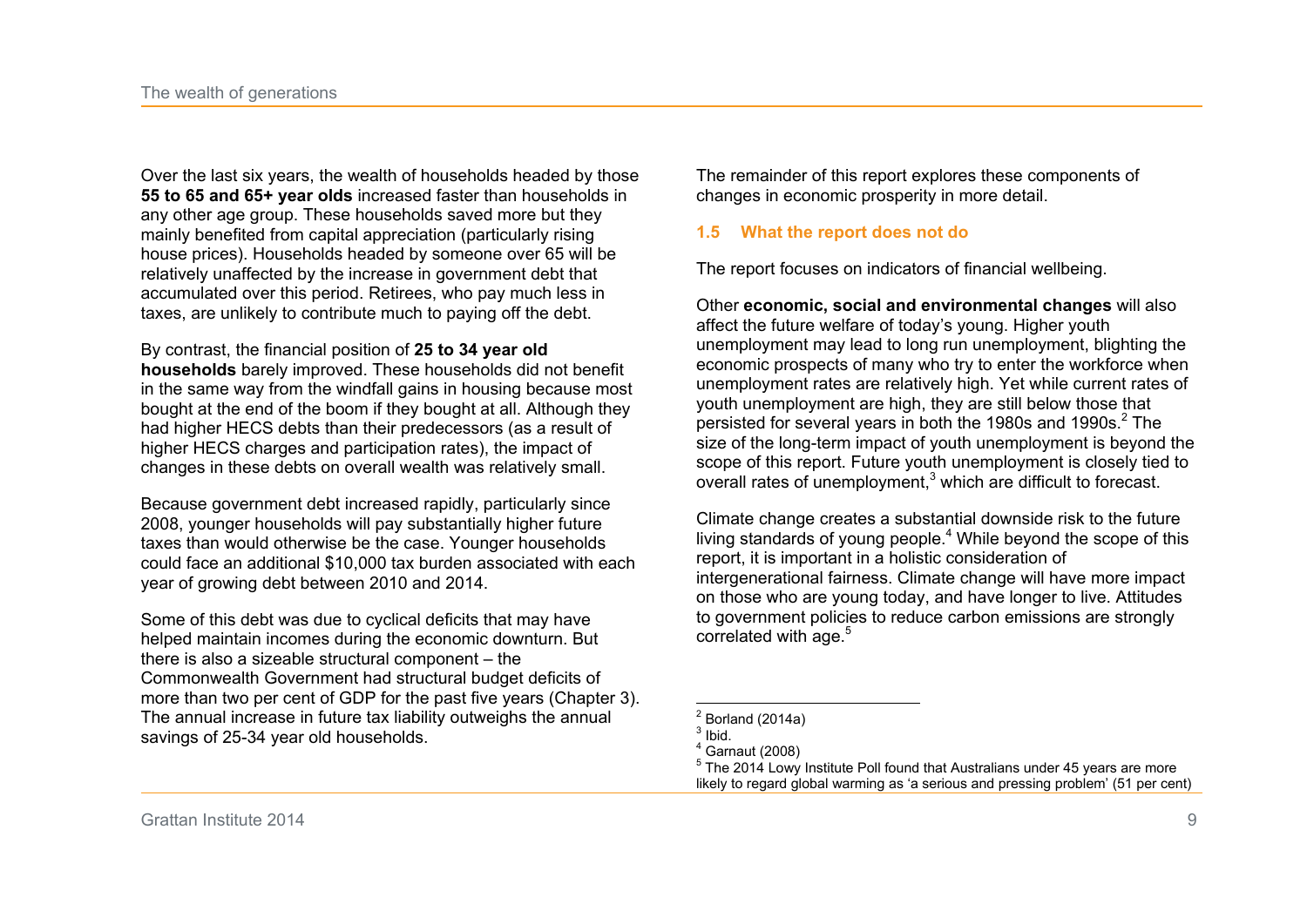The report does not provide a comprehensive account of the **financial position of different generations over the lifecycle**. Older Australians are right to point out that they have paid taxes over their lifetime and are entitled to support in retirement. This generational bargain is longstanding. On current settings, people on average contribute to government budgets between the ages of 24 and 58, and draw down when younger and older.<sup>6</sup>

Yet there are real questions about the quantum of this support, how it should be targeted, and whether it will be sustainable in the future. There are concerns that the current policy settings will lead to younger generations putting considerably more into the system than they take out over their lifetimes. Research underway at Grattan Institute will look at this "generational accounting" for different generations under different policy assumptions.

The report also does not explicitly address issues of **intragenerational fairness**. In considering economic outcomes across generations we focus on the average (and median) outcomes for different age groups. This conceals considerable variability within each age group. Some young people have seen their wealth grow rapidly just as some older people struggle to make ends meet.

Large and increasing differences in income and wealth among people of a similar age raise important policy issues.<sup>7</sup> It is difficult to justify a political system that leads to some people having so

few resources that they do not have opportunities to pursue lives that they have reason to value.<sup>8</sup> Many believe there are good reasons to try to reduce the gap in outcomes further.<sup>9</sup> Yet many others oppose government interventions focused primarily on reducing the variability in outcomes, either because it mutes the incentive for individual effort, or because it implies a much larger role for the state.

The report deals with fairness between different generations. It raises different issues to fairness within generations. Fairness between generations depends on economic circumstances – particularly asset price changes and income growth – and government policy, particularly age-based tax, welfare and benefit policies, and the scale of budget deficits. Unlike the outcomes within a generation, individual talent and effort play little role. It is difficult to justify making policy decisions that would leave a subsequent generation worse off, particularly if that generation has little or no say in the decisions.

Intra-and inter-generational fairness are linked. If a generation does relatively badly, the poor of that generation may be particularly vulnerable. Indeed, people today who are both young and poor are probably the most financially vulnerable group in society.<sup>10</sup>

 8 Sen (2009), p. 253-254; Daley*, et al.* (2013), p. 36-37.

<sup>9</sup> OECD (2011), p. 40-41; Daley, et al. (2013), p. 36.

 $10<sup>10</sup>$  A higher percentage of people over 65 are estimated to live in poverty (incomes below 50 per cent of median income) than for younger adults. However, the low levels of Newstart and Youth Allowance leave young people on income support particularly vulnerable. More than 55 per cent of those receiving Newstart and 50 per cent on Youth Allowance sit below the poverty

compared with those 45 years and older (40 per cent). See: Lowy Institute (2014), p. 9. 6 Rice*, et al.* (2014) 7 OECD (2011)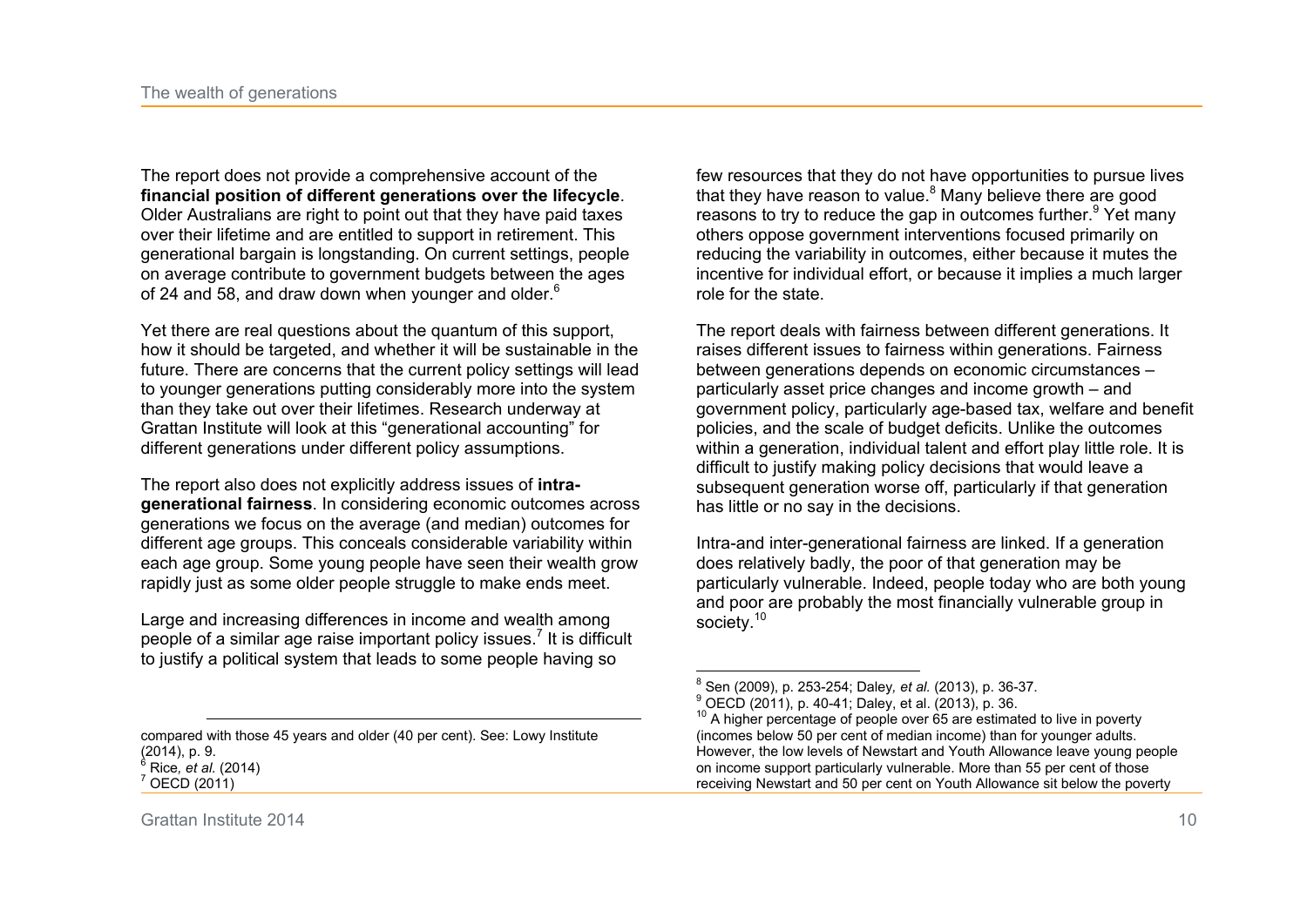A generation whose income is lower than that of its parents may also tend to be a particularly unequal generation. Wealth is likely to become more concentrated if a large part of a generation's wealth is inherited rather than earned. Inheritances tend to concentrate wealth, as shown both by our study of Australia over the last decade, and international experience (see Section 5.2).<sup>11</sup>

Many interventions that are likely to reduce inter-generational inequality would probably also reduce intra-generational inequality. Which provides all the more reason to pursue them.

line. This compares to 16 per cent on the Age Pension. Lower levels of home ownership among today's young (Chapter 2) compounds their future vulnerability as home ownership provides significant protection against poverty for people as they get older. See: ACOSS (2014)

 $11$  In periods when the return on capital is high relative to economic growth (which it may well be in decades to come  $-$  Chapter 4), inherited wealth becomes more important in determining the economic outcomes of future generations. See Picketty (2013)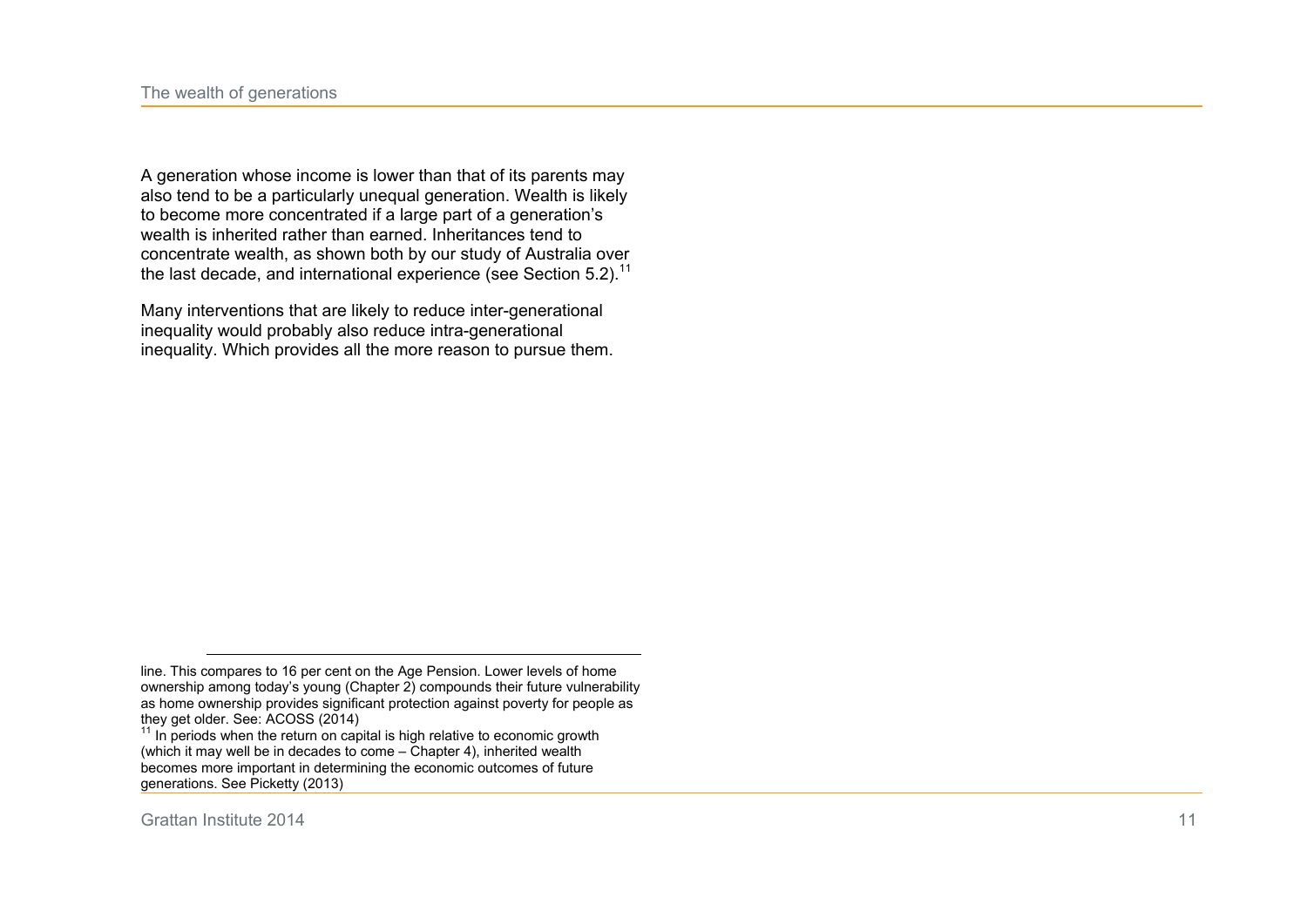## **2 Growing wealth has not benefited the young**

Over the last decade, older households captured most of the growth in Australia's wealth. Despite the global financial crisis, households aged between 65 and 74 today are \$200,000 wealthier than households of that age eight years ago. Meanwhile, the wealth of households aged 25 to 34 has gone backwards.

In part, the wealth of generations has diverged because of the boom in housing prices. Older households made big capital gains. With lower and falling rates of home ownership, younger households shared less of this windfall.

Incomes also grew fastest for older Australians, allowing them to add more to their wealth through savings. Households aged 55-64 saved \$12,000 in 2010, up from \$1000 in 2004. Households aged 25 to 34 controlled their spending just as tightly, but their savings only increased to \$11,000 in 2010 from \$4000 in 2004, because their incomes did not rise as much.

#### **2.1 Older age groups – but not others – are becoming more wealthy**

Most age groups are more wealthy than they were in 2003-04, even though almost all age groups lost wealth between 2009-10 and 2011-12 in the aftermath of the global financial crisis. Yet it was older households who captured much of the increase in wealth over the decade.

For example, an average 55 to 64 year old household was \$173,000 richer in real terms in 2011-12 than was a household of that age in 2003-04 (1.9 per cent annual growth). The average 65 to 74 year old household was \$215,000 better off over the same period (2.7 per cent annual growth) (Figure 2.1).

By contrast, younger age groups increased their net assets less. The average 35-44 year old household was only \$80,000 richer over the period than was a household of that age eight years earlier (1.7 per cent annual growth). Those aged 25 to 34 on average went backwards in real terms.

These averages may obscure some large differences within age groups. Nevertheless, wealth for the **median** household in each age group shows the same trends as for average wealth. The wealth of the median household over 55 grew strongly (more than 2 per cent annual growth), stagnated for households aged 35-44 (0.3 per cent annual growth) and declined for those aged 25-34 (minus 2.7 per cent growth) (see Appendix A).<sup>12</sup>

Aggregate wealth data based on the national accounts indicates that this generational divergence in wealth accumulation, coupled with population ageing, means that older generations now hold more of the total wealth in Australia. Households aged 65+ held 26 per cent of total wealth in 2003-04. By 2011-12, they owned 30 per cent (Figure 2.2). $13$ 

 $\overline{\phantom{a}}$  $^{12}$  ABS (2013c)  $13$  ABS (2014c)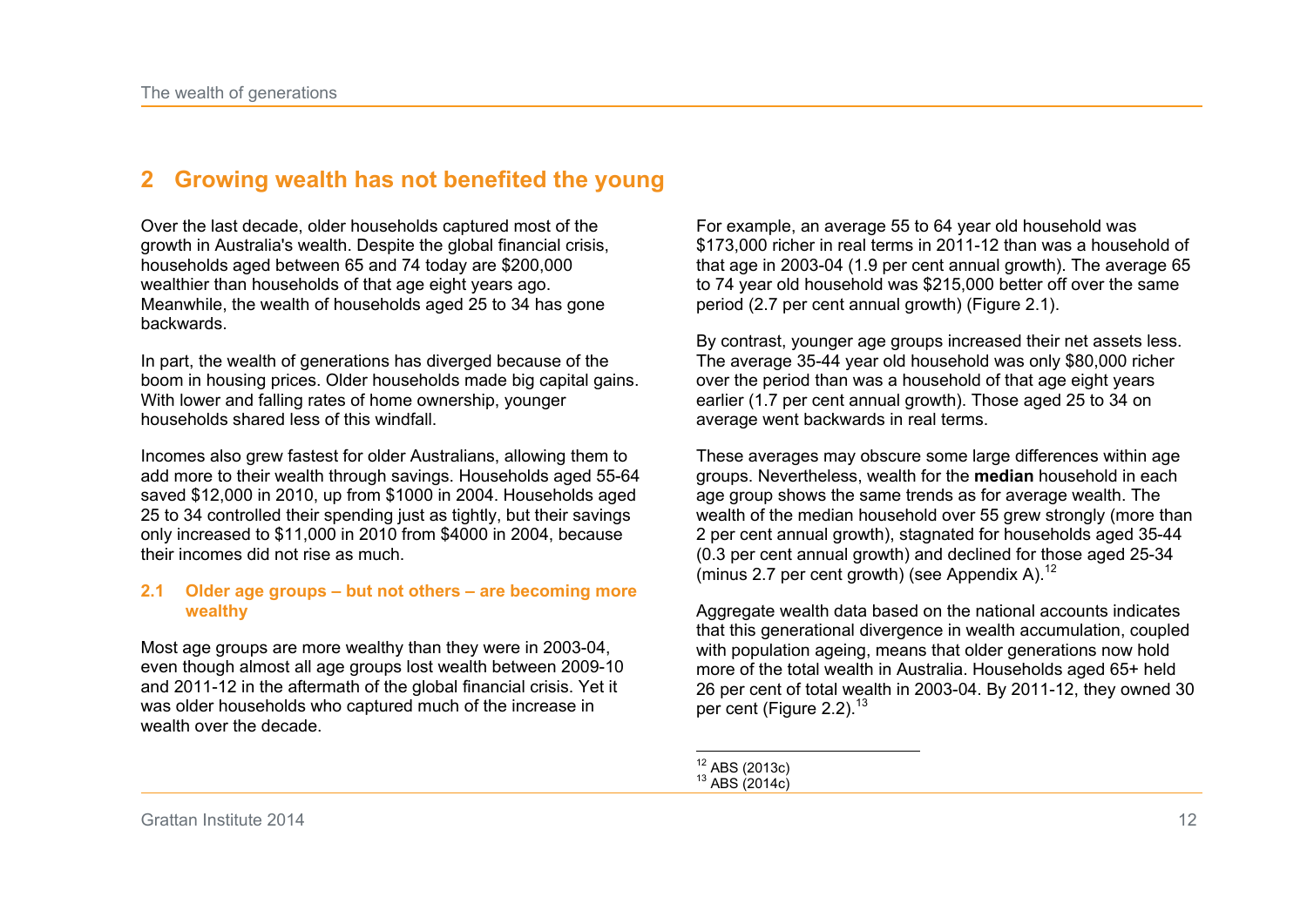

**Figure 2.1: Those over 45 became much richer, while the wealth of younger cohorts stagnated** 

Average wealth by age of head of household, 2012\$ '000s

*Note: Estimates for households 15-24 and 75+ have high standard errors and should be used with caution. The ABS apportions its household data by age group based on the age of the head of the household ('reference person'). The reference person is chosen by applying the following selection criteria, until a single appropriate reference person is identified: (1) owner without a mortgage, owner with a mortgage, renter, other housing tenure; (2) one of the partners in a registered or de facto marriage, with dependent children, one of the partners in a registered or de facto marriage, without dependent children, a lone parent with dependent children (3) the person with the highest income, (4) the eldest person. See: ABS (Various years-b). The analysis of wealth in this report generally follows the ABS Survey of Income and Housing: ABS (2013c). We also analysed household wealth as reported in the HILDA survey from 2002 and 2010, which generally produced very similar results to those from the ABS survey. As the ABS survey has a larger sample size, we have preferred it to the HILDA survey. Source: Grattan analysis of ABS (2013c)* 



Percentage of total wealth



*Note: In compiling these estimates, the ABS uses estimates of national wealth from the Australian System of National Accounts ABS (2013a) and distributes these across households by age group using information from the ABS Survey of Income and Housing and ABS Household Expenditure Survey ABS (Various years-b). Source: Grattan analysis of ABS (2014c).* 

All age groups hold half or more of their assets in property, and the rest in superannuation, financial assets such as bank accounts and shares, and other wealth, such as house contents, vehicles, and business wealth. Liabilities – primarily mortgages – are significant for younger households, whereas those over 65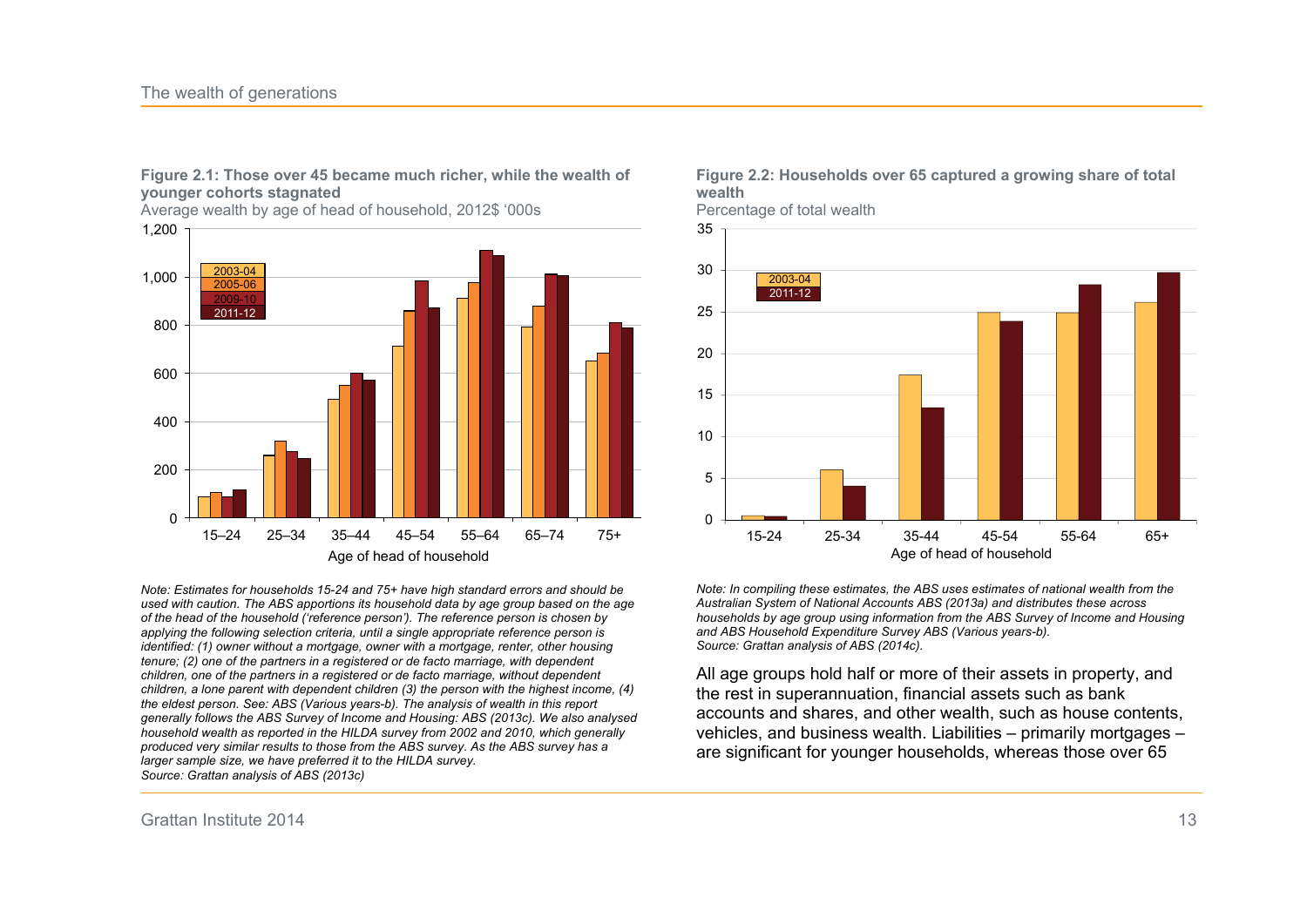have few debts, and typically own their homes outright (Figure  $2.3$ ).<sup>14</sup>

**Figure 2.3: Over half of household wealth is in property**  Average wealth per household by type, 2012\$ '000s



*Source: Grattan analysis of ABS (2013c)* 

**2.2 Home ownership is declining, especially among the young** 

Home ownership rates have fallen over the last two decades for all but the oldest households. While younger age groups have always been less likely to own their home, ownership is increasingly diverging by age.

**Figure 2.4: Younger people are less and less likely to own homes**  Home ownership rate (per cent) by age group



*Source: Yates (2011a); see also Burke et al. (2014)* 

Home ownership has declined most amongst 25 to 44 year olds. In 1981, more than 60 per cent of 25 to 34 year olds owned their

 $14$  This analysis is consistent with RBA analysis of aggregate assets across the economy. See: RBA (2014a), p. 6.

 $\frac{1}{1}$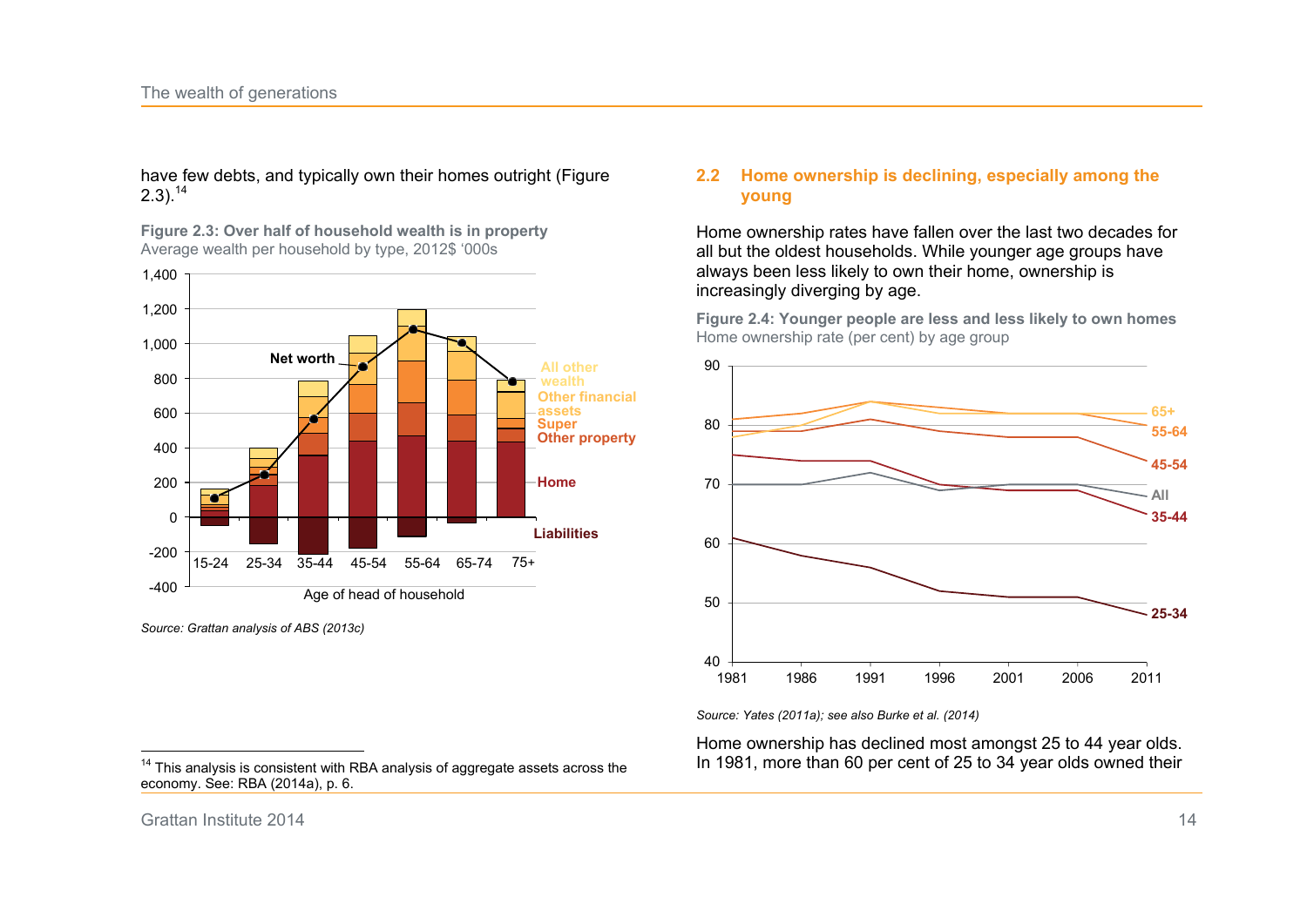own home.<sup>15</sup> By 2011 only 48 per cent did so. The decline over the same period was 10 percentage points for those aged 35 to 44 (Figure 2.4). An increasing proportion of those born after 1970 will never get on the property ladder.<sup>16</sup> Alongside rising prices, increasing education debts may also be discouraging younger households from taking out mortgages to purchase a home.

**Figure 2.5: Home ownership declined most for the young and poor**  Percentage point change in home ownership rates, 1981 to 2011 by age and income quintile



*Source: Burke et al. (2014) based on ABS (Various years-a).* 

Among younger households, home ownership rates are declining particularly for lower income households, which are likely to be those with lower levels of education (Figure 2.5).

A gap may be emerging between home ownership expectations and reality. Despite falling rates of home ownership, around three quarters of today's 15 to 19 year olds consider home ownership highly important. Just over 70 per cent consider it 'extremely likely' or 'very likely' that they will one day own a home.<sup>17</sup>

#### **2.3 Have the young missed out on the housing boom?**

Because younger households are now less likely to own a home, many members of the generation born after 1965 missed out on rising housing wealth as house prices boomed from the mid-1990s. Between 1995 and 2012, real house prices increased by 4.3 per cent a year, considerably faster than the growth in full-time earnings (Figure 2.6).<sup>18</sup>

The housing price boom was a result of increasingly available credit,<sup>19</sup> falling interest rates, and construction of new dwellings not keeping up with population growth in large cities.<sup>20</sup> Other likely causes were growth in household incomes as female workforce participation increased (Section 3.1) and policy settings such as the introduction of the capital gains tax discount in 1999 and

 $\frac{1}{1}$ 

 $15$  Either outright or with a mortgage. <sup>16</sup> Kelly*, et al.* (2013)

  $17$  Mission Australia's Survey of 14,000 15-19 year olds. See: Mission Australia (2014)

 $\frac{18}{18}$  ABS (2013d). Growth rates are calculated based on median house prices.  $19$  Greater competition and product innovation associated with deregulation of the financial sector resulted in cheaper and more accessible finance during the 1990s. See: Ellis (2006); Productivity Commission (2004) <sup>20</sup> Productivity Commission (2004); Yates (2011b); Eslake (2014)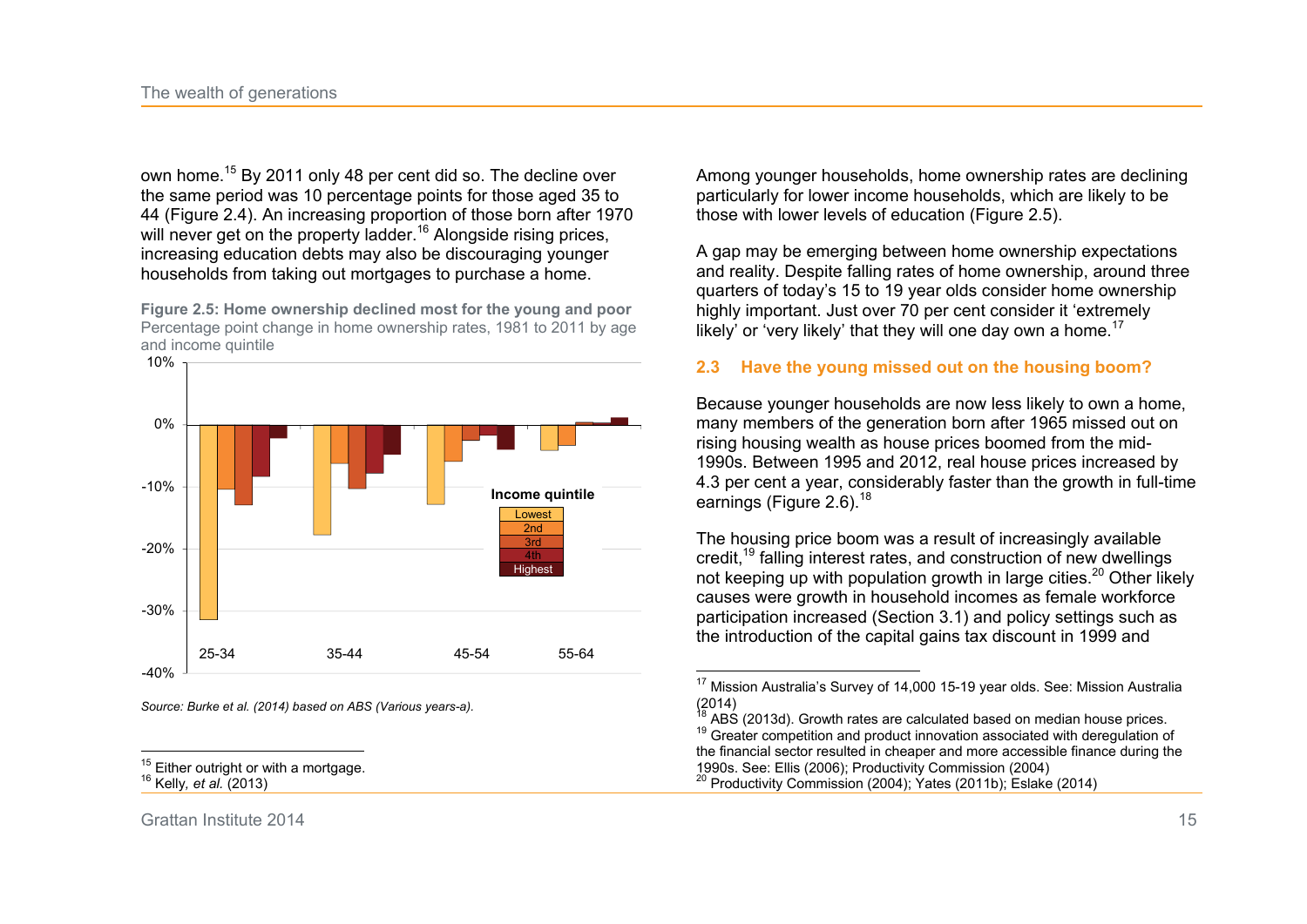generous assistance for first home buvers.<sup>21</sup> Because the boom coincided with a record period of uninterrupted economic growth,<sup>22</sup> expectations of future income growth are also likely to have played a role in increasing demand.

The rise in housing prices generated windfall gains for those who owned property before 1995. These could be considered unearned gains – the result of policy and economic factors rather than productive activities or as compensation for taking an investment risk.<sup>23</sup>

At the same time, younger generations are more likely to have purchased their first house or upgraded their house during or after the boom. Households that did not own property before the boom – disproportionately the younger generation – missed out on the windfall boost in wealth from the price rises. $24$ 



**Figure 2.6: Real house prices have outstripped full-time weekly** 

*Source: Yates (2011b)* 

<u>.</u>

**earnings since 1998** 

The fundamentals of the real estate market may keep house prices high. Yet the windfall rise in prices is unlikely to be repeated. Many observers believe that future prices are unlikely to grow as quickly as they did over the last 15 years<sup>25</sup> because

lifetimes these households still live in better houses than they could afford if they had bought after the boom.  $25$  Eslake (2014); Fox and Tulip (2014), p. 27.

 $\overline{a}$ <sup>21</sup> Previously capital gains were taxed based on real (inflation adjusted) gains. In September 1999, the arrangements were changed so that nominal gains were taxed but on a discounted basis (50 per cent discount provided the asset was held for more than a year). Strong house price growth and low inflation increased the attractiveness of investing in property under the new regime. The Productivity Commission argued that these policy changes contributed to the housing boom's 'second wind'. See: Productivity Commission (2004), p. XIX.  $22$  Battellino (2010)

 $23$  Returns on housing investments would be expected to include some risk premium. However, the very strong growth in prices over the past 15 years is a significant upside gain. The average return on housing over time is almost certainly in excess of the risk adjusted return required to hold such assets.

<sup>&</sup>lt;sup>24</sup> Some argue that if people still live in their houses then the wealth gains from higher house prices are notional rather than real. Ultimately if these households choose to pass on their housing wealth rather than consume it, this could mitigate concerns about intergenerational inequality (Chapter 6). But during their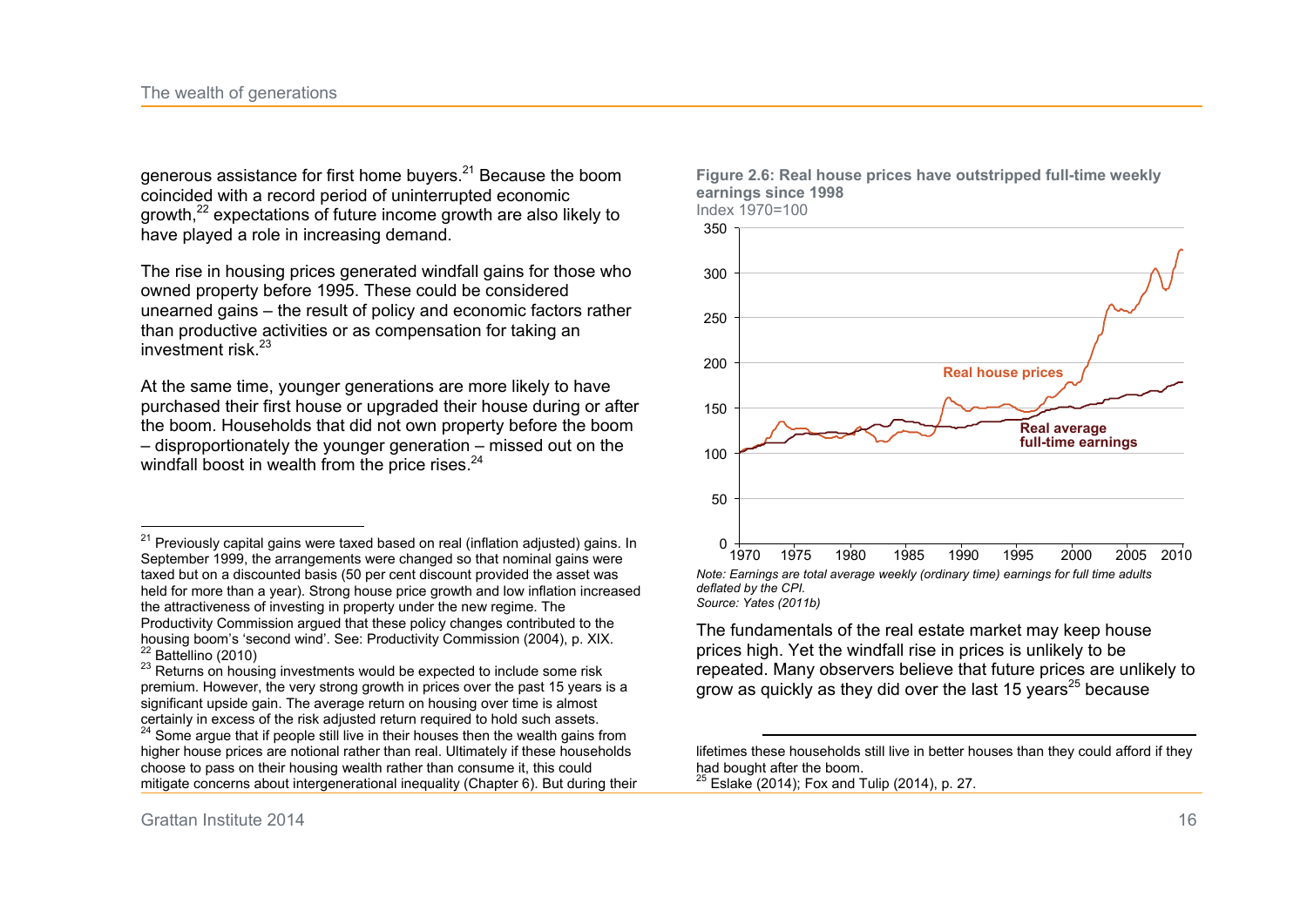income growth is likely to be slower.<sup>26</sup> and official interest rates are unlikely to fall much further.

Recently, low interest rates have moderated the impact of higher house prices on household budgets. Yet the *expected* repayment burden – based on a longer term interest rate to account for the expectation that variable interest rates will move up over time – is at a 10-year average. In NSW and Victoria, where house prices have grown most strongly, the expected repayment burden is close to a 20-year high. $27$ 

#### **2.4 Older households saved more because their incomes rose faster**

The windfall gains from the housing boom for many older households were compounded as older groups saved substantially more over the last decade.

Household wealth can increase either because asset values rise, or because households save more. Savings are particularly important for young households that have few existing assets.

Overall household savings increased markedly over the decade. The savings rate increased from just 0.4 per cent of after-tax income in 2003 to 10 per cent in  $2013.<sup>28</sup>$ 

All age groups saved more of their income, but households aged 55-64 increased their savings most (Figure 2.7). Even though

their spending increased more than any other age group, their incomes grew even faster (Figure 2.8).

Young households also saved more (Figure 2.7). They did so by containing spending as their disposable incomes increased (Figure 2.8). $^{29}$ 

**Figure 2.7: Households' savings increased between 2004 and 2010**  Savings as a proportion of disposable income (savings rate), per cent



Age of head of household

*Note: Households' savings rates are positively skewed. To limit the impact of this skew on our analysis, we remove the lowest and highest deciles. Median household savings rates are reported in Appendix A.* 

*Source: ABS Household Expenditure Survey 2003-04 and 2009-10* 

Grattan Institute 2014 17

 $\frac{1}{2}$  $^{26}_{20}$  Gruen and Wilcox (2014)

<sup>27</sup> RBA (2014b)

 $28$  ABS (2013a)

 $\overline{a}$ <sup>29</sup> ABS (2006); ibid.; ABS (2011b)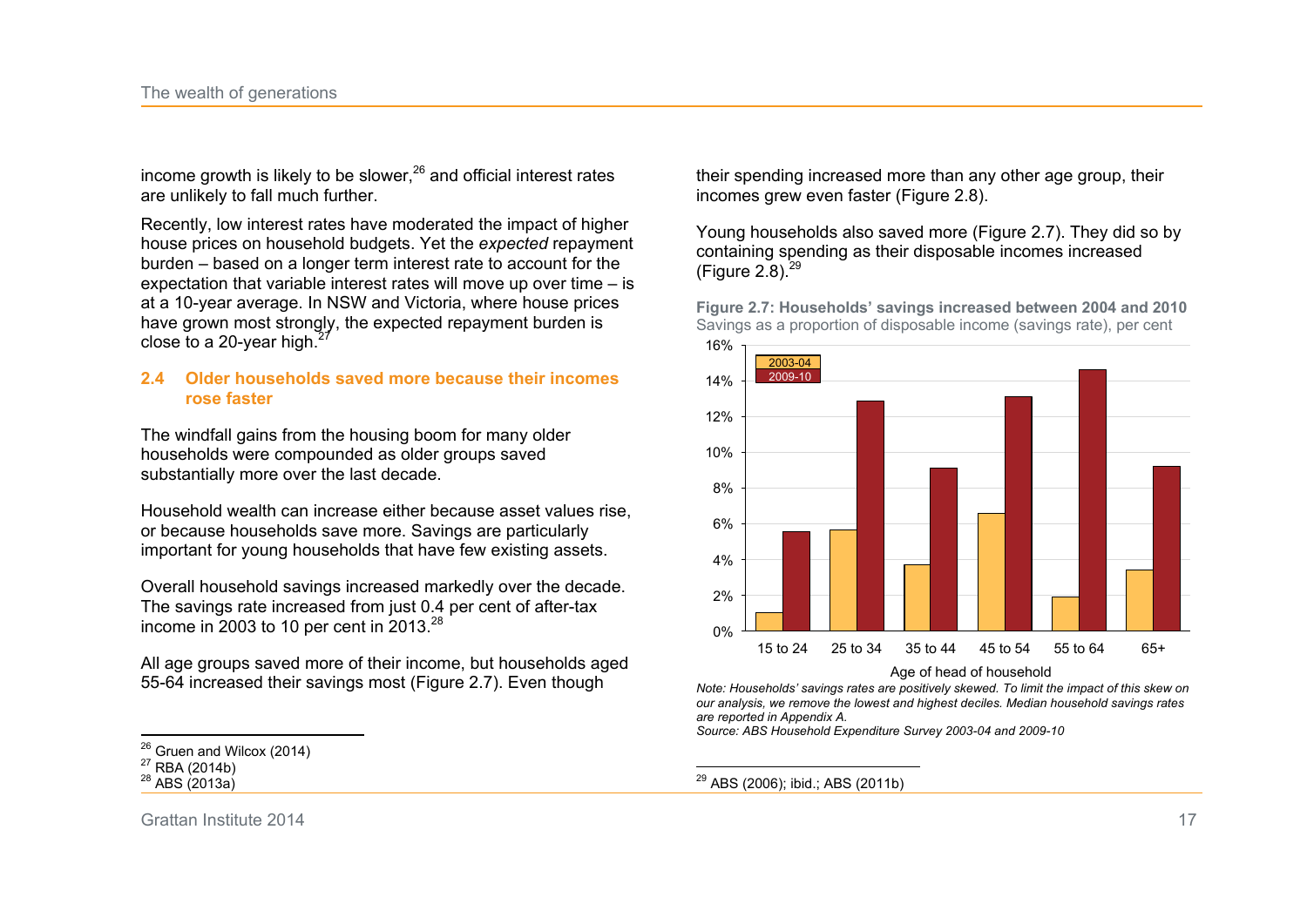#### **Figure 2.8: Consumption increased for older households, but their incomes rose even faster**

Change in household income and expenditure 2003-04 to 2009-10, 2010\$



*Note: Households' savings rates are positively skewed. To limit the impact of this skew on our analysis, we remove the lowest and highest deciles. Source: ABS Household Expenditure Survey 2003-04 and 2009-10* 

#### **2.5 Income trends**

These gains in income reflect broader trends. After incomes fell in real terms in the late 1970s and 1980s, median incomes before tax increased over the last two decades for all age groups except the under 25s (Figure 2.9).





*Note: Incomes are recorded in the Census as the total of wages and salaries, government benefits, pensions, allowances and any other income they usually receive, before deductions for tax, superannuation contributions, health insurance, amounts salary sacrificed, or any other automatic deductions. Because census participants are only asked about regular income, it is likely that most investment income (which can be irregular in nature) is not captured in the Census data. For this reason, the data are not directly comparable to the household income data in Figure 2.10. Source: Grattan analysis of ABS Census 1976-2011*  15-19 20-24 25-34 35-44 45-54 55-64 65-74 75-84 85+

The income drop for under 25s is not necessarily troubling. Median incomes for the 15-19 and 20-24 age groups fell as more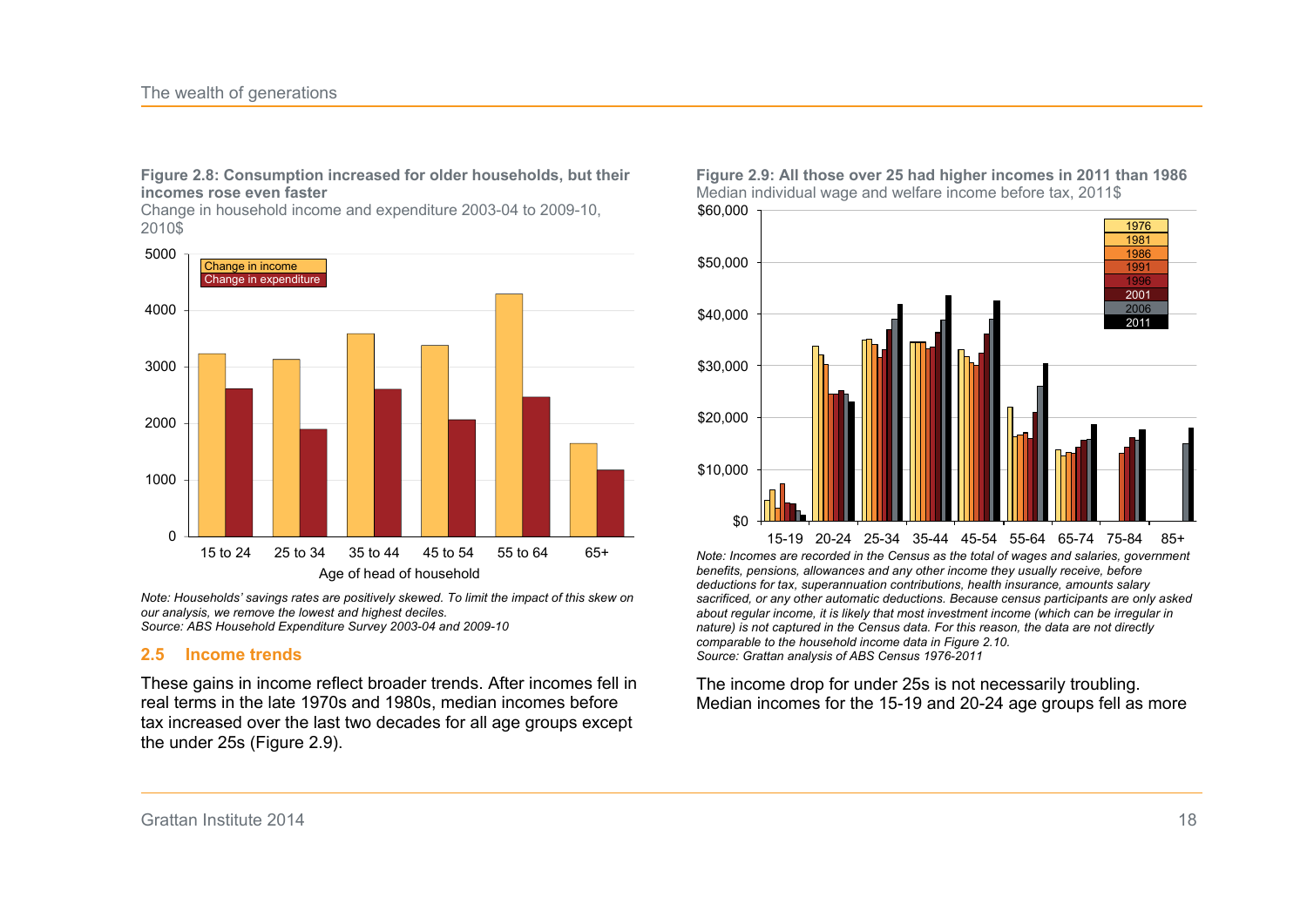young people studied full-time or combined part-time work and study, and consequently started to work full-time later in life. $^{30}$ 

Nevertheless, the overall outcomes obscure some big differences. Over the last two decades women and high-income men have earned much more than they used to. On the other hand, men on low incomes today earn little more in real terms than did low income men 30 years ago (Appendix A). $31$ 

Household incomes have increased even faster. Between 2003- 04 and 2011-12 incomes increased for households of all age groups. Wage growth was the major driver. Lower income households (bottom four income deciles) also earned more as female workforce participation increased.<sup>32</sup> Otherwise, changes in household composition and family formation have not significantly affected household incomes in recent years.<sup>33</sup>

Income growth was strongest over the nine years for households headed by people aged 55-64 and 65+ (3.9 percent annual growth), reflecting increasing participation rates. The incomes of households in other age groups grew by less than three per cent annually over the period (Figure 2.10).

**Figure 2.10: Household incomes increased for all age groups**  Household wage, business and welfare income before tax, 2012\$ '000s



*Note: These income estimates are based on aggregate estimates of national income from the Australian National Accounts. They are more comprehensive estimates of income than the census estimates in Figure 1. The distribution of incomes by age of household head is determined by the ABS using weights from the suite of ABS publications derived from the* 

#### **2.6 Property and savings have driven wealth accumulation**

*ABS Survey of Income and Housing and Household Expenditure Survey.* 

*Source: ABS (2014c).* 

As a result of house price increases and invested savings, the wealth (net of debt) of all age groups over 45 substantially increased over the eight years to 2011-12. Property wealth increased most for 65 to 74 year olds – by \$110,000 or 2.9 per cent annual growth – and for those over 75 by \$90,000 or 2.6 per

 $\frac{1}{2}$  $\frac{30}{10}$  Abhayaratna and Lattimore (2006)

<sup>&</sup>lt;sup>31</sup> Income trends for high income men are analysed by considering the income for men at the 80<sup>th</sup> percentile of the earnings distribution over time. Incomes for low income men are assessed at the  $20<sup>th</sup>$  percentile. Men in this group in the 25-54 age cohorts have median incomes at least 30 per cent lower in real terms than the same group 30 years ago. ABS (Various years-a)

 $32$  Greenville, et al. (2013); ibid.

 $33$  Ibid.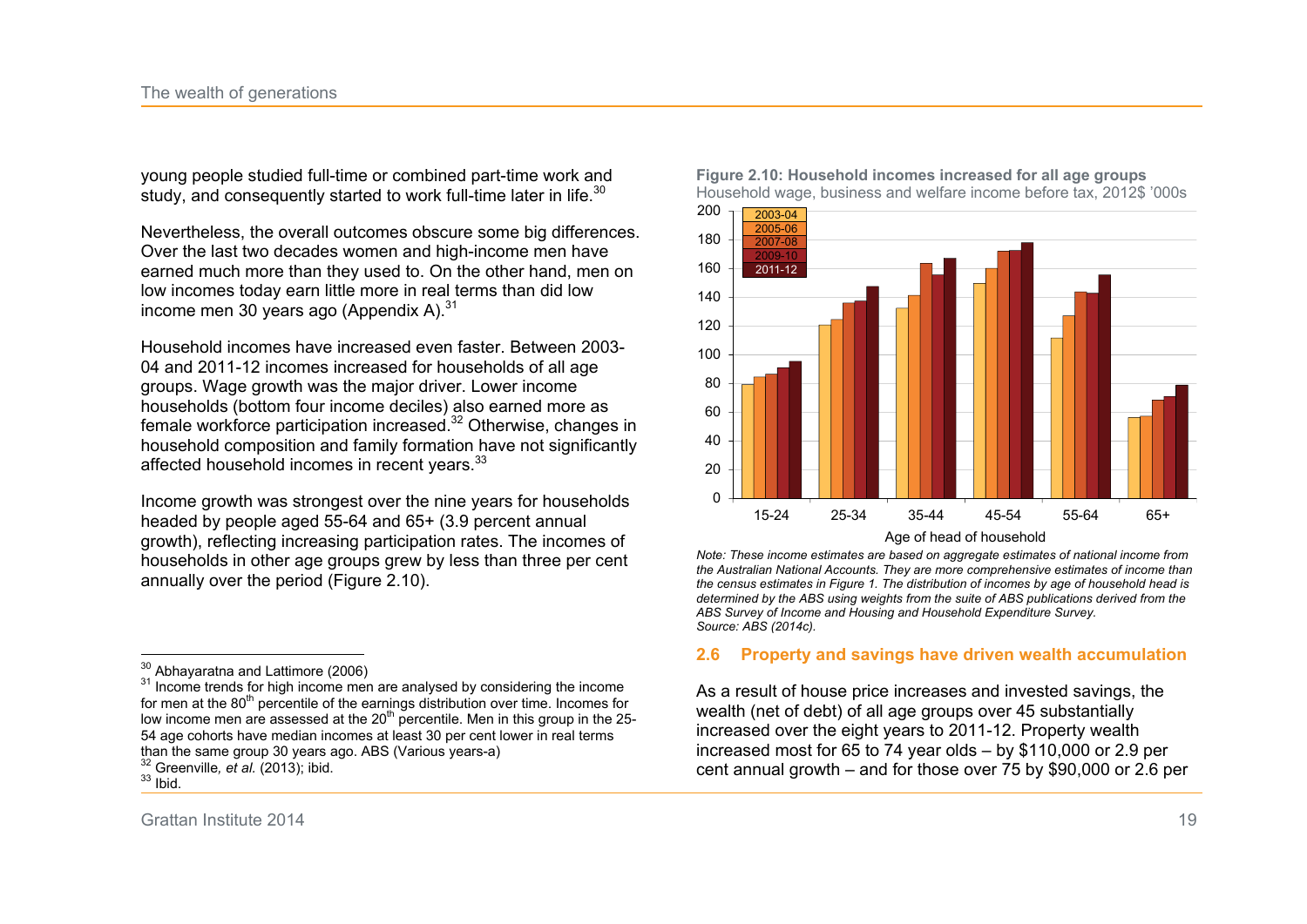cent annual growth. For those aged between 55 and 75, higher superannuation balances also contributed to higher wealth (Figure  $2.11$ ).

At the same time, the net wealth of younger Australians stagnated. Households headed by those under 35 have less wealth in their home than did the same group eight years ago. And while today's 34-55 year olds own houses that are worth more, they had to borrow more to acquire them. Borrowing more relative to income is one way that younger generations are adapting to declining housing affordability.<sup>34</sup>

Younger age groups today do own more "other financial assets" – including bank deposits and shares – than did their predecessors. Compulsory superannuation should further boost their lifetime savings.





*Note: A negative change in liabilities denotes an increase in the amount borrowed per household in that age group. Source: Grattan analysis of ABS (2014c)* 

 $\frac{1}{2}$ <sup>34</sup> Burke*, et al.* (2014)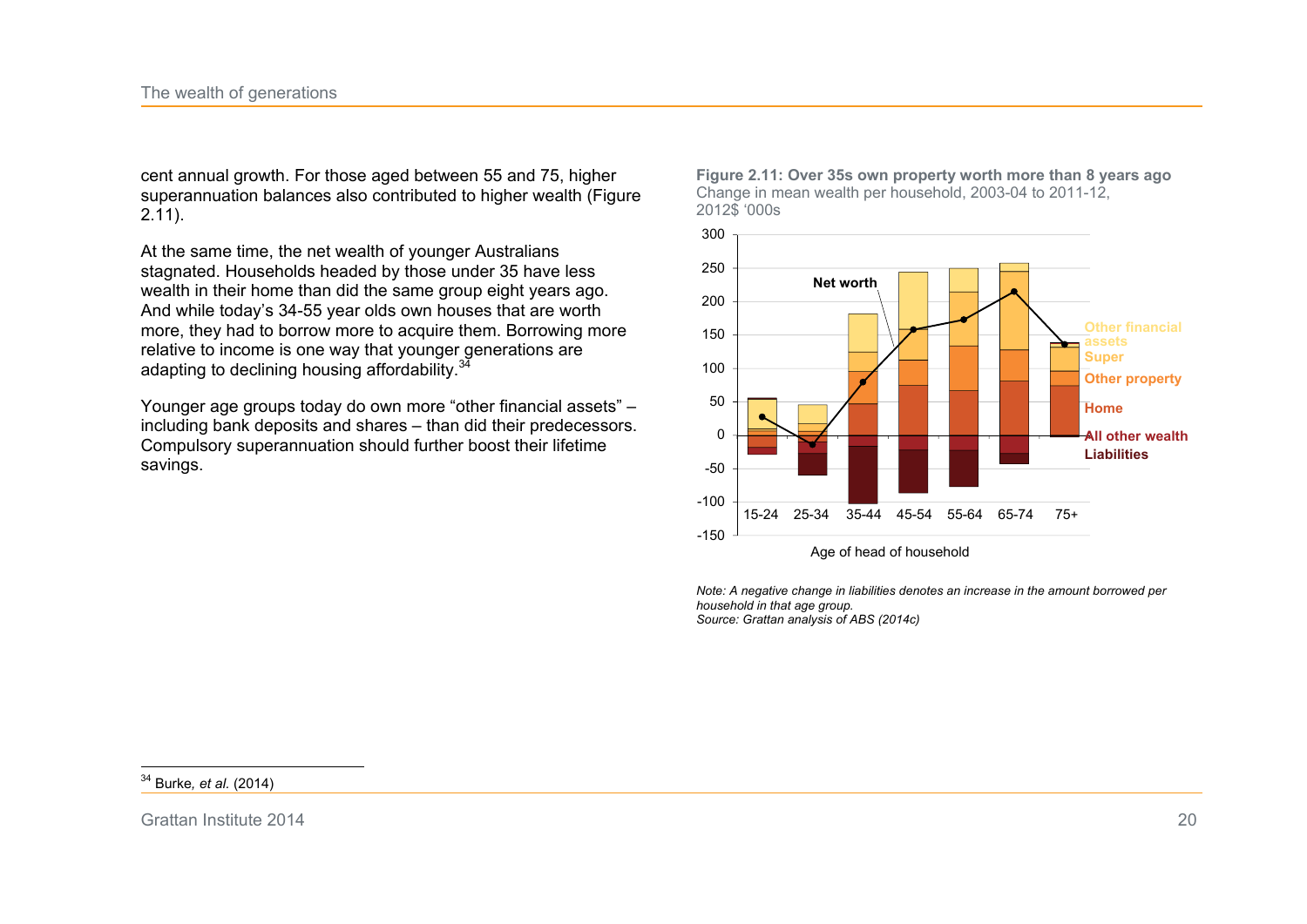## **3 Spending policies increasingly benefit older Australians**

As well as benefiting from a housing windfall and increased incomes, older generations over the last decade also benefited disproportionately from Australia's tax and welfare system.

Governments are spending much more on pensions and services, particularly health, for older households. In 2010, governments spent \$9400 more on households over 65 than they did six years before. Older Australians pay less in taxes than they receive in benefits, while other age groups are net contributors to the budget. This generational bargain is longstanding,<sup>35</sup> but in the past two decades the size of the transfer has increased per household.

In the past, each generation took out more from the budget over its lifetime than it put in. This part of the generational bargain was sustainable when incomes rose quickly, as they did for 70 years. However, government transfers from younger to older cohorts are now so large that future budgets may not be able to afford them as the population ages. Consequently, the generational bargain is at risk.

Furthermore, budget deficits funded much of the increased spending over the last decade. Future taxpayers will have to repay the debt, dragging further on the prosperity of younger generations.

#### **3.1 Contribution to the budget by age group**

Almost all age groups are net overall contributors to government budgets. In other words, they pay more taxes (income and sales taxes) than they receive in government benefits, including both welfare and government services. The average household moves from being a net contributor to a net drawer on the budget when the head of household turns 58. $^{36}$ 

The scale of this transfer to older households is increasing, as Figure 3.1 shows.<sup>37</sup> Most of the increase happened over the last decade. In 2009-10, households 65 and over received \$9400 more in real terms per household in net benefits (cash assistance and benefits in kind minus taxes) compared to 2003-04. This jump, much larger than for other households, was primarily a result of increased spending on health and the Age Pension, and relatively small tax increases.

This increased transfer to households 65 and over was not funded at the time through higher contributions from other age groups.

 $\frac{1}{2}$  $35$  Barr (2001) argues that in addition to poverty relief, a key function of the welfare state is to act as a "piggy bank", redistributing income over the lifecycle for individual citizens.

 $\overline{a}$ <sup>36</sup> Rice*, et al.* (2014), p.12-13

<sup>&</sup>lt;sup>37</sup> To fully explain changes in spending at the household level, estimates should control for changes in household size. Unfortunately the ABS does not equivalise the data in this way. In an analysis of trends in government health spending by age group, Tapper and Phillimore (2014) consider changes in household size by age group over time. They find small declines in the size of young (14-44 year old) and middle aged (45-64 year old) households and no change in the size of elderly (65+ year old) households. This means that the increases in spending on young and middle aged households will be somewhat understated by the analysis. But the significant increase in spending for older households cannot be explained by changes in household size.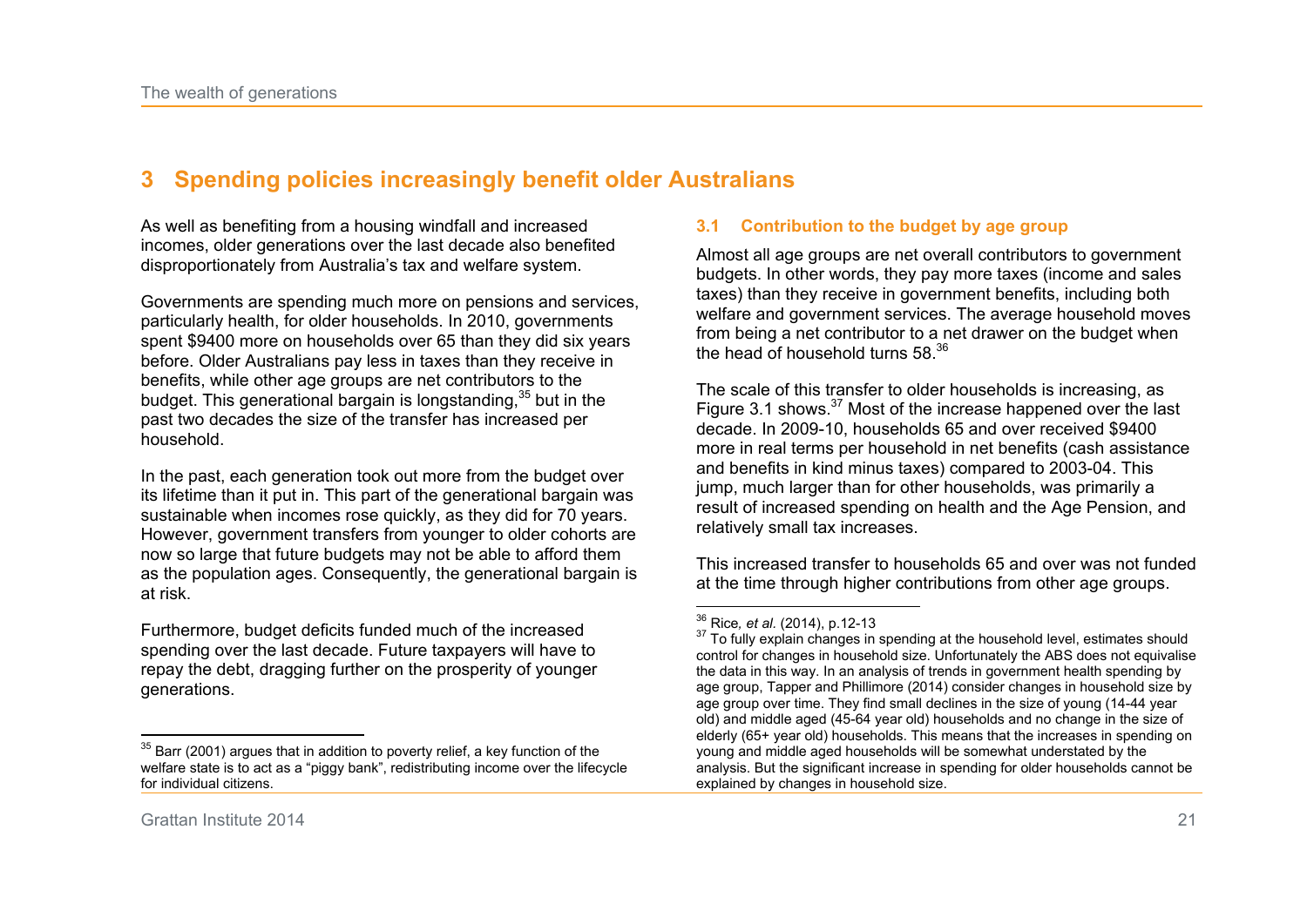**Figure 3.1: The generational bargain transfers substantial resources from younger to older households**  Average net benefits per household, 2010\$



Age of head of household

*Note(s): Net benefits are social assistance benefits in cash, plus support in kind, minus income and sales taxes. Age is by age of household reference person – households headed by someone 35-44 receive higher net benefits than other younger households because a greater number have school age children and therefore education spending is higher on these households (Figure 2.11). Source: Grattan analysis of ABS (2012) (Table 19).* 

Most age groups experienced a small increase in their net transfers over the same period. Instead, it was funded through budget deficits, as governments swung from substantial surpluses to substantial deficits. The estimated cost of the increased net transfer to 65 and over households was about \$22 billion a year. The transfer contributed substantially to Commonwealth

Government deficits, which have exceeded \$40 billion a year for four of the last five years.<sup>38</sup>

#### **3.2 More spending on older Australians**

Australian governments give direct (cash) assistance to support those most in need. They also provide most people with a range of services in kind, including subsidised access to education, health and housing services. Much of this support goes to older Australians. Households over 65 also receive more social assistance benefits, primarily the Age Pension, and more government-funded health services than do other age groups (Figure 3.2).

The cost of these services outweighs the much higher government spending on education for other age groups, particularly on school education for the children of households headed by a person aged between 35 and 54. Meanwhile, because many more of them are retired, people in households over 65 pay far less tax, particularly income tax, than does any other age group.

 $\overline{a}$ <sup>38</sup> Treasury (multiple years)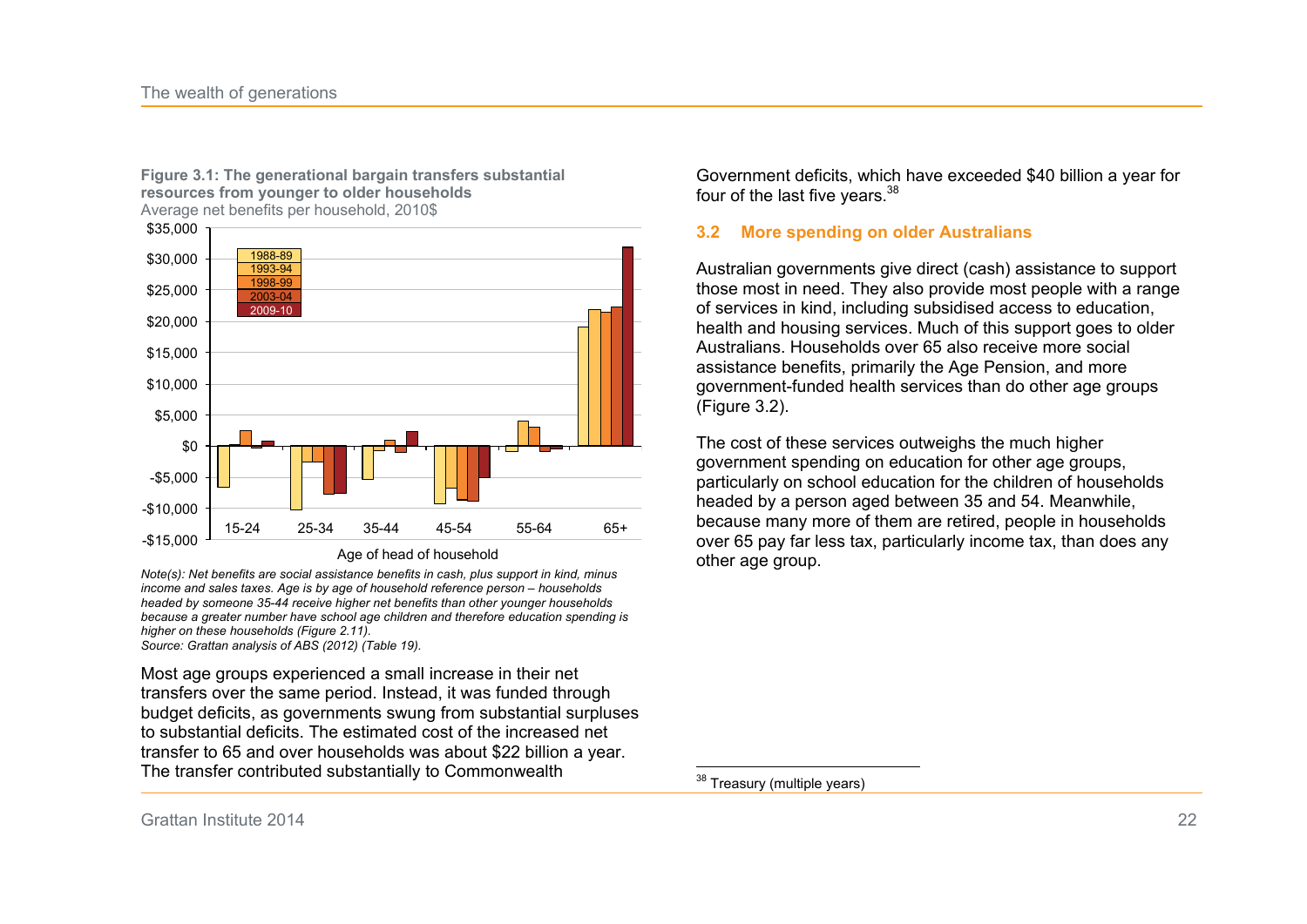**Figure 3.2: Governments spend more on older households due to health, the Age Pension and low taxes** 

Government spending and taxation per household, 2010\$



*Notes: Age is by age of household reference person – hence government spending on schools is reflected by much more education spending on 35-44 year old households. Other in kind includes childcare assistance, other social security and welfare benefits, housing benefits and electricity concessions. Sources: Grattan analysis of ABS (2012) (Table 19).* 

The skew in assistance for older age groups has increased over the last 20 years. Increases in government spending on health and cash benefits for households over 65 have been larger than the increases in government spending for other age groups (Figure 3.3).

#### **Figure 3.3: Health spending and cash benefits for over 65s have increased significantly**

Change in government benefits per household (1988-89 to 2009-10), 2010\$



*Notes: Other in kind includes childcare assistance, other social security and welfare benefits, housing benefits and electricity concessions. Sources: Grattan analysis of ABS (2012), Table 19.* 

#### **3.3 Welfare spending trends by age**

Welfare benefits (cash payments) increased more for households over 65 than they did for other age groups (Figure 3.3).

A household headed by someone over 65 today receives \$4400 more in real terms in welfare benefits each year than did the equivalent household 20 years ago. Most of this increase reflects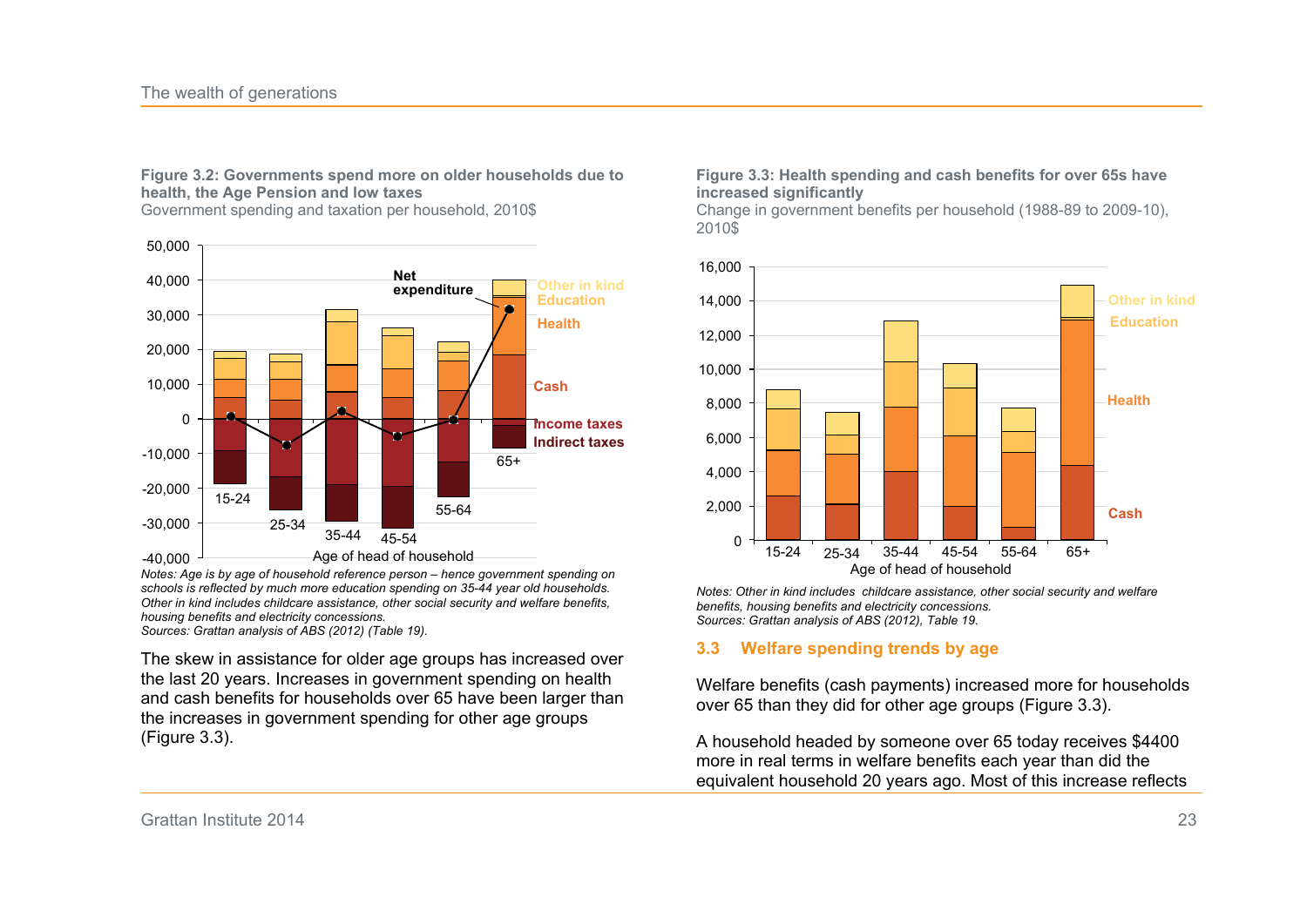higher Age Pension expenditure. The largest increase (\$3100 a year, an increase of more than 20 per cent) occurred between 2003-04 and 2009-10. The underlying policy changes include: $39$ 

- $\bullet$  a reduction in the taper rate for the pension asset test in 2006-07, costing \$1 billion a year: $40$  and
- an increase of more than 10 per cent in in the base pension rate in 2009 at a cost of about \$3 billion a year.<sup>41</sup>

A further increase of 1.7 per cent in the base pension rate was introduced in 2010-11 to compensate for the introduction of the carbon price, but not withdrawn when the carbon price was repealed. $42$ 

There have been attempts to contain growth in spending on pensions. The Rudd Government increased the Age Pension eligibility age from 65 to 67. Yet this will only be phased in between 2017 to 2023. Other changes, passed by Parliament in 2014, include:

- less favourable treatment of account-based pensions under the means test; and
- ceasing to index the Clean Energy Supplement. $43$

The Abbott Government has proposed a number of other changes that have not yet been passed by Parliament, including:<sup>44</sup>

- lifting the Age Pension qualifying age further, from 67 to 70 by 2035;
- indexing the Age Pension and pension equivalent payments to CPI rather than to growth in average full time weekly earnings;
- suspension of the indexation of income and asset test thresholds for three years from 2017; and
- x reduction of deemed income thresholds from 2017.

These measures will save a little in the short term, and much more in the long run. As many of them do not take effect until 2017, the 2014-15 Budget contains little detail about long run savings.<sup>45</sup> The Parliamentary Budget Office has estimated that by 2025 these policy changes will save around \$7 billion each year.  $46$ 

 $\overline{\phantom{a}}$ 

 $\frac{1}{2}$ <sup>39</sup> Tapper*, et al.* (2013)

<sup>40</sup> Under the revised taper rate, pensioners lost only \$1.50 per fortnight (rather than \$3) for every \$1000 of assets above the threshold. See: Treasury (2007); Treasury (2006)

<sup>&</sup>lt;sup>41</sup> Includes age, disability and other pension payments. Treasury (2009), Budget Paper No. 2. This increase was over and above the legislated increase in the base pension rate by the growth in average weekly earnings. The Age Pension is indexed twice annually to the greater of the growth in CPI or the Pensioner and Beneficiary Living Cost Index (PBLCI). The new payment rates are then benchmarked against the MTAWE. If the new payment rate is below the benchmark (66.3per cent for couples) payments are increased to this benchmark. See: Klapdor (2014b)  $42$  Treasury (2011)

 $^{43}$  Social Services Amendment Bill No. 6 (2014)

<sup>44</sup> Klapdor (2014a)

 $45$  Treasury (2014a) and Treasury (2013b)

<sup>46</sup> PBO (2014)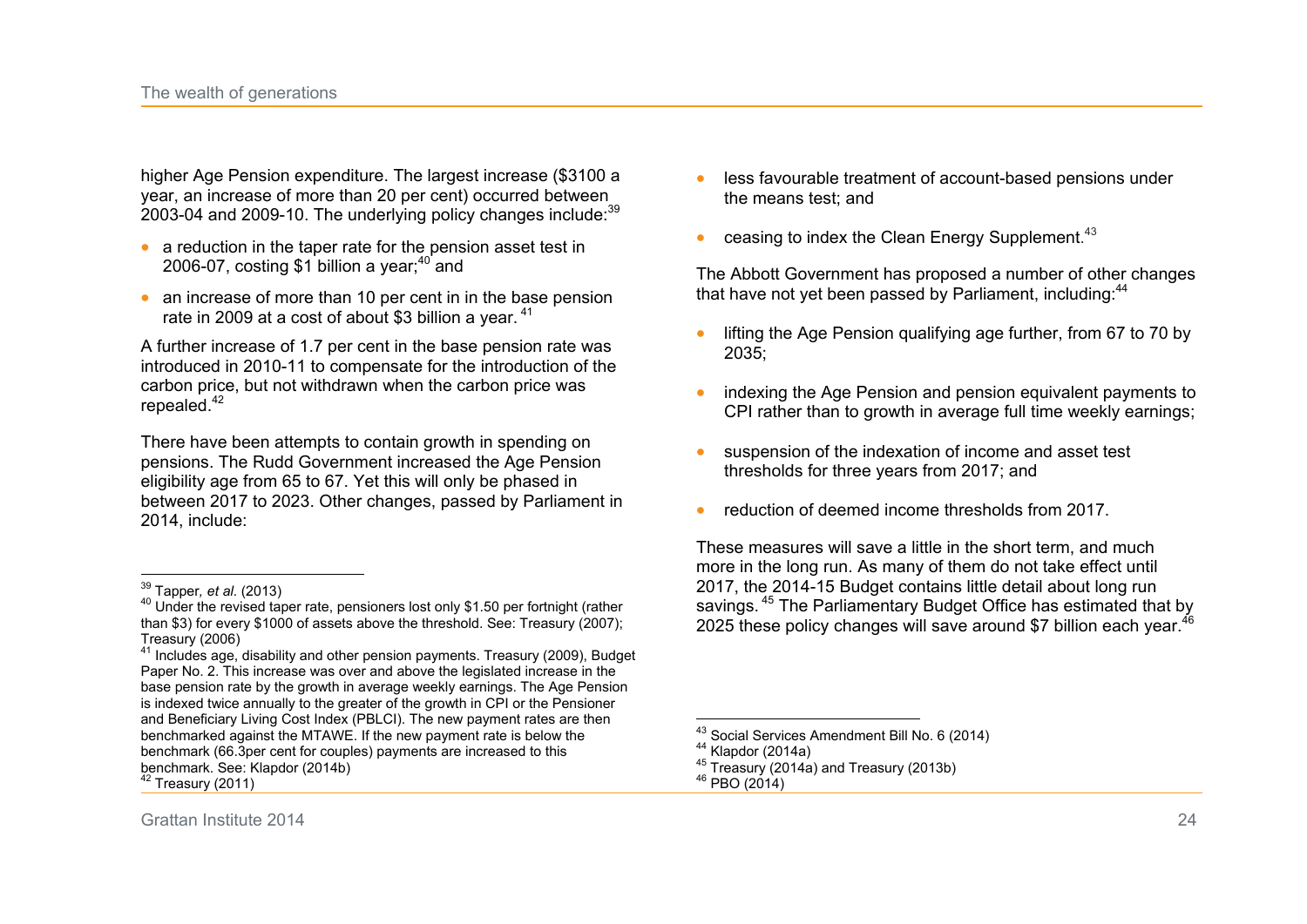#### **3.4 Health spending trends by age**

Over the past 20 years, government health spending per person increased in real terms by about 3.7 per cent a year.<sup>4</sup> Cumulatively, government health spending per person doubled.

Non-demographic increases in health spending – rather than population ageing – have been the main factor putting pressure on government budgets over the last decade. They may well continue to be more important than population ageing for the next generation of budgets.<sup>48</sup>

All age groups contributed materially to the rising cost of health over this period. Governments spend around \$2500 more a year on health for each household under 35 compared to two decades ago. Households headed by someone over 65 receive more than \$8500 in additional spending each year (Figure 3.3).

Health spending per person, rather than per household, follows similar patterns. Government health spending per person increased across all age groups (Figure 3.4).<sup>49</sup> While the *growth rate* in spending was similar across people of all ages, the *dollar value* of spending increased most for older people, because of the higher spending base.

49 Health spending can be analysed more carefully by person, rather than by household. This disaggregated approach means we can analyse how much changes in health spending are the result of demographic and non-demographic factors – which is particularly important in projecting government health spending. As far as we know, spending figures using this approach to disaggregation have not been published before in Australia (Appendix C).

**Figure 3.4: Government health spending increased the most for the over 70s** 

Government health spending per person, 2010\$



*Notes: Caution is advised with the 80+ estimates, especially in 1999 when the highest age category is '75 and over'.* 

*Source: ABS Fiscal Incidence Studies (various years); ABS Cat 3101.0, Table 59; Grattan analysis.* 

Increased utilisation rather than population ageing has been the main cause of the spending growth. We estimate that only 0.7 percentage points of the 3.7 per cent annual increase in health expenditure per person over the 20 years has been from ageing (Figure 3.7). In part this is because many baby boomers, who represent a distinct bulge in the population profile, have not yet

 $\overline{a}$  $^{47}_{12}$  AIHW (2014b) using the period 1993-94 to 2012-13.

<sup>48</sup> Daley*, et al.* (2014)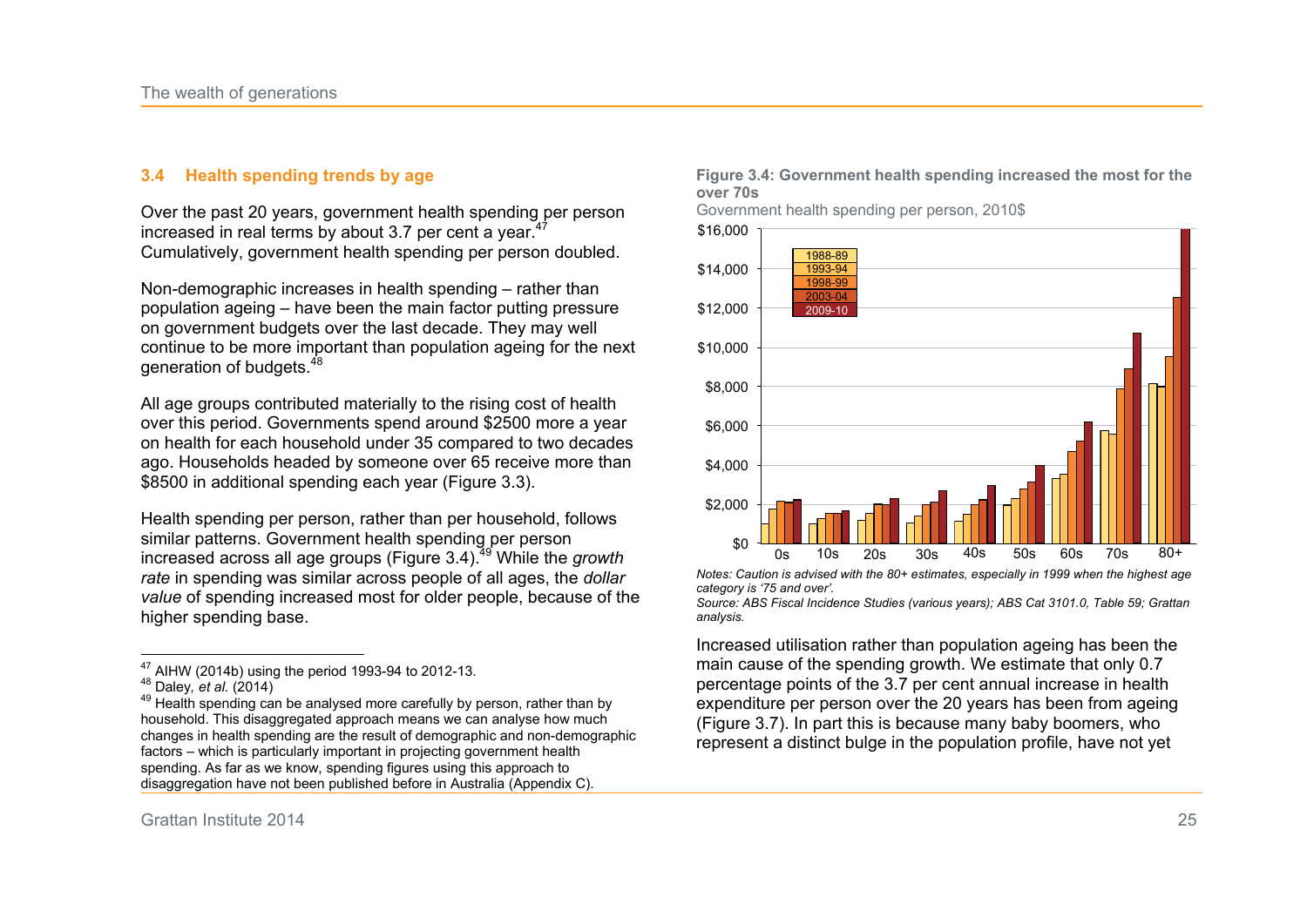reached these higher spending age groups.<sup>50</sup> The other three per cent annual increase in health expenditure is non-demographic growth: more and better treatments per person being provided to people of a given age.

Each age group's contribution to the total growth in government health spending over the last 20 years is shown in Figure 3.5. The cost of older age groups was similar to the cost of younger groups, which takes into account that there are fewer people in older age groups. However, as the population ages and the number of people in these age groups swells, the relative cost of those aged 60 and over will rise.

The increasing demand for health services for younger and middle-aged people seems to contradict the claim that so-called healthy ageing will postpone age-related increases in health expenditure.<sup>51</sup> Rather, spending patterns are consistent with the proposition that society is prepared to spend proportionately more of its income on health services as incomes rise.<sup>52</sup> Without significant policy changes to contain costs, it seems likely the trend towards increased services for all age cohorts will continue.<sup>53</sup>

 $\overline{a}$ 

**Figure 3.5: All age groups contributed to the growth in government health spending** 



*Note: Less reliance ought to be placed on figures for 80+, as sample sizes are small and data categories change across surveys. Spending figures are adjusted to constant prices using the GDP implicit price deflator. Since health prices grew somewhat faster than average price levels, a small proportion of the increase across all categories will reflect this*  plus demographic

*faster price growth. Source: ABS (Various years-b); ABS (2014a)Table 59; Grattan analysis* 

Some projections of future government spending assume that the historic growth in government spending on health per person of a given age will slow (Box 2). Yet even if we do see some moderation, increasing per capita spending on older people will magnify the spending pressures from population ageing.

 $^{50}_{\sim}$  Productivity Commission (2005), p. 128.

<sup>&</sup>lt;sup>51</sup> The OECD suggest that the effects of an ageing population on health expenditure might be deferred because of 'healthy ageing' – which relies on the assumption that the number of years of life lived in bad health remains constant in the wake of increased longevity (OECD (2006)).

 $52$  Gruen and Thomson (2007)

<sup>53</sup> A range of studies have looked at ways to reduce service utilisation through preventative health interventions (for example, Vos*, et al.* (2010)) and through reducing use of unnecessary services (for example, Duckett and Breadon (forthcoming), NPS MedicineWise (2014)).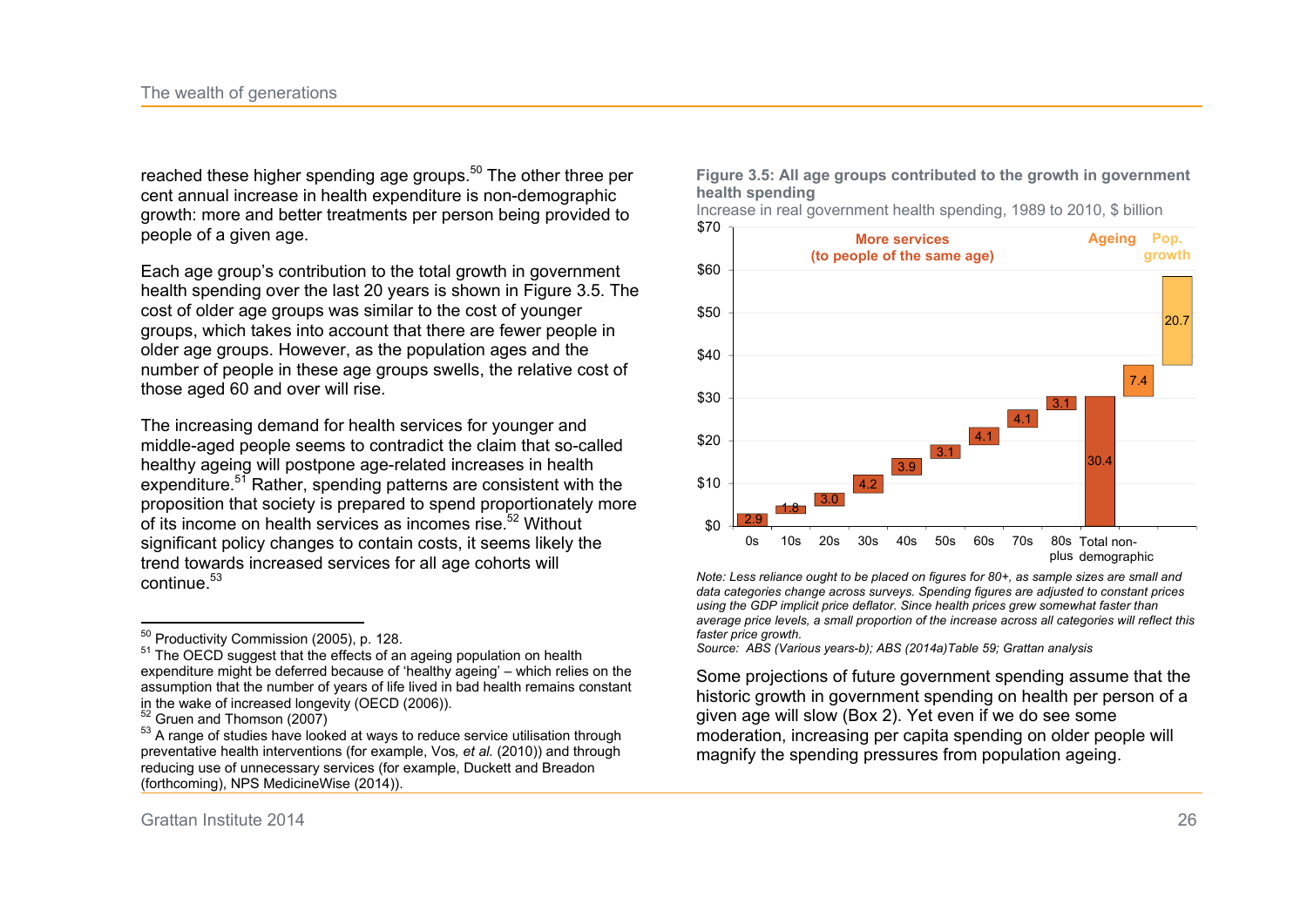Even 'conservative' forecasts suggest that government health spending will be an increasing proportion of GDP. The Productivity Commission estimates that State and Commonwealth government health spending will increase from 6.5 per cent of GDP in 2011-12 to almost 11 per cent of GDP in 2059-60.<sup>54</sup> Spending increases of this magnitude will create a sizeable hole in government budgets (see Section 3.6).

### **3.5 Taxation trends by age**

Households of all ages pay more tax in real dollar terms than 20 years ago.

Income taxes increased most for 55 to 64 year old households, in line with the larger increases in income for this group, at least over the past decade (Figure 3.6). In general, income tax increases broadly reflect the pattern of income growth by age (Figure 2.10). The exception is for households over 65, whose income tax bill declined, despite strong growth in income over the last decade. This may be because concessional superannuation tax arrangements now allow individuals over 60 to materially reduce their income tax liability, by up to \$5000 a year, and the Seniors and Pensioners Tax Offset can also reduce tax payable by up to \$1600.<sup>55</sup>

All age groups paid more indirect taxes, including older households. This reflects both the increase in indirect taxes with the introduction of the GST in 2000, and all age groups consuming more as their incomes rose in real terms (Section 2.4). **Figure 3.6: Taxes increased less for older households because of the decrease in income tax** 

Change in taxes per household, 1988-89 to 2009-10, 2010\$



*Sources: Grattan analysis of ABS (2012), Table 19.* 

 $\overline{a}$ <sup>54</sup> Productivity Commission (2013a), p. 136.

<sup>55</sup> AAP (2013); Daley*, et al.* (2013), p. 33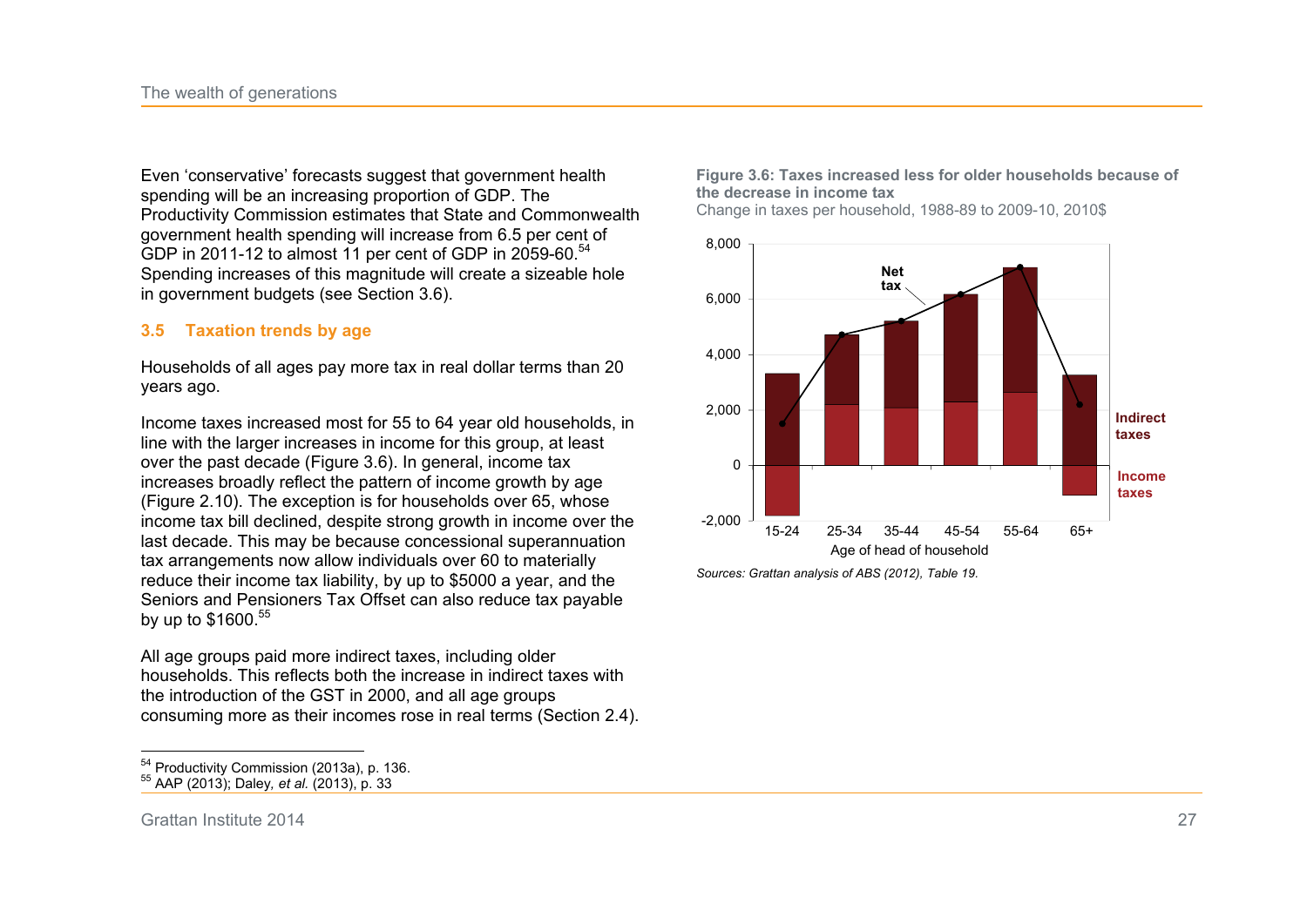#### **Box 2: Forecasts of health expenditure growth**

The Treasury and the Productivity Commission have both forecast health expenditure over long time horizons.

Both forecast that governments will spend more on health in real terms over the decades to come as a result of an ageing population. However, both assume that increases in health spending due to demographic factors will be lower than over the last two decades. They expect that increases due to ageing will be offset by slower total population growth.

Both agencies also forecast that non-demographic growth will not be as fast as in the last two decades. For example, the Intergenerational Report 2010 (IGR) implicitly assumes that annual non-demographic growth from 2010 to 2050 will only be 2.6 per cent (Figure 3.7). Given the historic experience, this may be optimistic.

On the other hand they may be right to forecast slower growth in government health spending. Health spending has grown more slowly in almost all OECD countries in recent years (OECD (2013)). In Australia, government spending for people of a given age fell in 2012-13, the first decline in 20 years (AIHW (2014b)). This may have been affected by one-off factors that are unlikely to be repeated, such as a number of 'blockbuster' drugs on the Pharmaceutical Benefits Scheme coming off patent and a decline in private health insurance rebate payments because many people pre-paid their 2012-13 insurance in the previous financial year to avoid the new means test. It may also reflect health costs being shifted onto patients. Once patient costs are included, health expenditure still grew by 1.5 per cent (AIHW (2014a)).

#### **Figure 3.7: IGR assumes slower non-demographic growth in health spending**

Annual growth in real government health spending



*Notes: All date ranges are based on financial years. IGR estimates are based on spending by the Australian Government only whereas PC and Grattan estimates also include State Governments. All projections of health spending are based on trends in costs of health services per head of population by age, combined with projected changes in the size and age structure of the population. Grattan estimates of demographic growth are separated into ageing and population components. The IGR and PC estimates are both based on component modelling – forecasting separately the individual components of government health spending. For the IGR, component modelling was used for the forecasts up to 2024, taking into account policies that are intended to contain costs. From 2024, the IGR assumes that non-demographic spending would trend upward to reach 3.2 per cent per annum.* 

*Source Treasury (2010b); Productivity Commission (2013a); Grattan analysis.*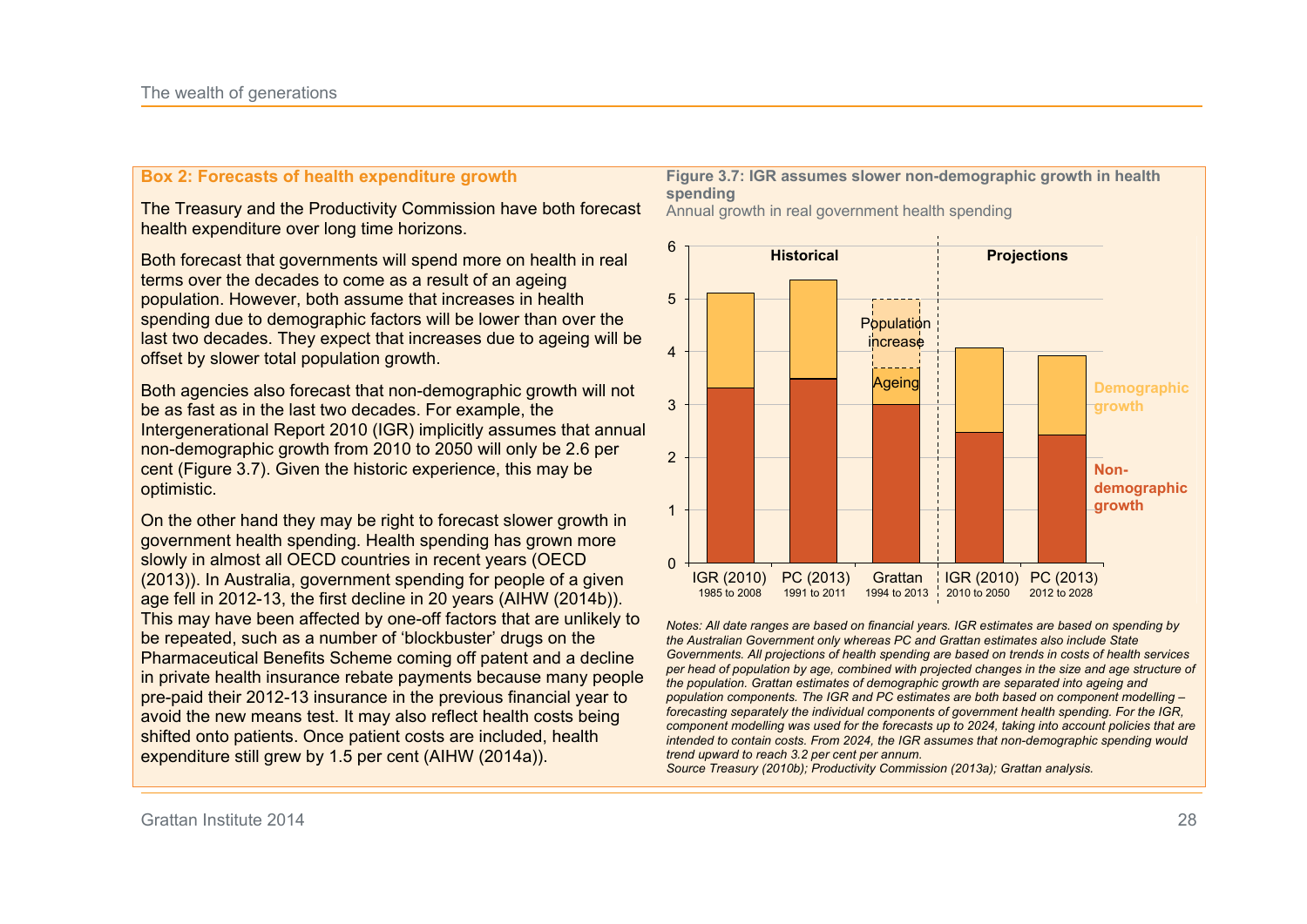#### **3.6 Budget deficits also transfer resources between generations**

Budget deficits borrow from the future. They require future generations of taxpayers to pay for today's spending. There are fundamental issues of intergenerational fairness if future taxpayers are forced to bear the burden of today's spending that they neither have a say in, nor benefit from.

The Commonwealth Government posted headline deficits of more than 2 per cent of GDP in five of the last six years. Cyclical deficits may have helped to maintain income during the economic downturn. But structural deficits are less defensible. The Commonwealth Government had a *structural* budget deficit of more than 2 per cent of GDP for the past five years. As Figure 3.8 shows, the Commonwealth spent more than its income after allowing for fluctuations in prices (particularly the mining boom and the terms of trade), and the business cycle (particularly the Global Financial Crisis).<sup>56</sup>

While deficits are forecast to narrow, the Commonwealth's budget position is not expected to balance within the forward estimates period (to  $2017-18$ ).<sup>57</sup> The current plans for budget repair rely on substantial bracket creep and other growth in income tax paid by individuals, and this approach is not likely to be economically or politically sustainable.<sup>5</sup>



**Figure 3.8: The Australian Government budget has been in structural deficit for almost a decade** 

*Notes: Cash balance is equal to receipts minus payments, minus Future Fund income (under 0.25 per cent of GDP). Stimulus is allocated to the cyclical; changes in company tax from the decade average due to depreciation are allocated to cyclical. The depreciation rate is assumed to be 15 per cent. Terms of trade baseline is 2002-03. Source: Minifie et al. (2013); Grattan analysis* 

Over the long-term, significant new policy initiatives, rising health expenditure, pressure on welfare budgets, and an inevitable fall in the terms of trade could lead to the Commonwealth and State

 $\overline{a}$ <sup>56</sup> Daley*, et al.* (2013), p. 7-8

 $57$  Treasury (2014b)

 $58$  Daley and Wood (2014)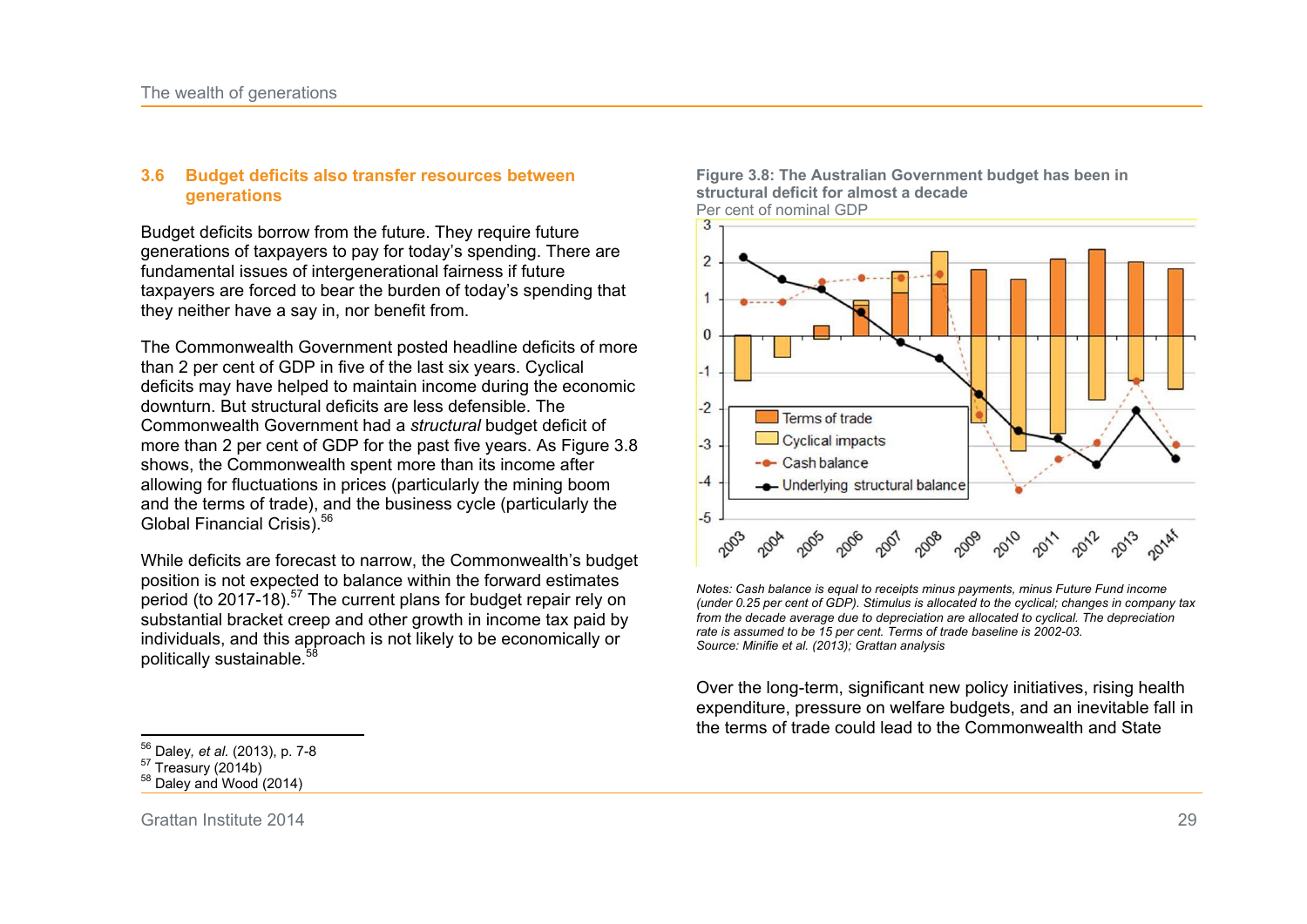Governments collectively posting deficits of 4.5 per cent of GDP, or \$65 billion in today's terms.<sup>59</sup>

It is arguable that continued deficits are sustainable if they are so small that government debt does not increase as a percentage of GDP. The burden of interest payments transferred to future generations can also be rationalised if the debt funds productive investments that benefit future generations, or if economic growth is greater than the real interest rate.

Yet in practice, relatively little of the increase in spending over the last decade paid for investments that benefit future generations. Most of the big increases in spending were in health and the Age Pension.<sup>60</sup> While this spending is valuable, it is difficult to argue that it benefits future generations much. The substantial increase in infrastructure spending may be more defensible – provided the spending was well targeted. There are reasons to doubt this was always so.<sup>61</sup>

Further, the anticipated slowdown in GDP and income growth (Chapter 4) will increase the proportion of future income that future generations will need to spend to service these deficits.

#### **3.7 Is the transfer sustainable?**

The generational bargain transfers income from groups that are income-rich but asset-poor to those that are wealthy but can have limited incomes. The bargain has been sustainable because real

per capita incomes have grown consistently and strongly for 70 years. Younger generations have been able to finance the retirement of older generations while also improving their own living standards.

Over the next 25 years the generational bargain may be undermined, as a result of:

- ongoing budget deficits that leave debts for the next generation to repay;
- $\bullet$  the growth in net government transfers to older Australians;
- demographic ageing; and
- $\bullet$  the significant increase in house prices relative to earnings discussed in Chapter 2.

The outcome depends greatly on future per capita economic growth, discussed in the next Chapter.

 $\overline{a}$ <sup>59</sup> Daley*, et al.* (2014)

 $60$  Ibid.

<sup>&</sup>lt;sup>61</sup> Productivity Commission (2013b); Daley (2014)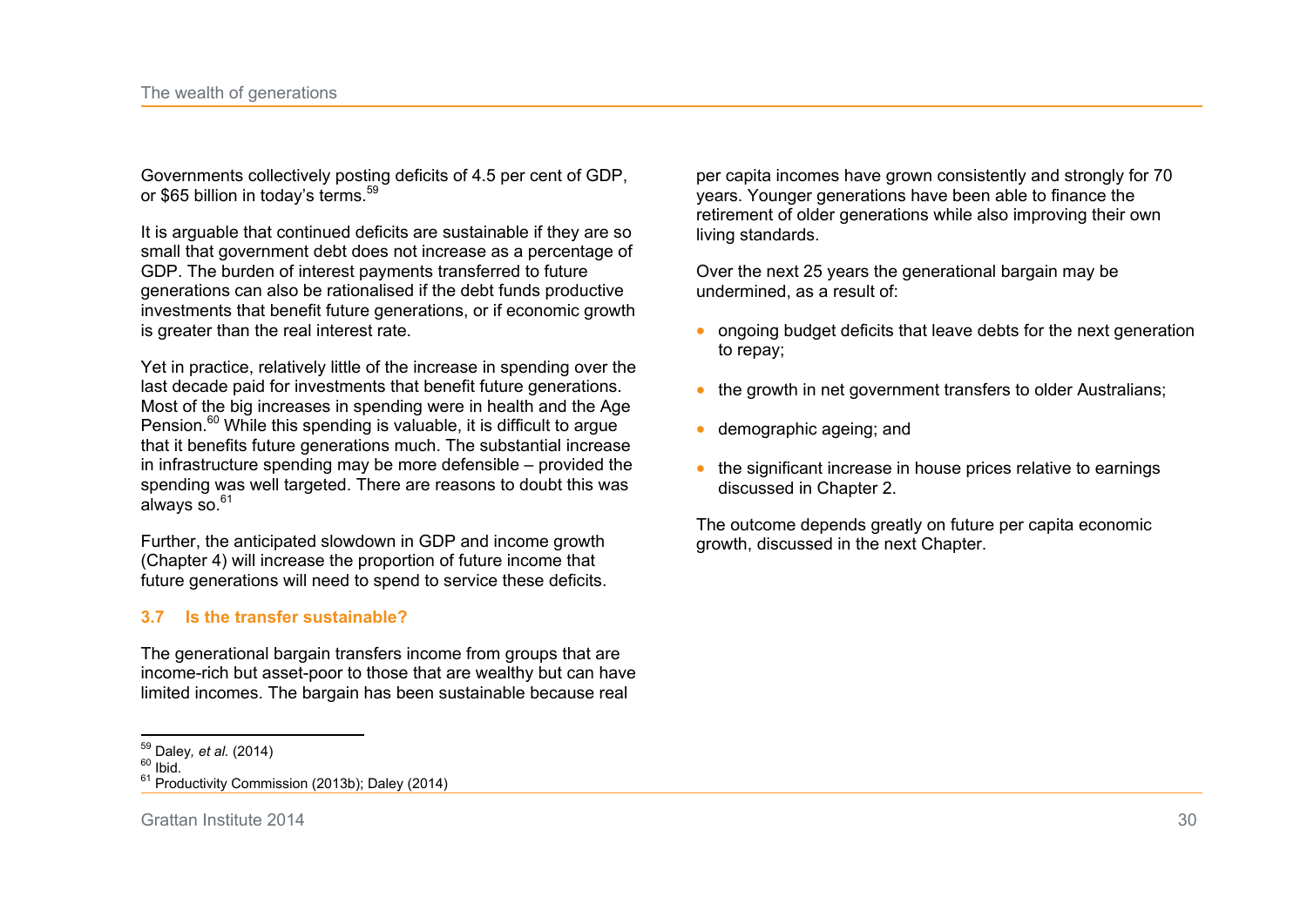## **4 Economic growth cannot be relied on to save the day**

Strong per capita economic growth almost inevitably makes one generation better off financially than its predecessor. In the past 30 years, average annual growth in real GDP per person of 1.9 per cent and growing resource prices boosted the average real disposable income of Australians from \$29,000 in 1983-84 to \$53,000 in 2013-14.<sup>62</sup> But continued high levels of growth are not guaranteed. Australia faces considerable economic headwinds, including lower labour force participation, declining terms of trade and perhaps less scope for technologically driven productivity improvements. To rely only on economic growth to address future budget pressures is to transfer the entire risk of lower growth to today's young.

#### **4.1 Economic growth and the generational bargain**

Strong per capita economic growth makes a big difference to the generational bargain. Incomes have almost doubled over the past 30 years, the cumulative effect of real per capita incomes growing at 1.9 per cent a year. $63$  When a child's annual income (and therefore in many cases their expenditure) is twice that of their parents, it is difficult to have a lower standard of living, no matter what happens to asset values.

Australian per capita GDP has grown consistently for the last 70 years (Figure 4.1), after accounting for inflation. The fall in average incomes between 1976 and 1991 was offset by rapid

 $\frac{1}{2}$  $^{62}_{2}$  ABS (2014d) increases in workforce participation and favourable demographics as the weight of the population moved into age groups with higher earnings. The subsequent income gains across a broad spread of age groups and genders (apart from men on lower incomes) $64$ helped to sustain the generational bargain.



**Figure 4.1: Historically there have been generation-long periods of stagnant incomes** 

Grattan Institute 2014 31

 $63$  This is the approximate time period between generations. In 1985, the median age for first time mothers was 27.3. In 2013 it was 29.3. See: ABS (2014b)

 $\overline{a}$  $64$  See above Chapter 2, and Appendix B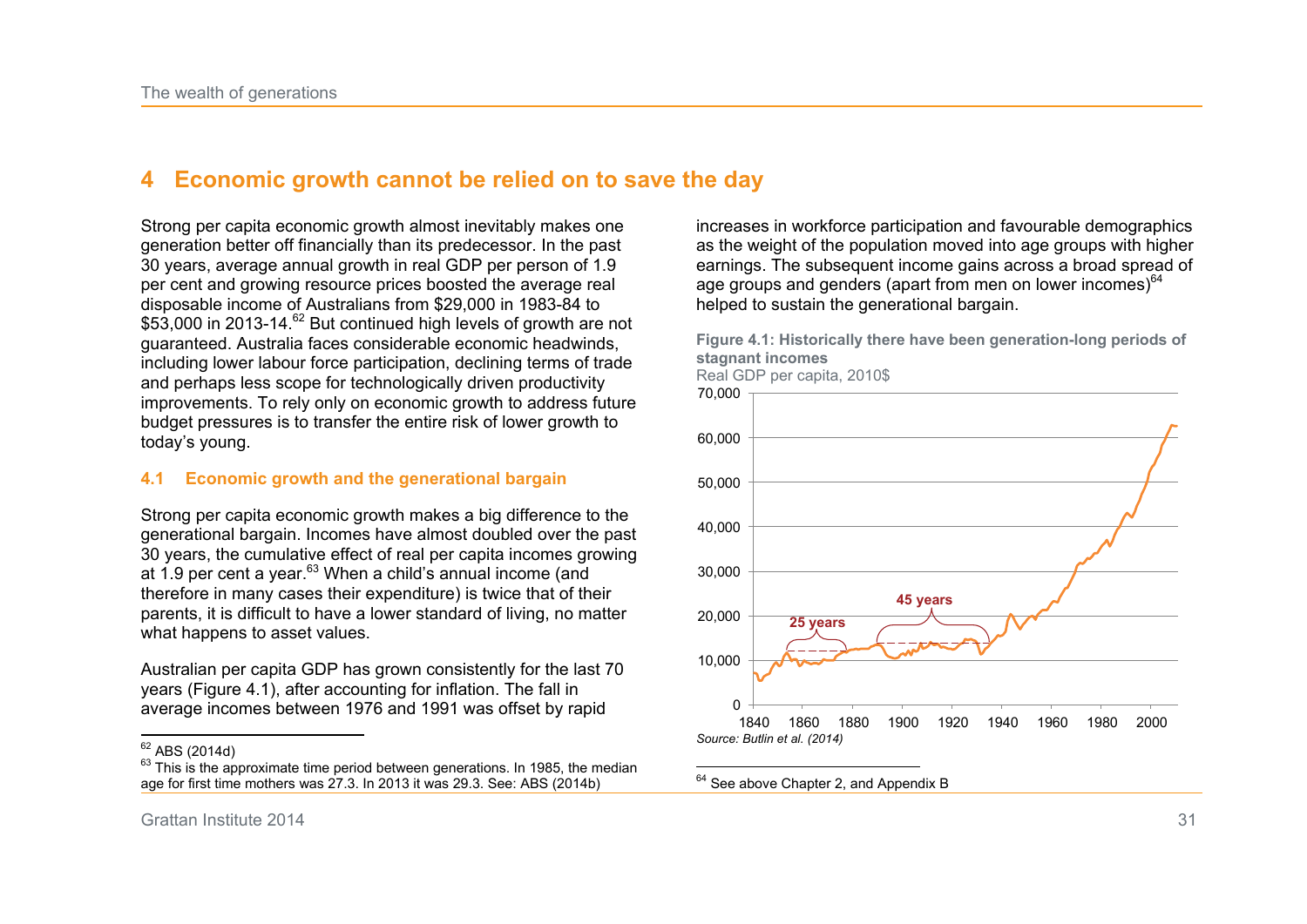#### **4.2 Strong growth is not inevitable**

In the past, Australia has had extended periods of slow or no growth (Figure 4.1). Per capita incomes peaked in 1855, and did not regain these levels until 1880. Incomes peaked again in 1890 at the end of the gold rush, and did not regain this level for another 45 years until after the Great Depression.<sup>65</sup>

Thus while the growth of the last 70 years has set expectations, it may have been an anomaly when seen as part of a longer history. Many decades of strongly growing prosperity do not guarantee more of the same into the future. The current economic stagnation across much of Europe and the United States shows how income growth can languish for a decade or more.

#### **4.3 Drag from declining terms of trade and falling participation**

Over the next decade, the rate of improvement in Australia's living standards is expected to fall.<sup>66</sup>

Growth in the volume of goods and services produced per person in an economy depends on productivity (average output per hour worked) and participation (the proportion of the population of working age and the average hours worked per person in this group). $67$  Growth in national income also depends on the terms of trade (the price of our exports relative to the price of imports –

roughly speaking, the number of televisions that can be bought for a tonne of iron ore).

In the 2000s, record terms of trade led to incomes rising quickly.<sup>68</sup> Labour productivity growth was somewhat lower than in the 1990s. Productivity growth resulted from a combination of slowly increasing productivity in a number of sectors, reduced productivity in mining and utilities, and a shift of employment to the (highly productive) mining industry.<sup>69</sup>

The terms of trade are expected to drag on future income growth. Minerals prices are likely to fall as the mining industry shifts from an investment phase to a production phase (Figure 4.2).<sup>70</sup> The drag on per capita incomes will be material – over the next decade the annual decline could be about 0.5 percentage points, until the terms of trade return to long-run levels.

Labour force participation may also drag on growth over the next few decades as the baby boomer generation reaches retirement age. Treasury estimates that the labour force participation rate for people aged 15 years and over will fall from 65 per cent in 2010 to

 $\overline{a}$  $<sup>68</sup>$  Carmody (2013)</sup>

 $^{69}$  Borland (2014b) estimates that 1.1 percentage points of the 1.3 per cent per annum growth in labour productivity over the decade was due to changes in industry composition, principally an increase in the share of hours worked in the mining industry. The mining industry generates output worth an average of \$317 per hour worked, significantly higher than the output per hour in any other industry. However, productivity in the mining and utilities sectors fell, offsetting small rises in productivity in many other sectors. See: Eslake and Walsh (2011) <sup>70</sup> Stevens (2013); Minifie*, et al.* (2013)

 $\frac{1}{2}$  $^{65}_{2}$  McLean (2012), p. 164.

 $66$  Treasury (2010a), p. vii.

<sup>67</sup> Treasury (2010b), p. 3.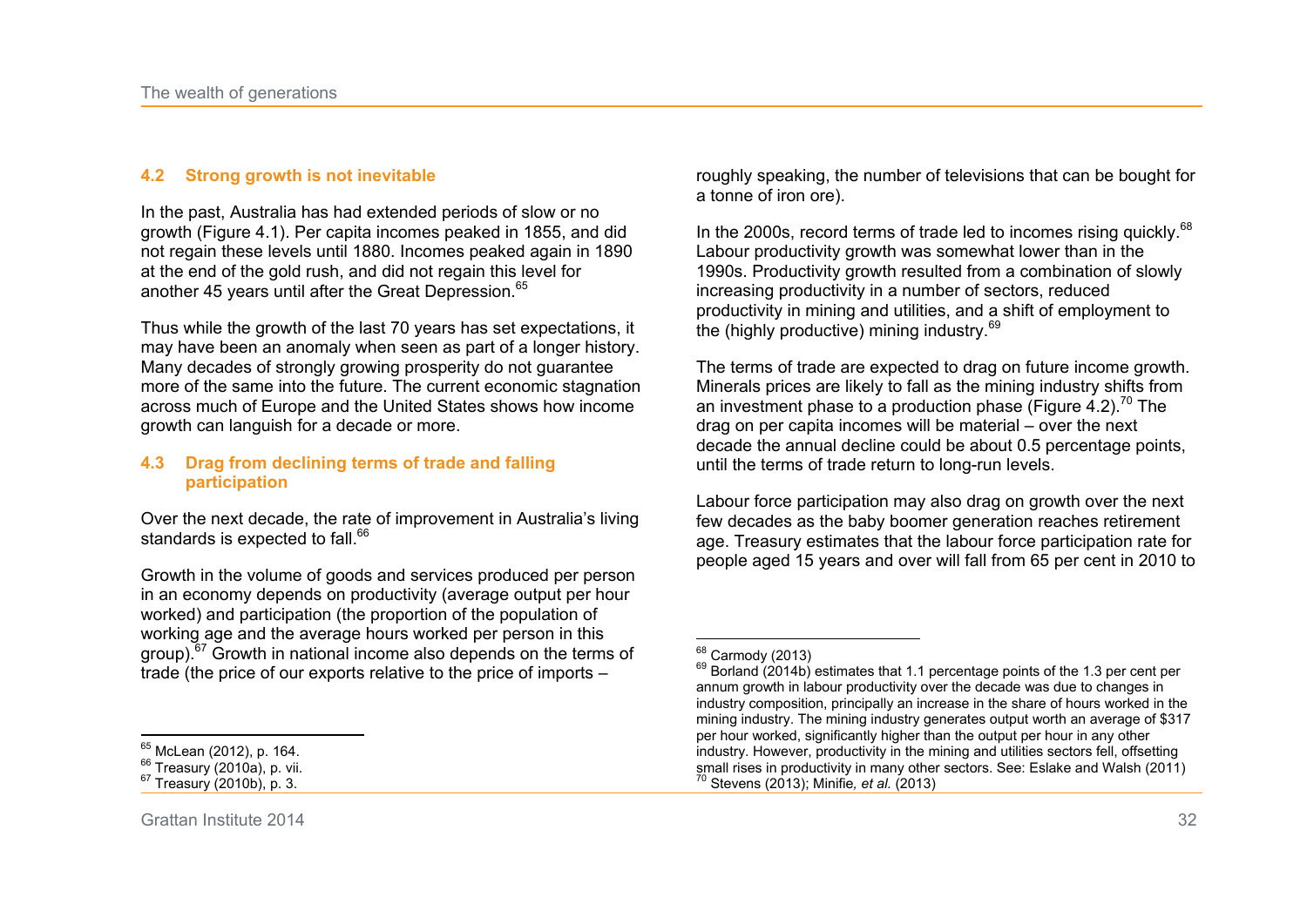less than 61 per cent by 2049-50, as a smaller proportion of the population will be of traditional working age. $71$ 

As a result, participation will change from adding to per capita income growth to dragging on growth. After a decade of increases, workforce participation fell in Australia over the last two years, partly because the impact of ageing overwhelmed the increasing participation of older age groups.<sup>72</sup> Over the next 20 years, the annual impact could be a reduction in growth in the order of 0.1 to 0.2 percentage points. $73$ 

Immigration will not be enough to offset the effects of demographic change on growth. Migration tends to boost participation rates, since migrants are somewhat younger on average than the resident population. However, assuming net migration returns to its 40-year trend, it will moderate but not reverse the fall in the participation rate.<sup>74</sup>

Of course, an increasing participation rate among older age groups may substantially offset the impact of demographic change. Policy reforms along the lines of those identified in Grattan Institute's 2012 report, *Game-changers*, could lead to overall increases in participation rates.<sup>75</sup>

#### **Figure 4.2: Terms of trade added to income growth in the 2000s, but will drag in the next decade**

Average percentage growth per year in gross national income per person



*Note: Assumes labour productivity for 2013-2025 is similar to that for the last 13 years Source: Treasury (2014b), Budget Paper No. 1* 

#### **4.4 Risks to growth from lower productivity**

Although the terms of trade and participation rates matter, labour productivity growth will continue to drive living standards in Australia over the decades to come. To maintain historical growth in living standards with decreasing participation and falling terms of trade, labour productivity growth will have to be significantly *above* its long term average.

 $\overline{a}$  $171$  Treasury (2010b), p. ix.

<sup>72</sup> Daley*, et al.* (2013), p. 54. There was also a cyclical component to the recent decline in labour force participation as discouraged job seekers exited the labour force, the so called 'discouraged worker effect'. See: Christopher Kent (2014). <sup>73</sup> Unpublished analysis provided by Jeff Borland, University of Melbourne

<sup>74</sup> Treasury (2010b), p. 7-12.

<sup>75</sup> Daley*, et al.* (2013), p. 61.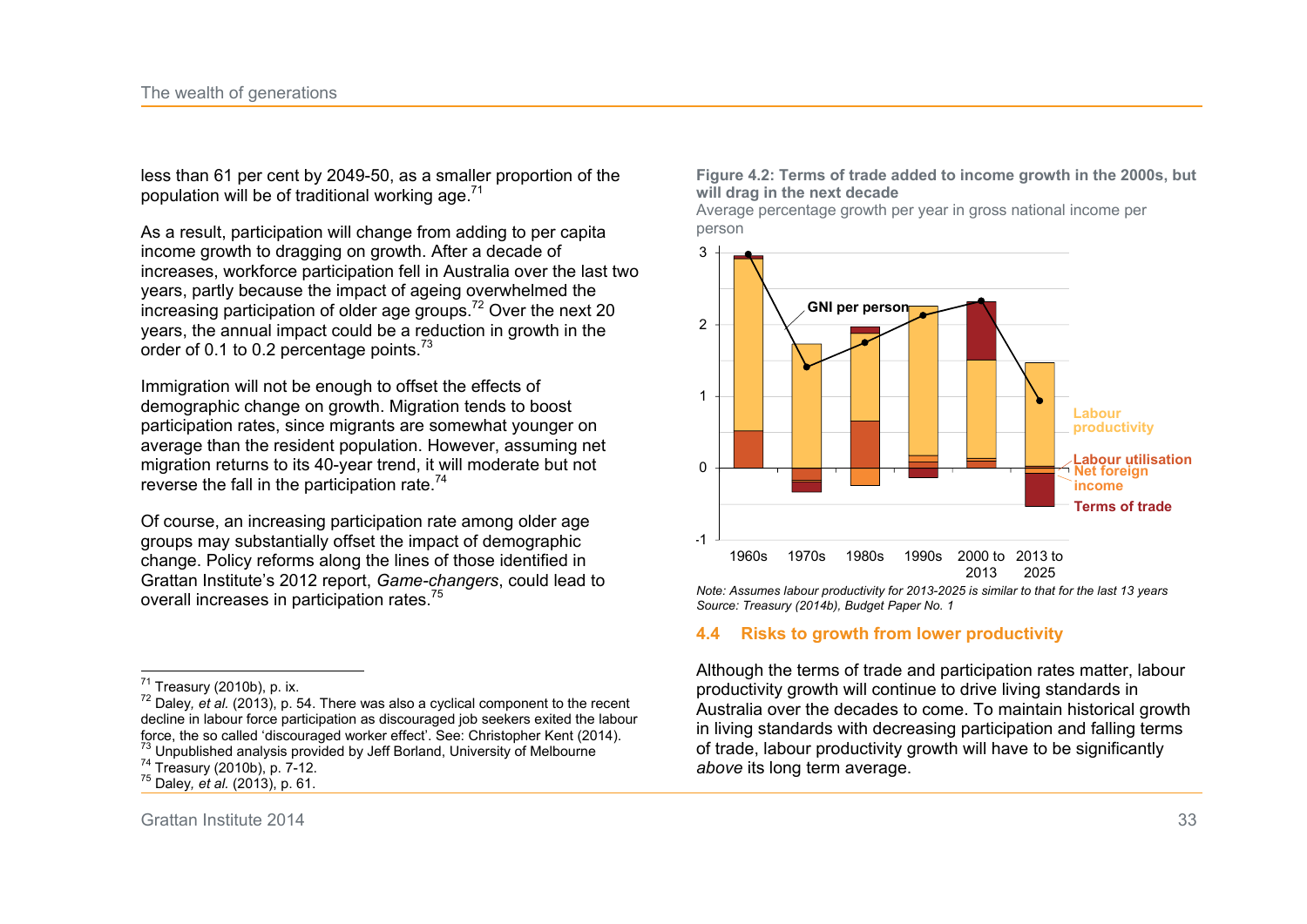In the medium term, slower growth of the mining industry poses a significant threat to Australia's productivity growth. A decline in the share of employment in mining will put downward pressure on overall labour productivity because other industries generate much less value per hour worked.<sup>76</sup> On the other hand. productivity within the mining industry will probably rise as the industry shifts from an investment to a production phase, providing a 'productivity dividend' on past investment.<sup>77</sup>

Over the longer-term, technological change is the main cause of labour productivity improvements. But some economists warn that the potential for reduced economic growth over the next few decades means there may be less scope for dramatic technologydriven improvements in living standards similar to those in the past.

United States economist Robert Gordon attributes the growth in the US economy over the last 300 years to three waves of innovation, or "industrial revolutions". The first was steam engines, cotton spinning and rail roads (1750 to 1830); the second electricity, the internal combustion engine and indoor plumbing (1870 to 1900); and the third computers, mobile phones and the internet (1960 to late 1990s).<sup>78</sup> It took about 100 years for the full benefits of the first two waves to be felt throughout the economy. By contrast, the follow up improvements from the third

wave percolated more quickly and the growth effects appear short-lived.<sup>79</sup>

Gordon suggests that while ongoing innovation will continue to drive improvements in the standard of living, it will be slower. The more transformative changes in these past revolutions, such as speed of travel and urbanisation, were one-off. He argues that it is difficult to foresee an overarching improvement to technology that could drive an equivalent surge in productivity growth.

Similarly, Tyler Cowen argues that the American economy has reached a "technological plateau" and that the other low-hanging fruit that would promote growth – better educating the brightest, and cultivating unused land – have already been exploited. $^{80}$ 

Others have a different view. Management professors Erik Bryanjolfsson and Andrew McAfee argue that we are entering a "Second Machine Age" in which digital technologies and intelligent machines will deliver greater innovation and growth.<sup>81</sup>

Yet falling long-run economic growth rates in developed countries provide some support for the 'techno-pessimist' view. On one analysis, long-term labour productivity in G7 countries grew at less than 1 per cent over the last decade, despite the widespread diffusion of digital technology during this period. $82$  The results suggest a persistent decline in both productivity and growth over a

 $80$  Cowen (2011)

<sup>82</sup> Antolin-Diaz*, et al.* (2014)

 $\overline{a}$  $^{76}_{-2}$  Borland (2014b)

<sup>77</sup> Productivity Commission (2014), p. 12.

<sup>78</sup> Gordon (2012)

 $\overline{a}$  $^{79}$  Ibid., p. 1.

 $81$  Bryaniolfsson and McAfee (2014)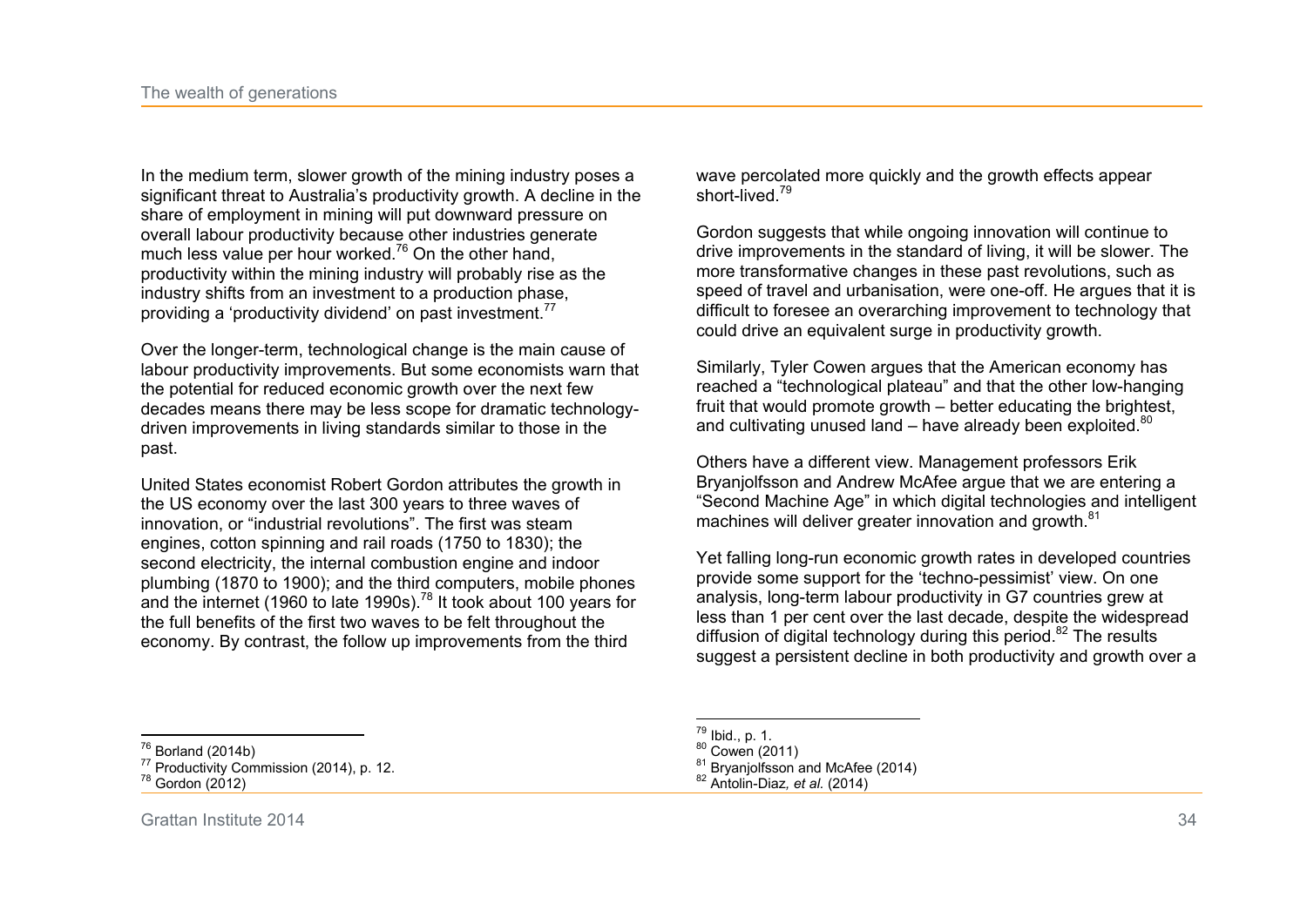number of decades rather than a downward shock from recent economic turbulence.<sup>83</sup>

Even if the pessimism is only partially justified, given the other headwinds, economic growth is likely to be much slower for all developed economies, including Australia, over the next few decades.<sup>84</sup>

These changes emphasise the importance of policy reform to encourage economic growth. Reform will be increasingly important to raise living standards in a low growth environment.<sup>85</sup> Yet Australian governments have relatively few opportunities for game-changing economic reform. All three of the major reforms identified in our *Game-Changers* report would still only increase growth in GDP by around 5 percentage points, or 0.5 percentage points a year, over a decade.<sup>86</sup> And these reforms would be very difficult to achieve. Major reform is always hard, both to formulate and to implement. The current political climate – particularly the 24-hour news cycle, the lack of crisis to motivate change, and the lack of funds to buy reform – increases the difficulty.  $87$ 

Thus substantially lower per capita income growth in the decades to come is a material possibility, given predictable drags from

lower terms of trade and from demographics, and the real risk of sluggish long-term productivity growth.

#### **4.5 Who bears the risk of lower growth?**

Lower growth substantially reduces the improvement in living standards from one generation to the next. It also makes capital gains more important. If wages have not grown much, then capital gains (particularly from a one-off increase in house prices) may result in an older generation having more wealth than its children.<sup>88</sup>

This increases both the size and importance of bequests and gifts, as discussed in the next chapter.

 $\frac{1}{2}$  $\int_{0}^{83}$ Ibid.

<sup>84</sup> Economic growth projections based on long run productivity trends already factor in the baseline impacts of technological improvements in productivity over the past 30 years. So similar improvements in productivity-enhancing innovation would be required just to achieve these baseline projections.

<sup>85</sup> For example, Ross Garnaut has warned that Australian living standards are likely to stagnate unless governments are prepared to tackle productivity enhancing economic reforms See: Garnaut (2013)

<sup>86</sup> Daley*, et al.* (2012), p. 13. For a summary of other reforms, see Banks (2012) <sup>87</sup> Daley*, et al.* (2012), p. 4.

 $\overline{a}$  $88$  Of course all those with limited wealth (not just the young) suffer greater disadvantage from slow economic growth. See: Picketty (2013); Cowen (2013)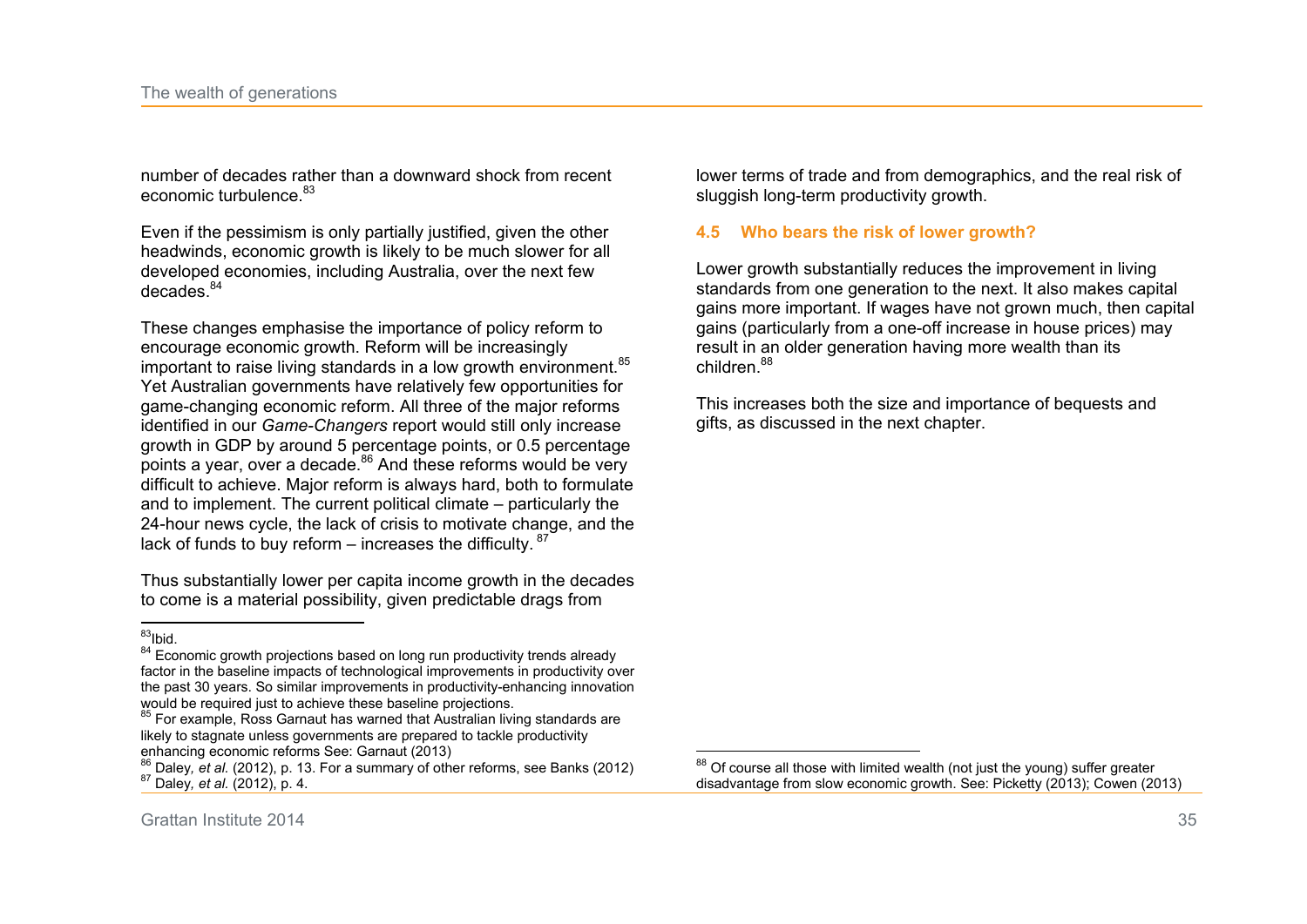## **5 Wealth begets wealth: consumption and inheritance**

Wealth is a store of spending power. Income not consumed can be stored as assets, such as bank accounts, shares, dwellings, plant and equipment, that generate additional future income. Assets can also be converted into cash to finance immediate consumption.

Viewed as a store of potential future spending, wealth is an important determinant of future living standards. $89$  That is why this report focusses on wealth as well as income in considering the changing economic position of today's young.

But wealth is not always used to finance consumption by the person who accumulated it. Wealth may be passed from one generation to the next through bequests and gifts. If older Australians pass on their wealth to their children then living standards may be higher for today's young (and lower for today's older Australians) than the existing distribution of wealth would suggest.

Transfers of wealth across generations through gifts and inheritances could mitigate concerns about intergenerational inequality. This assumes that:

- $\bullet$  older cohorts will save their additional wealth, rather than consuming it; and
- x younger generations will inherit wealth at a time in their lives that it will be useful.

On current trends, older cohorts are likely to save more than they consume. It remains to be seen whether this trend will continue when people live for much longer.

In practice, inheritances tend to transmit wealth to children who are already well-off. This has been the pattern internationally for a long time. It is also the pattern over the last decade in Australia (where data on inheritance is relatively scarce). If the patterns continue, then on average the younger generation will ultimately have more resources than its parents, but the wealth will be much less equally shared.

It is also likely that the vast bulk of wealth will be inherited by people when they are over 55. Life expectancy at birth in Australia is now over 80. $90$  If bequests are primarily made to children, most people will be over 50 when they inherit. Although the younger generation may ultimately have more wealth in aggregate, its members may live much more of their life with lower resources.

#### **5.1 A lot of wealth will be saved, not spent**

On current trends, the wealth of older households will be saved and passed on rather than spent. Analysis from Australia and abroad suggests that older households generally maintain (and even increase) their wealth in retirement.<sup>91</sup>

 $\frac{1}{2}$ Treasury (2004)

 $\overline{a}$  $^{90}_{\odot}$  ABS (2014e)

<sup>91</sup> Börsch-Supan (1992); Alessie*, et al.* (1999); Feinstein and Ho (2000); Cho and Sane (2013)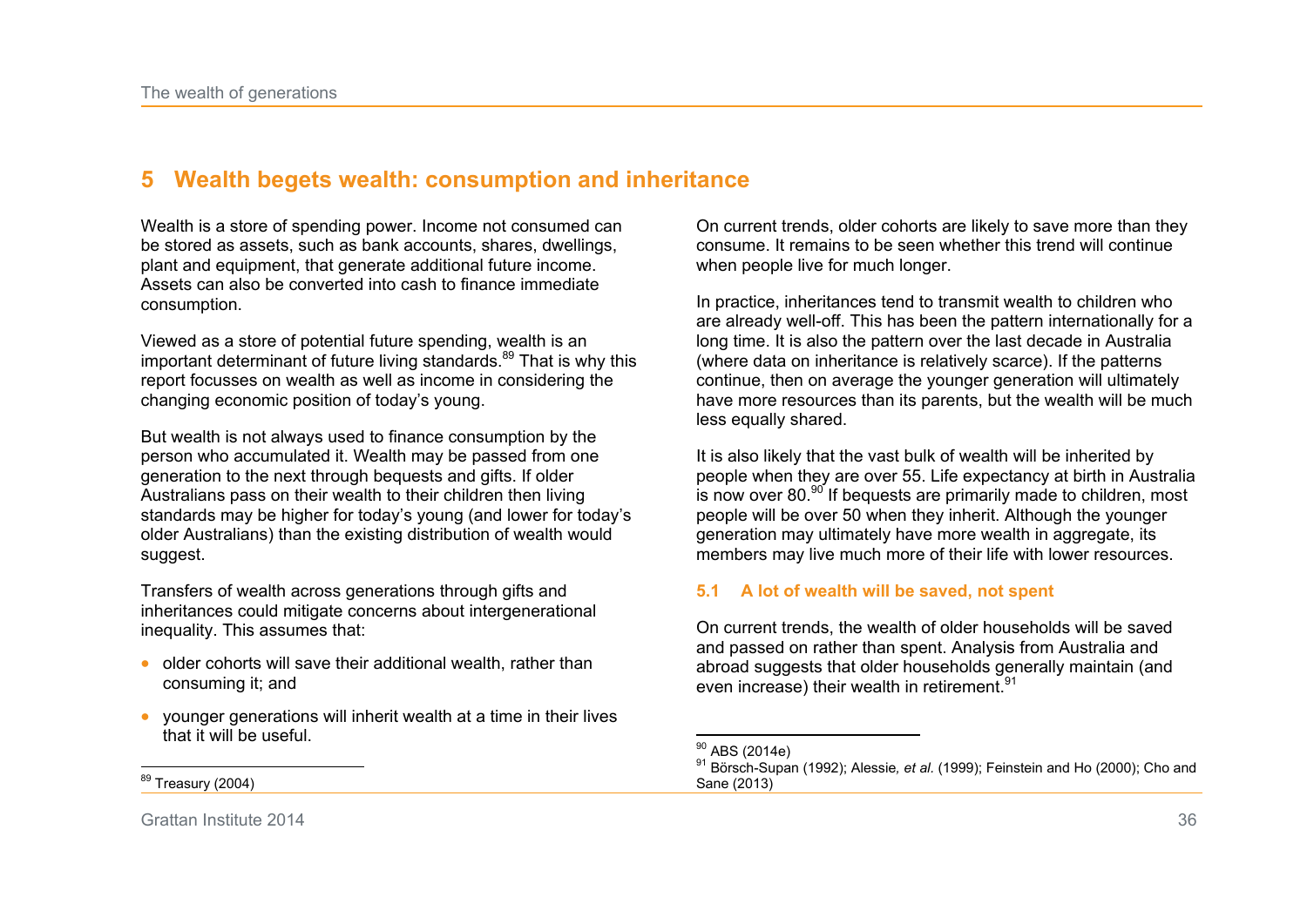Between 2003-04 and 2009-10 households headed by people 65+ added to their wealth through savings and appreciation in the value of their assets (Figure 1.1). Of course these trends may change as more baby boomers reach their twilight years. There is some indication that the sense of obligation to the next generation is diminishing.<sup>92</sup> Increases in life expectancy could also reduce the amount the boomers have left to pass on. But there is not yet any hard evidence of retirees 'spending the kids' inheritance'.

If current trends continue, then future inheritances may be large. For example, if the wealth of all people aged between 75 and 84 were distributed equally to their children, the mean inheritance per child would be \$280,000. The median would be much lower – at \$141,000 – reflecting how a small number of households have a disproportionate share of wealth (Figure 5.1).

Large inheritances and bequests have not been common in Australia to date. Of the estimated 13 per cent of people receiving an inheritance between 2002 and 2012, more than three quarters received less than \$100,000 and most less than \$50,000. $^{93}$  Yet, the strong growth in the wealth of today's older generations (Chapter 2), combined with the steady shrinking of the family size from 1960 to 2000,<sup>94</sup> may lead to more and larger inheritances in the future.

**Figure 5.1: High wealth per child for older age groups suggests inheritances may be sizeable** 

Inheritance per child if current wealth distributed today, 2010\$ '000s



*Notes: Estimates are of the value of potential inheritance from parents in each age group assuming that the total value of current wealth is transferred between all children. Source: Grattan analysis of HILDA (2010)* 

<sup>93</sup> Grattan analysis of HILDA (2002 to 2012).

 $\overline{a}$  $^{92}$  Lawrence and Goodnow (2011)

<sup>94</sup> Australia's total fertility rate decreased from 3.6 babies per woman in 1960 to

<sup>1.9</sup> babies per woman in 2011. See: ABS (2013b)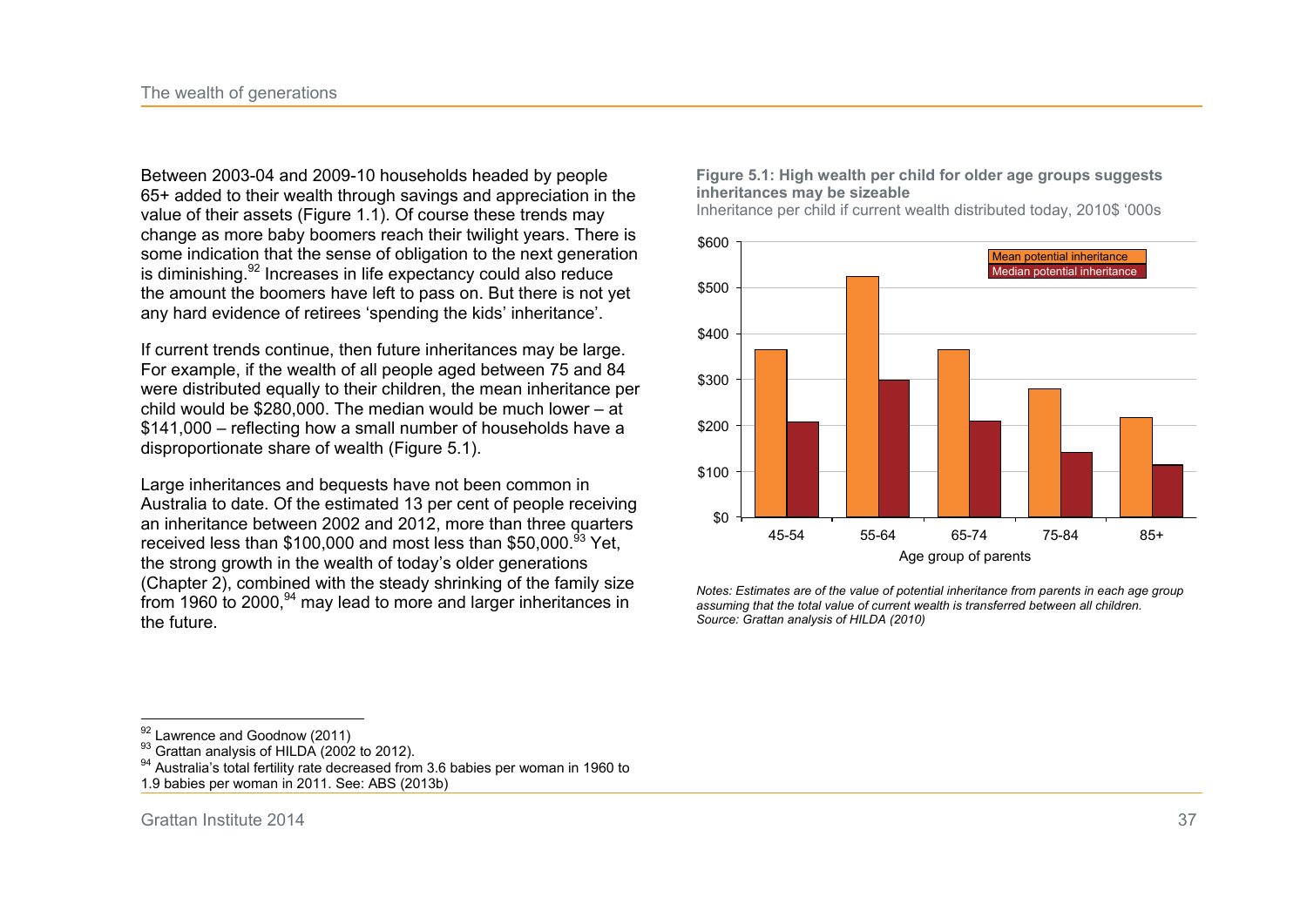#### **5.2 Inheritance concentrates wealth among those that are older and richer**

Inheritance could reduce intergenerational inequality by transferring accumulated wealth to younger generations. 95 However, inheritances tend to go to those that are older than average and already wealthy.



**Figure 5.2: People in their 50s and 60s receive larger inheritances** 

*Source: Grattan analysis of HILDA (2002); (2012)* 

People aged between 48 and 70 have the highest chance of receiving an inheritance of any age group. This group also receives larger inheritances than other age groups (Figure 5.2). Inheritances are not evenly distributed. People who are already wealthy are more likely to receive an inheritance than are less wealthy people of a similar age (Figure 5.3).  $96$ 

Thus older people are more likely to inherit, and any inheritance is more likely to be large. For people of a given age, the wealthy are more likely to inherit more. And as Figure 5.3 shows, older people are also more likely to be wealthy already. Combining these trends, the wealthiest 20 per cent of Australians are four times more likely to receive a sizeable inheritance than is the median Australian, and 37 times more likely to receive a sizeable inheritance than are those in the bottom 20 per cent of the wealth distribution (Figure 5.4).

If inheritances primarily transfer capital to older wealthy people, they will not address concerns about intergenerational inequality for most of the population. For those most likely to be in need – younger people with relatively low incomes – inheritance will not do much to reduce the additional taxation burden (or lower levels of government support) that may result from unsustainable transfers between age groups and increasing deficits. An increasing volume of inheritances raises other issues. Sizeable inheritances can perpetuate inequality. They reinforce the tendency for children of the wealthy to have more and better

 $\frac{1}{2}$  $95$  In particular, in cases where older Australians pass on more in inheritance to their children than they received themselves then this would mitigate against the possibility of their children being worse off over their lifetime.

 $\overline{a}$  $96$  This is similar to the US where the wealthiest 5 per cent of people are more than three times as likely to receive an inheritance than the poorest 50 per cent. However, the average age of receiving an inheritance is considerably lower in the United States (40) than Australia. See: Yellen (2014).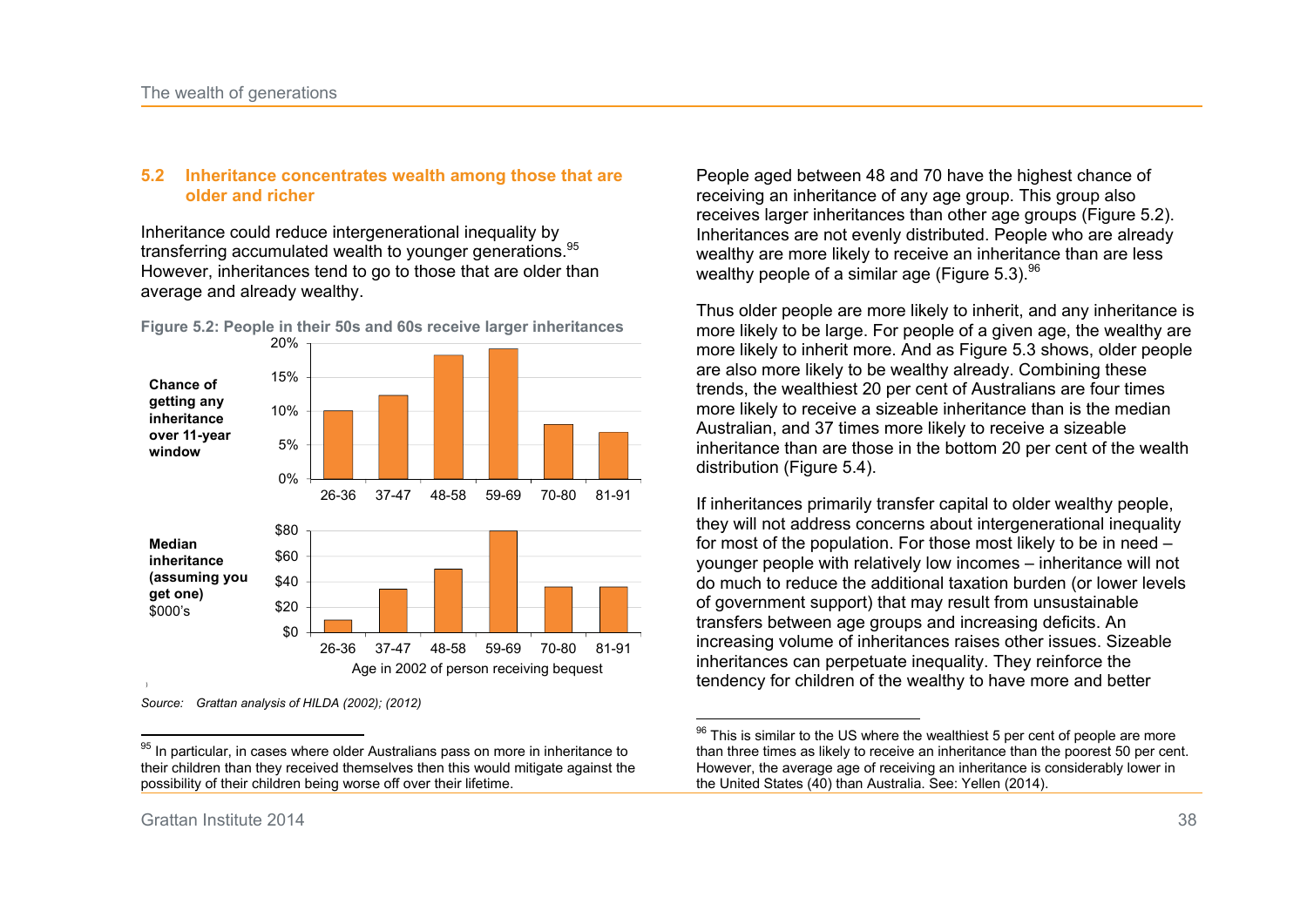schooling, for example.<sup>97</sup> And if inheritances rather than lifetime earnings are the dominant route to wealth, there is less incentive for talented Australians to get ahead through individual endeavour – what Thomas Piketty described as the "Jane Austen world".<sup>98</sup>

**Figure 5.3: Wealthy people of a given age are more likely to receive larger inheritances** 

Size of inheritance for those who did receive a bequest between 2002 and 2012, by age and wealth percentile



*Note: Wealth quintiles are based on relative wealth in 2002 and therefore do not include the effect of inheritances received after this time. Source:Grattan Analysis of HILDA (2002); (2012)* 

#### **Figure 5.4: Inheritances greater than \$100,000 tend to go to the already wealthy**

Percentage of all individuals receiving an inheritance of more than \$100,000 between 2002 and 2012 (by wealth quintile)



*Note: Wealth quintiles are based on relative wealth in 2002 and therefore do not include the effect of inheritances received after this time. Source: Grattan Analysis of HILDA (2002); (2012)* 

 $\frac{1}{2}$ <sup>97</sup> Bowles, S. and Gintis, H. (2002), The Inheritance of Inequality, *Journal of Economic Perspectives*, 16 (3) 3-30.  $98$  Picketty (2013)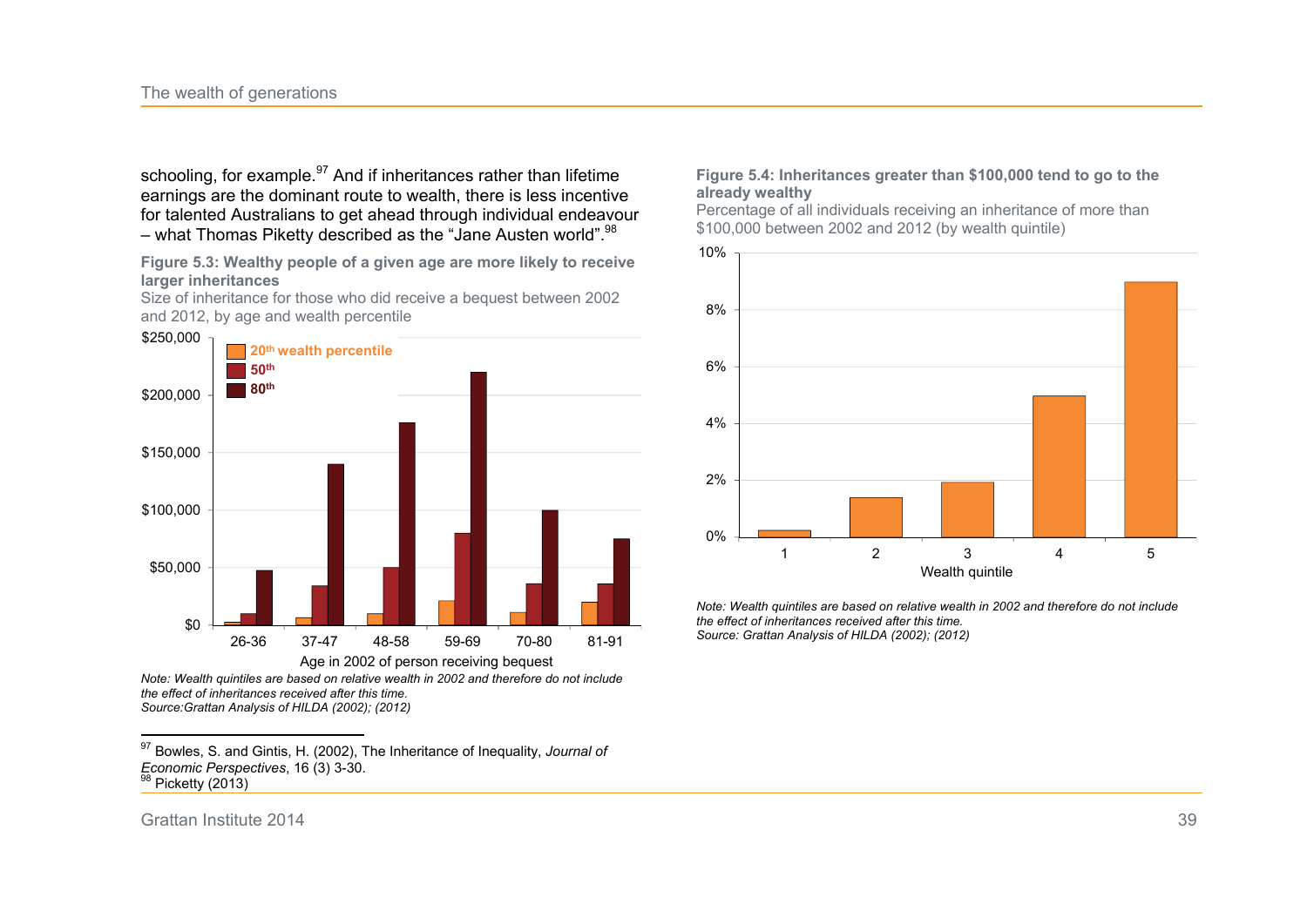#### **5.3 Gifts to younger generations tend to be small**

Of course inheritances are not the only way that wealth is transferred across generations. Parents might help their children save for a house deposit or contribute to their university fees. Unlike inheritances, financial gifts are more likely to be received by younger cohorts (Figure 5.5).

**Figure 5.5: Young people are most likely to receive a financial gift from their parents** 



*Notes: People over 70 are not included because there are too few instances of gifts. Source: Grattan Analysis of HILDA (2002); (2012)* 

Yet gifts also tend to be relatively modest (most are \$5000 or less) and therefore are unlikely to alter the substantial patterns of intergenerational transfers outlined in this report (Figure 5.6).

As with inheritances, gifts are larger for those who already have relatively more wealth.

**Figure 5.6: The median value of gifts received was small**  Size of gift for those who received one between 2002 and 2012, by age and wealth percentile



*Notes: People over 70 are not included because there are too few instances of gifts for this group. Wealth quintiles are based on relative wealth in 2002 and therefore do not include the effect of gifts received after this time. Source: Grattan Analysis of HILDA (2002); (2012)* 

Grattan Institute 2014 40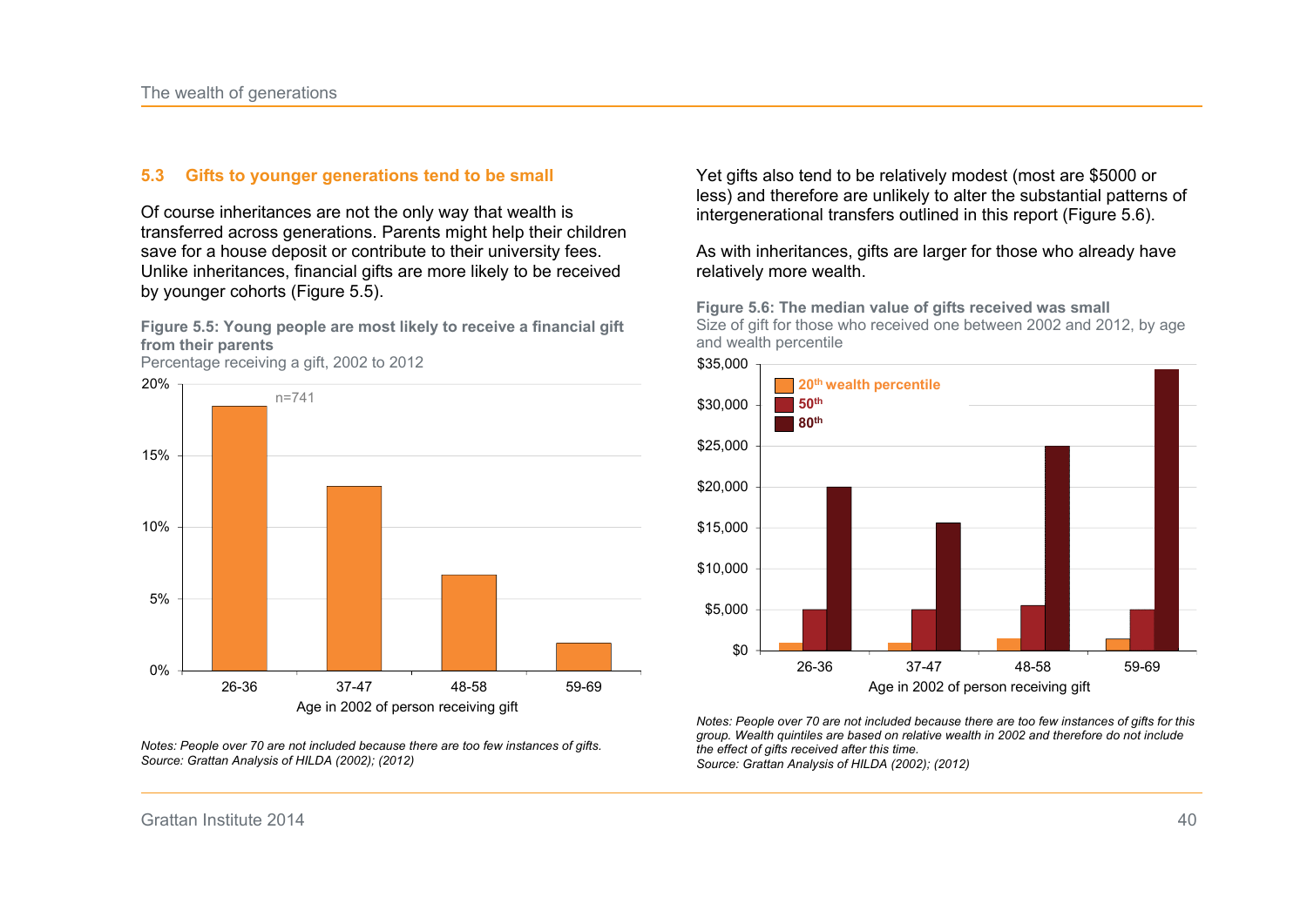## **6 International experience highlights the risk of lower growth**

In both the US and the UK, there are already signs of a fall in the fortunes of younger generations, so that the current generation of young adults may have less wealth, income and spending than their parents. As in Australia, shifts in government spending and windfall gains in asset prices that favoured older cohorts are part of the story. But the impact of the Great Recession also disproportionately affected the young. The experience in these countries demonstrates how lower growth, whether cyclical or secular, can depress earnings for an extended period. For those in their formative years in the workforce, the result is a significant hit to lifetime earnings.

#### **6.1 Stagnant income growth and declining home ownership: the UK experience**

In the UK, relatively strong income growth after World War Two enabled each generation to earn more than its predecessors at the same age. Yet this expectation of ever-rising living standards ended with stagnant income growth in the 2000s. Median income grew in real terms by less than 0.1 per cent a year over the 10 years between 2001-02 and 2011, compared to an average of 1.5 per cent a year over the previous 25 years. $99$ 

As a result, for the last five years most birth cohorts have had lower incomes than previous birth cohorts at the same age (Figure 6.1). For example, on reaching 40 today, households born

 $\frac{1}{2}$  $99$  Hood and Joyce (2013), p. 7. in the 1970s have lower median incomes than have those born in the 1960s when they turned 40.

**Figure 6.1: Younger cohorts have lower incomes than their predecessors at the same age** 

Real equivalised median annual household income by age and birth year, 2012£



*Notes: Cohorts refer to birth cohorts. So for example, the 1970s cohort includes all people born in the 1970s. Calculated using the UK Family Expenditure Survey, various years. Based on equivalised median household income, adjusted for change in household size and composition. Incomes are measured before deducting housing costs. Source: Hood, A and Joyce, R (2013), p. 8.* 

Grattan Institute 2014 41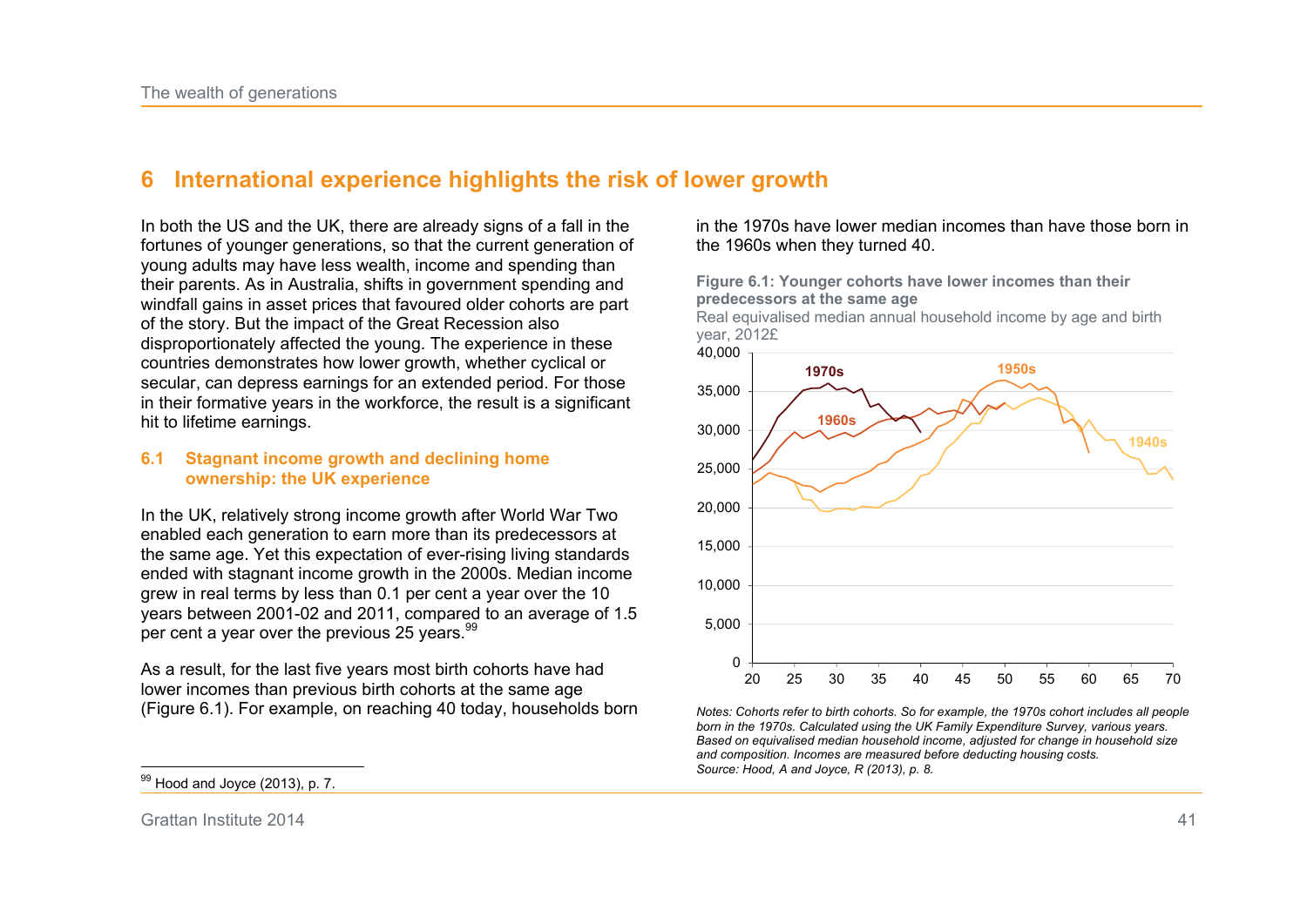Those who fared worst after the Great Recession of 2008 to 2009<sup>100</sup> were young adults in their formative years in the workforce. In 2013, 25 year olds in employment were paid less than people at the same age both five and ten years earlier (Figure 6.2). The younger generation were also more likely to be unemployed than their predecessors at the same age. $101$ 

The total income of young households suffered as a result. In the five years to 2012-13, the median household income of 22-30 year olds fell by 13 per cent. But it only fell by 7 per cent for workers aged 31 to 59.<sup>102</sup> Earnings fell among the younger cohorts even though they are much more educated: 31 per cent of 25 year olds in 2008-12 had a degree, compared to only 16 per cent of 25 year olds 15 years earlier.<sup>103</sup>

At a minimum, the extended period of low incomes will put a dent in the lifetime earnings of younger cohorts. This will be magnified if younger cohorts are not able to catch up to the income levels of their predecessors as the economy improves.

**Figure 6.2: Despite higher education levels, younger cohorts have lower wages at a given age** 



*Source: Belfield et al. (2014), p. 105.* 

What is more, Britons born in the 1970s and 1980s are less likely to own their home than those born in the 1950s and 1960s were at the same age. There is no evidence of younger cohorts catching up on home ownership (Figure 6.3). On current trends, home ownership rates of those born in the mid-1980s may be less than half of those born in the late 1950s.

 $\frac{1}{2}$  $100$  The UK experienced six consecutive quarters of negative growth across 2008 and 2009 (Allen (2010)). Growth stagnated in the intervening period and GDP did not return to its 2008 peak until the second quarter of 2014. See: Taylor and Wales (2014)

<sup>101</sup> Belfield*, et al.* (2014)

<sup>102</sup> Ibid., p. 90.

<sup>103</sup> Ibid., p. 105.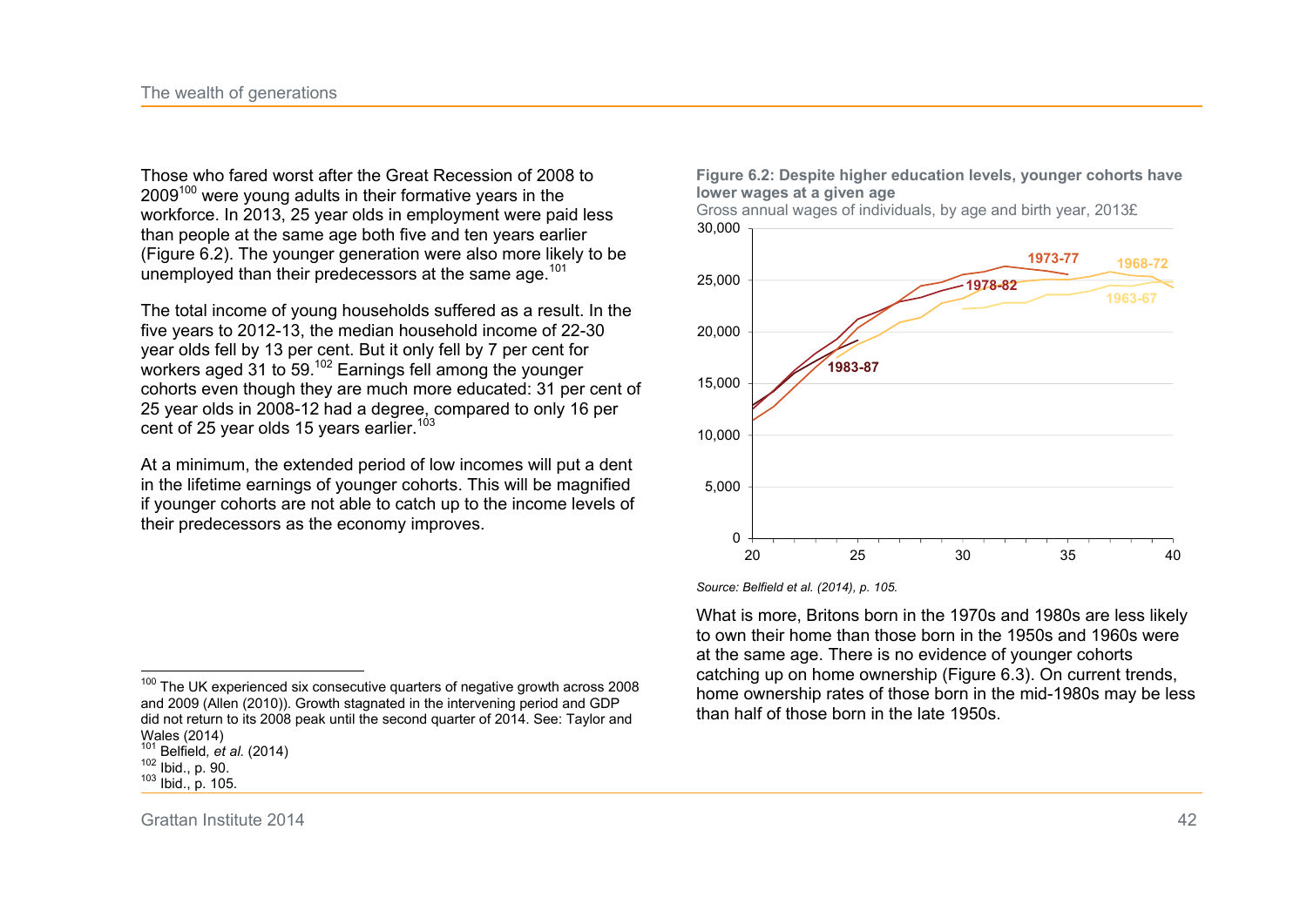

**Figure 6.3: Younger cohorts in the UK are much less likely to own their homes** 

*Source: Belfield et al. (2014), p. 52.* 

Even if younger cohorts do close the ownership gap, their real wealth may be significantly behind that of older people. In the past 15 years house prices have more than doubled.<sup>104</sup> To the extent that these were one-off or windfall gains, they accrued to those who held housing stock during this period, substantially more of whom are in older cohorts.

It is also forecast that younger Britons will be net losers from the tax and transfer system. Generational Accounting estimates each generation's net contribution to the government budget over its lifetime assuming that current policies remain in place. It assumes that taxes and expenditures beyond the projection years rise in line with trend growth of real income per capita. Estimates suggest that a 65 year old UK citizen will take out £220,000 more from the budget than he or she puts in. If the government is to meet its budget constraint over the long run, younger generations will have to pay a net contribution. It is estimated that a 25 year old today will contribute £120,000 more in taxes to the Exchequer than they take out in benefits (cash payments and benefits in kind such as health and education).<sup>105</sup>

These trends may partially reflect the fact that younger Britons are a less important voting bloc than are their older counterparts. In 2010, 52 per cent of 18 to 24 year olds voted in the general election compared to 75 per cent of those 62 or older.<sup>106</sup>

It is quite possible, therefore that Britons born in the 1980s will be worse off in material terms than were their parents born in the

 <sup>105</sup> McCarthy*, et al.* (2011), p. 15. Generational Accounting is a widely used tool for analysing fiscal policies. But it is not without criticism. One is that it excludes the benefits derived from government spending so if the benefits from some current spending (eg, infrastructure spending) accrue later, then the estimates do not accurately reflect each generation's treatment under current policies. Another is the sensitivity of the estimates to particular assumptions, particularly around the discount rate. See: Williamson and Rhodes (2011). However, estimates of the tax adjustments needed to close intergenerational fiscal gaps are less sensitive to the discount rate. In the UK, estimates suggest that taxes would need to rise by 16.3 per cent to restore the intergenerational budget balance. See: McCarthy*, et al.* (2011).  $106$  Dar (2013)

 $\frac{1}{2}$  $104$  Hood and Joyce (2013), p. 44.

Grattan Institute 2014 43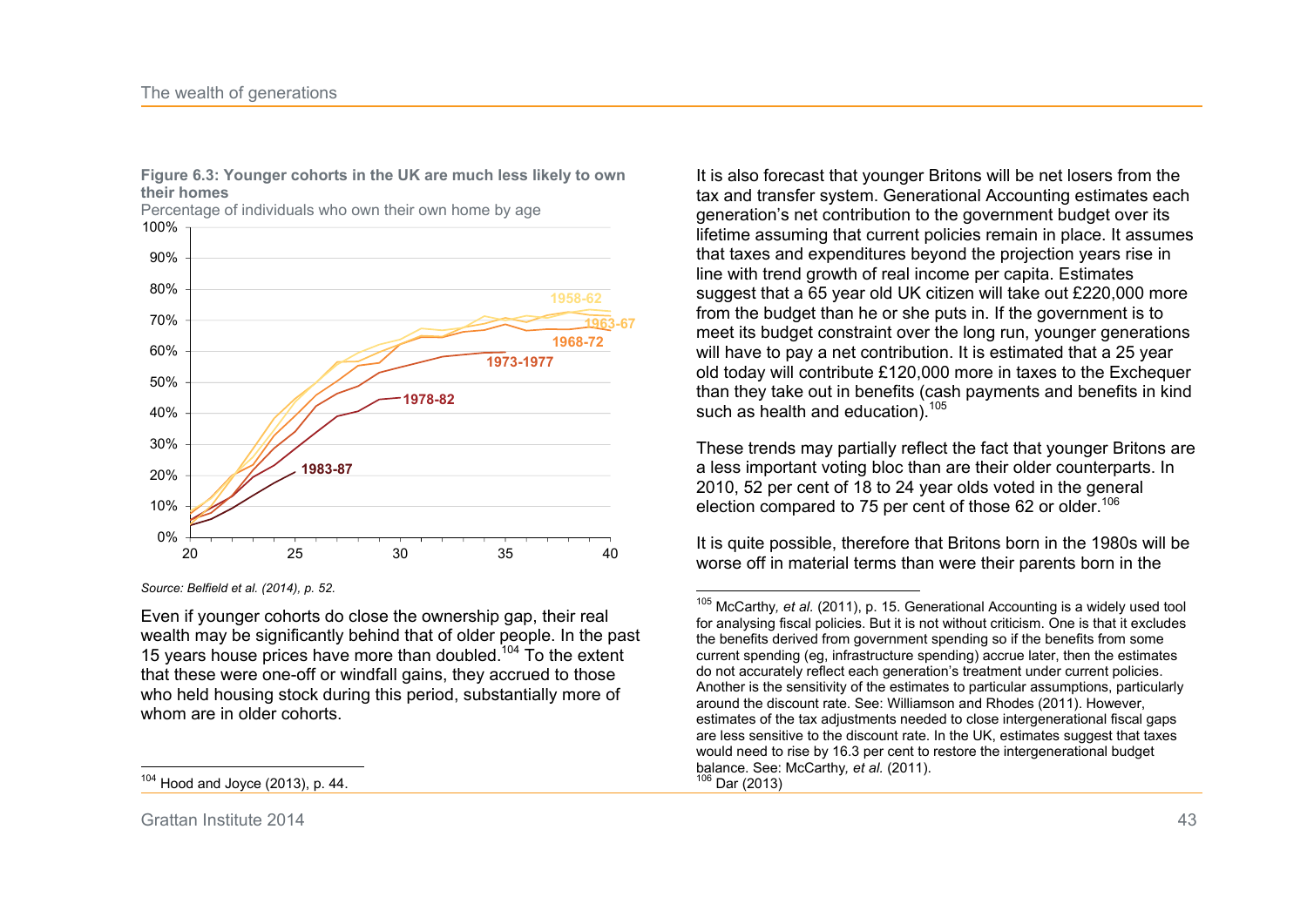1950s. Whether they will be able to catch up on ground lost during the Great Recession is unclear. Despite being more educated, they may have lower incomes and pay more in taxes from the age of 25. They will almost certainly benefit less from rising house prices than did their parents. $107$ 

#### **6.2 Declines in income, wealth and increasing debt burden: intergenerational transfers in the US**

In the US, income growth has been stagnant for more than a decade.<sup>108</sup> The incomes of younger people fell in this period, both in absolute terms and relative to older workers. Figure 6.4 highlights the fall in median income for those aged 25 to 34.

Younger workers now typically earn less than those aged 55 to 64. The cumulative effect of these trends is that today's 25 to 34 year olds earn about as much as 25 to 34 year olds in 1965. By contrast, 55 to 64 year olds today earn about 40 per cent more than did 55 to 64 year olds in 1965.

<sup>&</sup>lt;sup>108</sup> Both median and mean household incomes have declined somewhat over the past ten years. Median household incomes have been stagnant over an even longer (15 year) period as income inequality became more pronounced. See: United States Census Bureau (2014); Economic Policy Institute (2014)



 $\frac{1}{1}$ 

**Figure 6.4: Incomes of people aged 24 to 34 have declined relative to older workers** 

Median income by age group, 2011US\$



*Source: US Department of Commerce (2013) (Table 8).* 

Younger age groups also accumulated much less wealth than did older groups. While the wealth of those aged between 20 and 46 remained about the same over the last two decades, the real wealth of older cohorts rose quickly (Figure 6.5).

Significant government debt and unfunded liabilities make younger cohorts even more vulnerable. Generational Accounting estimates suggest all American generations born before about

<sup>&</sup>lt;sup>107</sup> A PWC report compares income and wealth for two otherwise similar individuals born in 1963 (baby boom generation) and 1993 (baby bust generation). Based on the assumption that income growth will continue at its 30 year average, it finds that the baby buster will be better off in absolute terms (ie, will have higher lifetime wealth and spending). However, their spending and wealth will be lower than the rest of the society (which some studies suggest is more important than absolute wealth in determining happiness). However, even in absolute terms, the non-housing wealth of the baby buster will not surpass that of the older generation until aged 62 because of higher student debt and the assumption of lower returns to equities and savings. See: PWC (2011)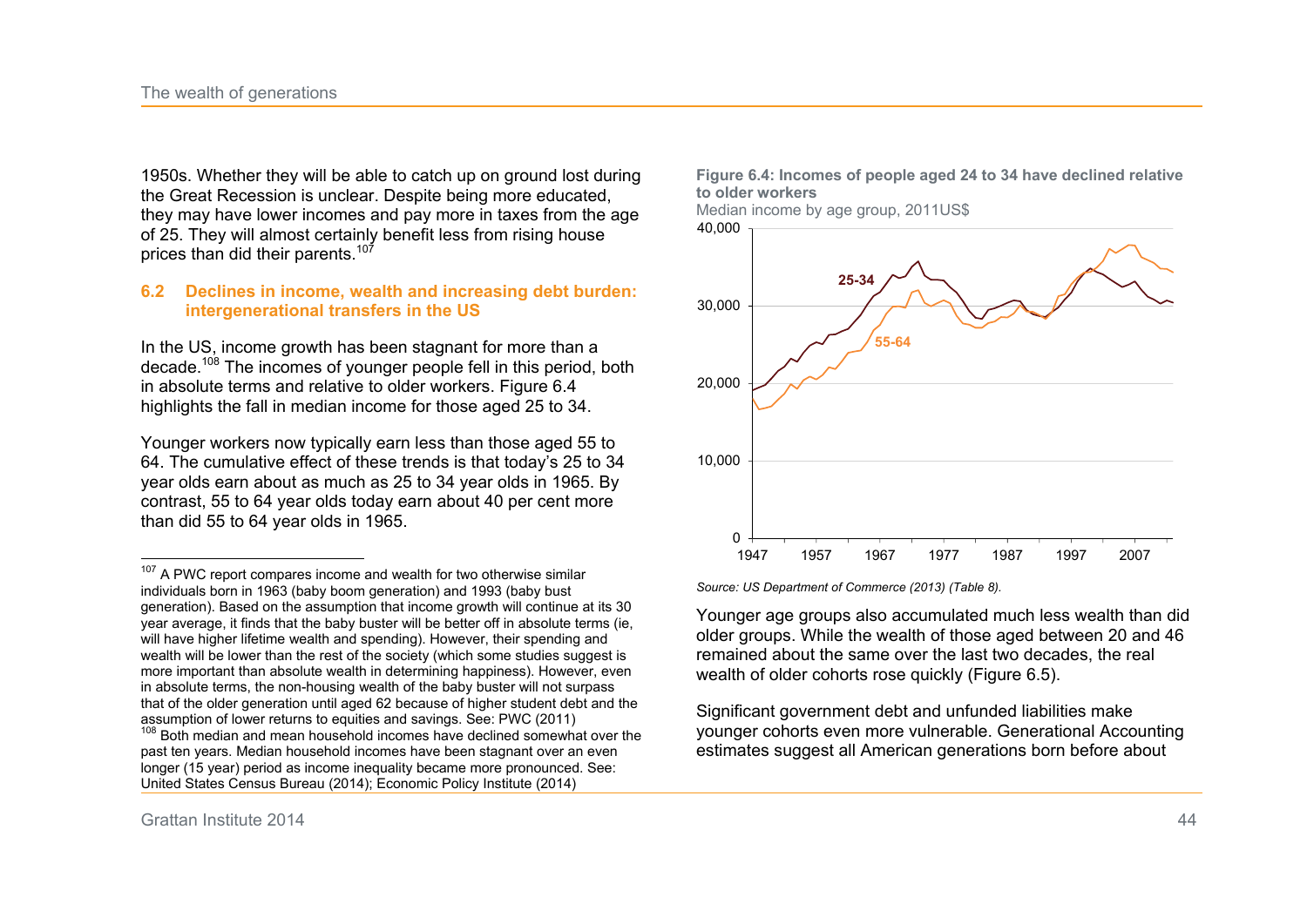1980 will receive a net benefit from the government<sup>109</sup> – they will pay less in taxes than they receive in benefits. Yet those born after 1980, currently aged between 20 and 35, will be net contributors to government budgets over their lifetimes.

The accumulated debt and ongoing deficits in the US will take a long time to reduce and repay. Without policy changes, younger generations will inherit significant debts. To eliminate the 'fiscal gap' – the present value difference between the government's future receipts and future expenditures, including servicing its outstanding official debt – it is estimated that they would need to pay taxes over their lifetime of about 60 cents in every dollar earned. $110$ 

These growing government transfers from younger to older Americans mirror the electoral incentives of politicians. Younger Americans are much less likely to vote than are those in other age groups. In the 2012 presidential elections, voter turnout was 38 per cent amongst 18 to 24 year olds but almost 70 per cent for those 65 and older $111$ 



Average net household wealth by age group, 2011US\$ '000s



*Notes: Data from Survey of Consumer Finances, various years. Sources: Steuerle et al. (2013)* 

 $\frac{1}{2}$ 

<sup>&</sup>lt;sup>109</sup> This assumes no changes in the policy settings for those currently alive, and calculates what future generations will need to pay in taxes net of transfer payments assuming that they are left on their own to close the fiscal gap.  $110$  Kotlikoff (2013), p. 1 5.

<sup>111</sup> File (2014), p. 2.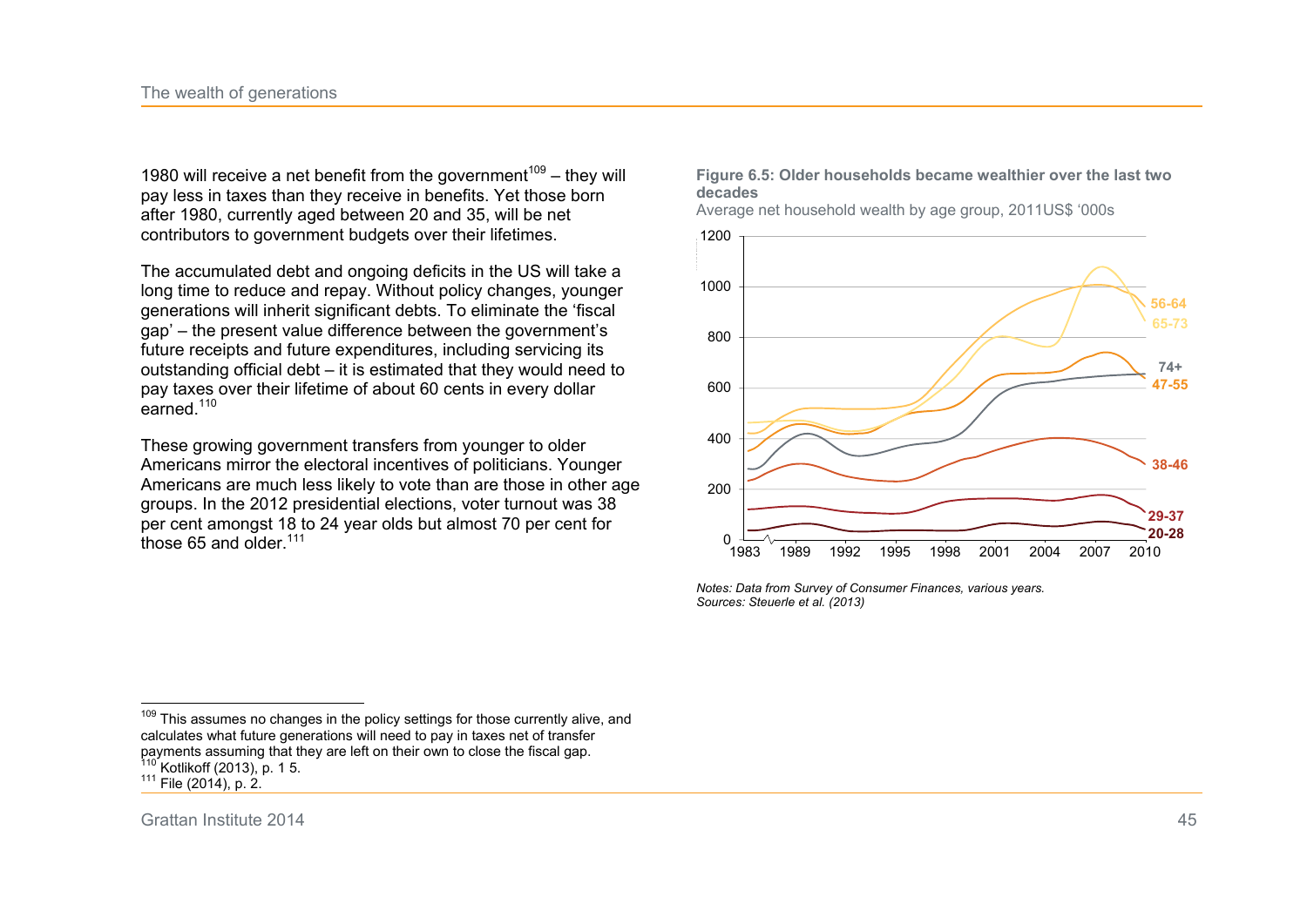## **7 What governments should do**

Despite growing incomes in Australia over the last two decades, the wealth of younger Australians has stagnated. Younger generations are less likely to own property than were their parents at the same age. The strong growth in prices of the last two decades will make it difficult to catch up on home ownership.

At the same time, government transfers to older Australians are growing. If current policy settings for access to superannuation tax concessions and the Age Pension are maintained, and if nondemographic health spending continues to grow at historical rates, future budgets will be under significant pressure.

To date, these pressures have been financed through budget deficits rather than by increasing taxes or reducing benefits for other age groups. As the population ages, budget pressures caused by large and increasing transfers to older age groups will intensify.<sup>112</sup>

The sizeable forecast deficits and growing debt will require governments to either tax younger cohorts more, or to reduce the benefits and services they provide.<sup>113</sup>

The pressures are exacerbated because economic growth may do less than in the past to assist the incomes of younger cohorts and governments. An ageing population and falling terms of trade will drag on growth. Some also predict much slower growth in productivity.

These pressures will only worsen the already lacklustre economic position of the younger cohorts, and today's young adults know it. Less than a third of those responding to a survey considered that their lives would be better than those of their parents. $114$ 

Another group is vulnerable. Less wealthy older Australians may be particularly affected if governments are ultimately forced to cut spending, as is already foreshadowed with proposals to limit the growth in the rate of the full Age Pension. Generally, retirees on the full Age Pension who do not own their home have relatively few resources. It is likely that large savings could be made if owner-occupied housing were included in the means test for the Age Pension, along with a government sponsored home equity release scheme for those who are asset rich but cash poor.<sup>11</sup> This reform would most affect those hoping to inherit. If it allowed the rate of the Age Pension to continue to increase, the biggest winners would be the most vulnerable retirees.

Will these trends lead to a generation worse off than its parents? They certainly won't help, but the outcome depends on future economic growth, the size of budget deficits, and how much

 $\overline{\phantom{a}}$ 

 $\frac{1}{2}$ <sup>112</sup> Daley*, et al.* (2014)

<sup>&</sup>lt;sup>113</sup> Previous accumulated government debt, particularly in Victoria and the Commonwealth, was largely repaid through asset sales. The remaining sellable assets are much smaller, and arguably less 'sellable', and so accumulated debts will now have to be repaid largely through recurrent surpluses. See Daley*, et al.* (2013), p. 78-79.

<sup>114</sup> Only thirty percent of young Australians (29 or younger) responding to an IPSOS MORI poll considered that they would have a better life than their parents. See: Ipsos MORI (2014)

<sup>115</sup> As proposed, for example in Daley*, et al.* (2013)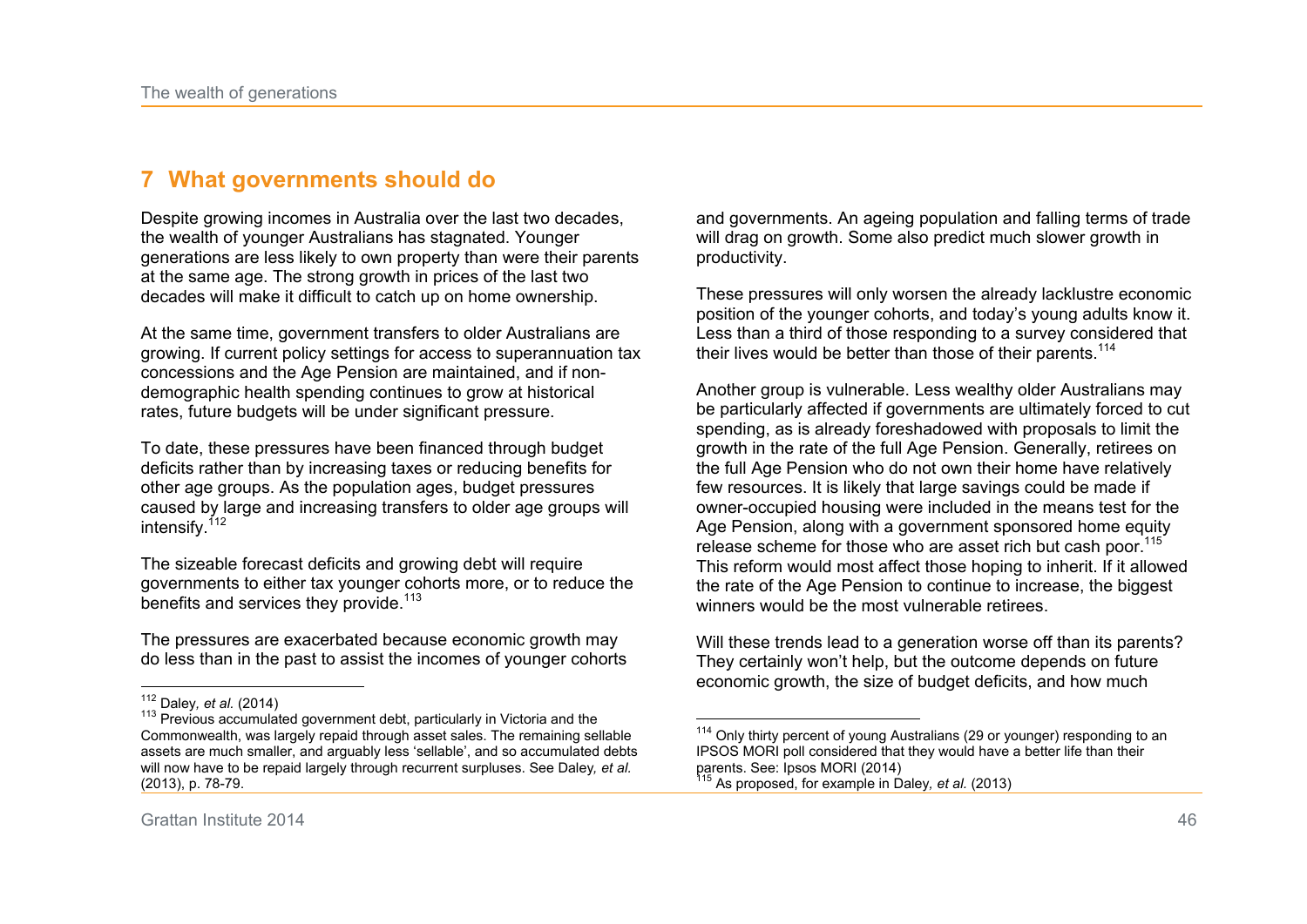governments transfer between generations through taxes, welfare and spending on services.

Our next report will estimate how these policies, ongoing deficits and the growing debts of Australian governments will affect different generations under various economic growth scenarios. It will try to understand how different generations and budget outcomes would be affected by policies that more tightly target Age Pension, asset taxation (particularly for land), and superannuation tax concessions. Previous Grattan work has identified these as some of the most attractive opportunities for budget repair.<sup>116</sup>

Research underway will also consider the total contribution of each generation. The generational bargain has traditionally allowed each generation to take more from government than it contributed in taxes. With rapidly growing incomes, this was sustainable. Yet with slower economic growth and significant intergenerational wealth transfers through housing, both the UK and the US expect to have generations that will contribute more to government in taxes than they will ever receive in services. Whether Australia follows the same path will depend on both economic growth and government policy.

If government expenditures on health, pensions and superannuation concessions are ultimately cut because budgets cannot sustain them, then younger Australians will be even more disadvantaged. Younger generations, on the wrong side of the drawbridge after the policies change, lose because they pay for these benefits for others but do not receive them themselves.

This strengthens the case for reform sooner rather than later.

Yet immediate reform will be hard. Older Australian are a significant voting bloc. In the 2013 federal election, almost half of people enrolled to vote were 50 and over.<sup>117</sup> This group's voting share was probably above 50 per cent because of lower voting rates by young adults.<sup>118</sup> Voters at or near retirement are likely to strongly resist policies that reduce superannuation and pension entitlements. But many undoubtedly care about the welfare of the next generation. Older voters may be persuaded that change is necessary if the dividend for younger Australians is clear.

The generational bargain has served Australia well. Yet it will be undermined if some generations are asked to do more than their fair share. We hope this report, and subsequent analysis, can contribute to ensuring the sustainability and fairness of the tax and transfer system, so that our children and grandchildren can enjoy the fruits of Australia's prosperity as much as their parents have.

 $117$  Just over 47 per cent of voters were 50 and over at the Close of Rolls on 12 August 2013. See: AEC (2013)  $118$  Tiffen (2013)

 $\frac{1}{2}$ <sup>116</sup> Ibid.

Grattan Institute 2014 47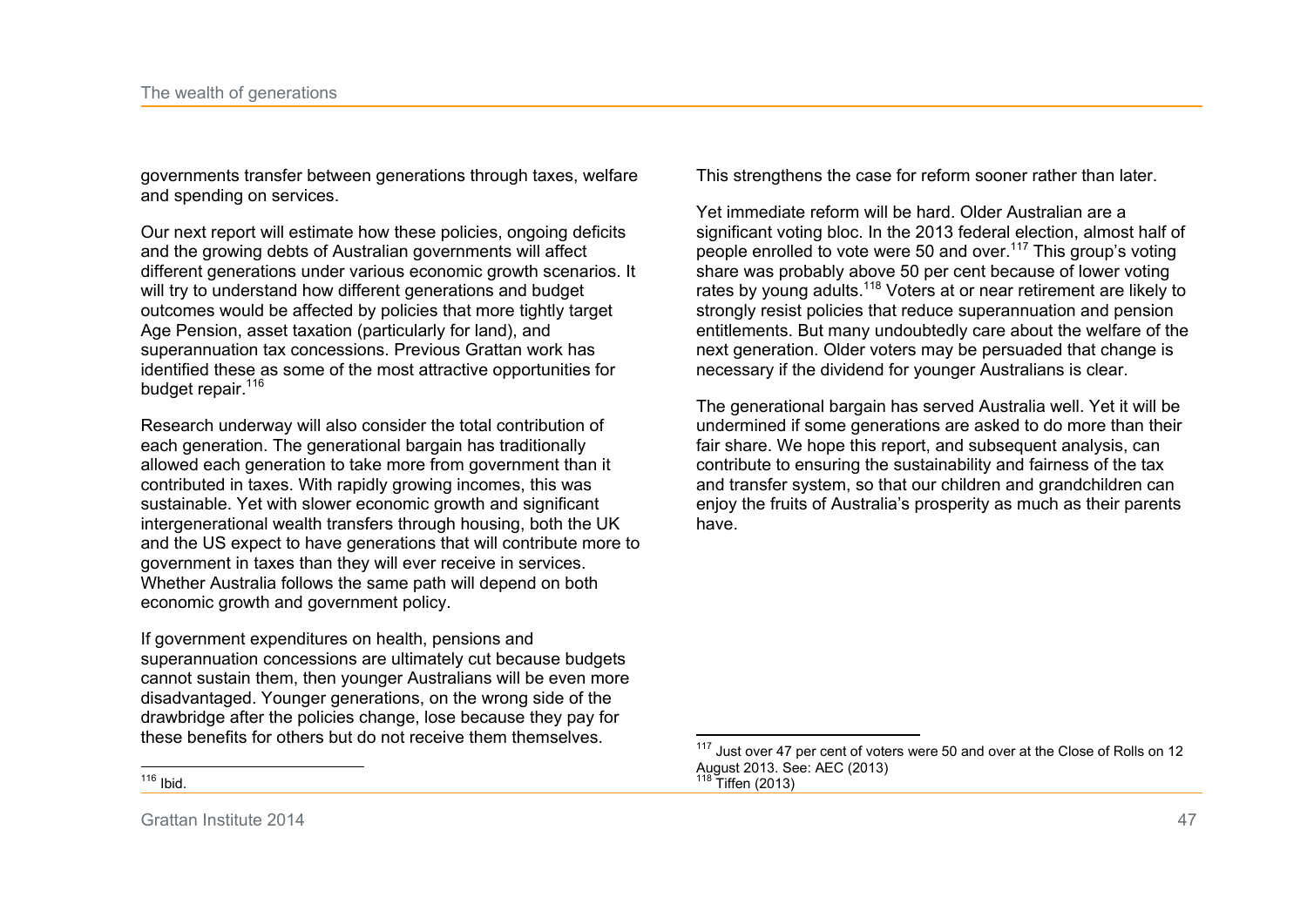## **Appendix A: Changes in median wealth and saving by age group**

Chapter 2 presents data on average wealth and savings rates by age groups. Because of the significant variation in wealth and savings within age groups we also present data on the median for these groups.



*Source: Grattan analysis of ABS (2013c)* 

Unsurprisingly median wealth is significantly lower than the mean, as a smaller number of households account for a disproportionate share of wealth. But the trend remains the same: older households grew their wealth faster than younger households.



**Figure A.2: Median savings rate by year and age group**  Savings as a proportion of disposable income (savings rate), per cent

*Source: ABS Household Expenditure Survey 2003-04 and 2009-10* 

Median savings rates are very similar to the mean. This is because we removed the lowest and highest deciles in our earlier analysis.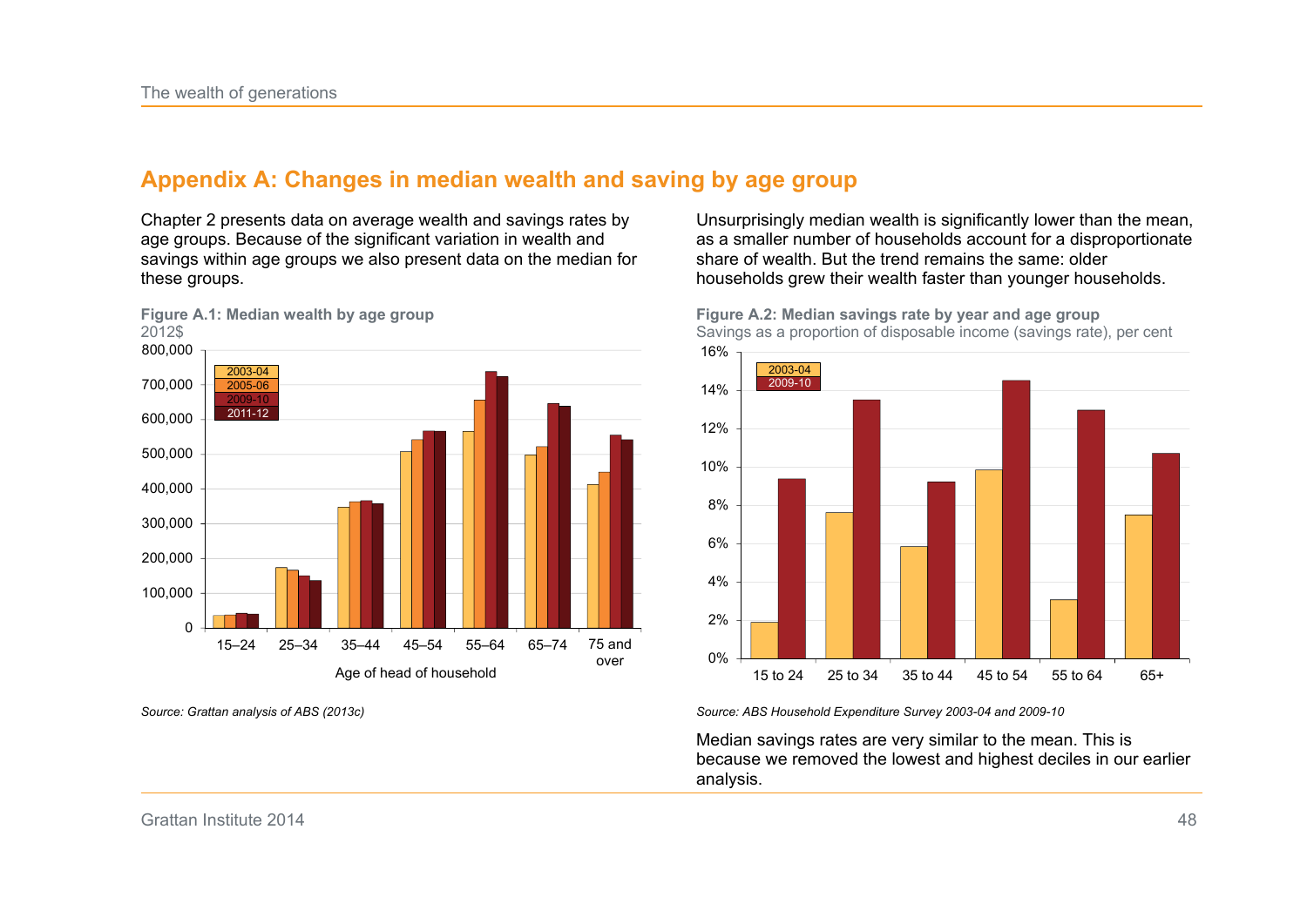## **Appendix B: Variations in income growth by gender and income level**

Median incomes have increased over the last two decades for all age groups except the under 25s (Chapter 2). However, this obscures significant differences by gender and income level.

**Figure B.1: Annual incomes for women (gross)** 

Wage, business and welfare income before tax,  $50<sup>th</sup>$  percentile, 2011\$ \$0 \$10,000 \$20,000 \$30,000 \$40,000 \$50,000 \$60,000 15-19 20-24 25-34 35-44 45-54 55-64 65-74 75-84 85+ 1976 1981 1986 1991 1996 2001 2006 2011

*Notes: Between 1976 and 1986 the highest age bracket in the Census was 65+.The 75-84 bracket was introduced in 1991 and 85+ bracket introduced in 2011. Assumes uniform distribution of income within age and income brackets. Source: ABS (Various years-a)* 

Among those over 25, the income of women and men with high incomes increased significantly over the last two decades (Figure B.1 and Figure B.2).

**Figure B.2: Annual incomes for men with high incomes (gross)**  Wage, business and welfare income before tax,  $80<sup>th</sup>$  percentile, 2011\$



*Notes: Between 1976 and 1986 the highest age bracket in the Census was 65.+The 75-84 bracket was introduced in 1991 and 85+ bracket introduced in 2011. Assumes uniform distribution of income within age and income brackets. Source: ABS (Various years-a)*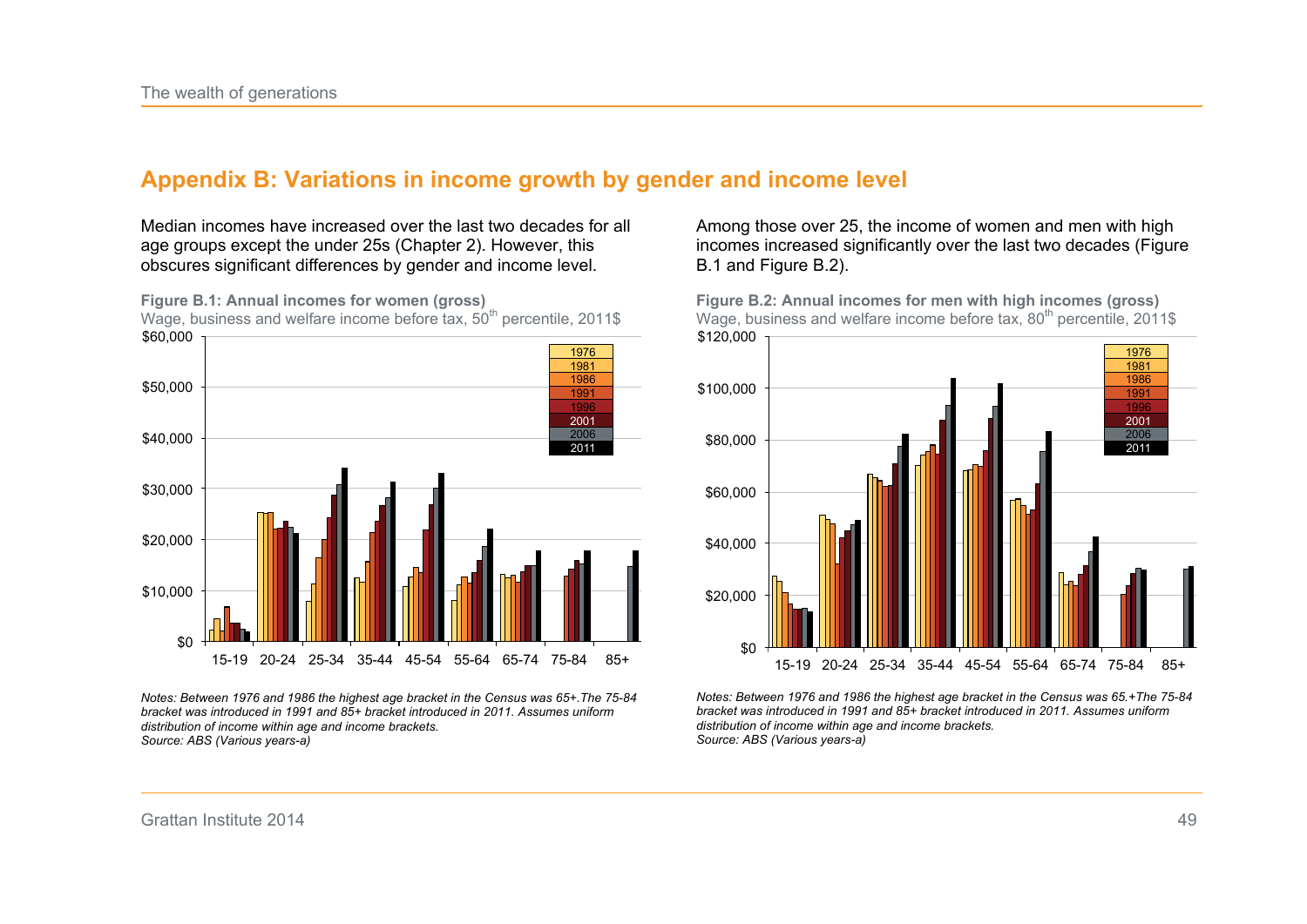#### The incomes of men on medium incomes also grew over the period, although only for men aged over 35 (Figure B.3)

**Figure B.3: Annual incomes for men on medium incomes (gross)**  Wage, business and welfare income before tax,  $50<sup>th</sup>$  percentile (2011\$)



*Notes: Between 1976 and 1986 the highest age bracket in the Census was 65.+The 75-84 bracket was introduced in 1991 and 85+ bracket introduced in 2011. Assumes uniform distribution of income within age and income brackets. Source: ABS (Various years-a)* 

On the other hand the incomes of low income men of working age have not yet regained levels of the 1970s (Figure B.4).

**Figure B.4: Annual incomes for men on low incomes (gross)**  Wage, business and welfare income before tax,  $20<sup>th</sup>$  percentile (2011\$)



*Notes: Between 1976 and 1986 the highest age bracket in the Census was 65.+The 75-84 bracket was introduced in 1991 and 85+ bracket introduced in 2011. Assumes uniform distribution of income within age and income brackets. Source: ABS (Various years-a)*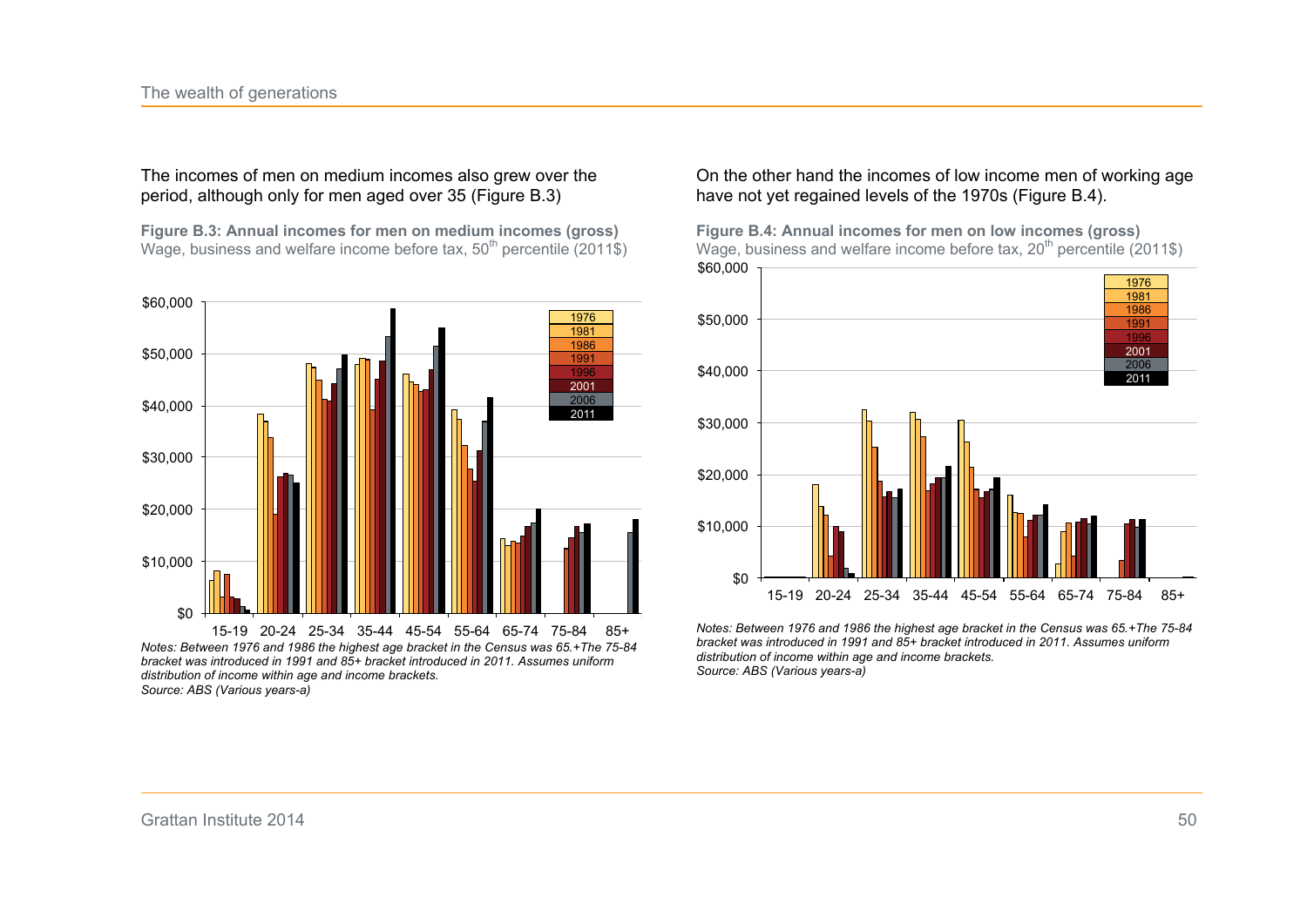## **Appendix C: Methodology for decomposing health spending**

In this appendix we set out the technical detail of how we calculate:

- **1.** per-person public health costs, by age-decade
- **2.** the split between demographic and non-demographic cost growth (from 1988-89 to 2009-10)

#### **Calculating "per-person costs" by age decade**

We set out in Figure 3.4 on p.15 our estimates of per person health spending over time by age group.

The source data come from the ABS Fiscal Incidence Studies (FIS). These studies have been conducted roughly every five years in conjunction with the Household Expenditure Survey, since 1984.<sup> $119$ </sup> The aim of each FIS is to understand the impact that taxes and government expenditure have on *household*  finances.<sup>120</sup> The variable of interest here is the ABS's estimate of the value of health services provided to each family (called 'UHLTOT', and defined as 'household total social transfers in kind for health').

There are two main challenges with turning these data into perperson figures.

 $119$  Note that the 1984 FIS is not available in unit-record form, which is required for our calculation of spending by age.

The first is that people under the age of 15 are not specifically identified in the 'person' file of the FIS (i.e. they don't have a record). Happily, the presence of children in a household is documented, so we add a record for each child. In years like 2009-10 when the age of each child isn't provided, we estimate it. We use data on the age of the eldest and youngest child in each household, and then fill in the gaps for households in which there are 3 or more children with a simple linear interpolation.

By enumerating the data in terms of people rather than households (and by adding on children under 15) we're left with a complete set of individuals, along with their ages and the ABS's estimate of the how much each individual's household received in health spending (for individual i, we call this value Ci). The challenge now is to apportion C among a household's members. To do this, we use an algorithm that proceeds as follows<sup>121</sup>:

A. First, we calculate the mean of C, by age. The mean cost associated with someone who is j years old is:

$$
w_j = \frac{\sum_{i=1}^J C_i J}{J}
$$

where 1, , J is defined as the set of individuals aged j

 $\overline{a}$ 

 $\frac{1}{1}$ 

 $120$  See Cat 6357.0 (various years), for a full description; e.g. http://www.abs.gov.au/ausstats/abs@.nsf/mf/6537.0

 $121$  This is a better approach than a regression (see

http://www.un.org/en/development/desa/population/publications/pdf/development /NTA\_Manual\_04Sept2013.pdf, p. 100).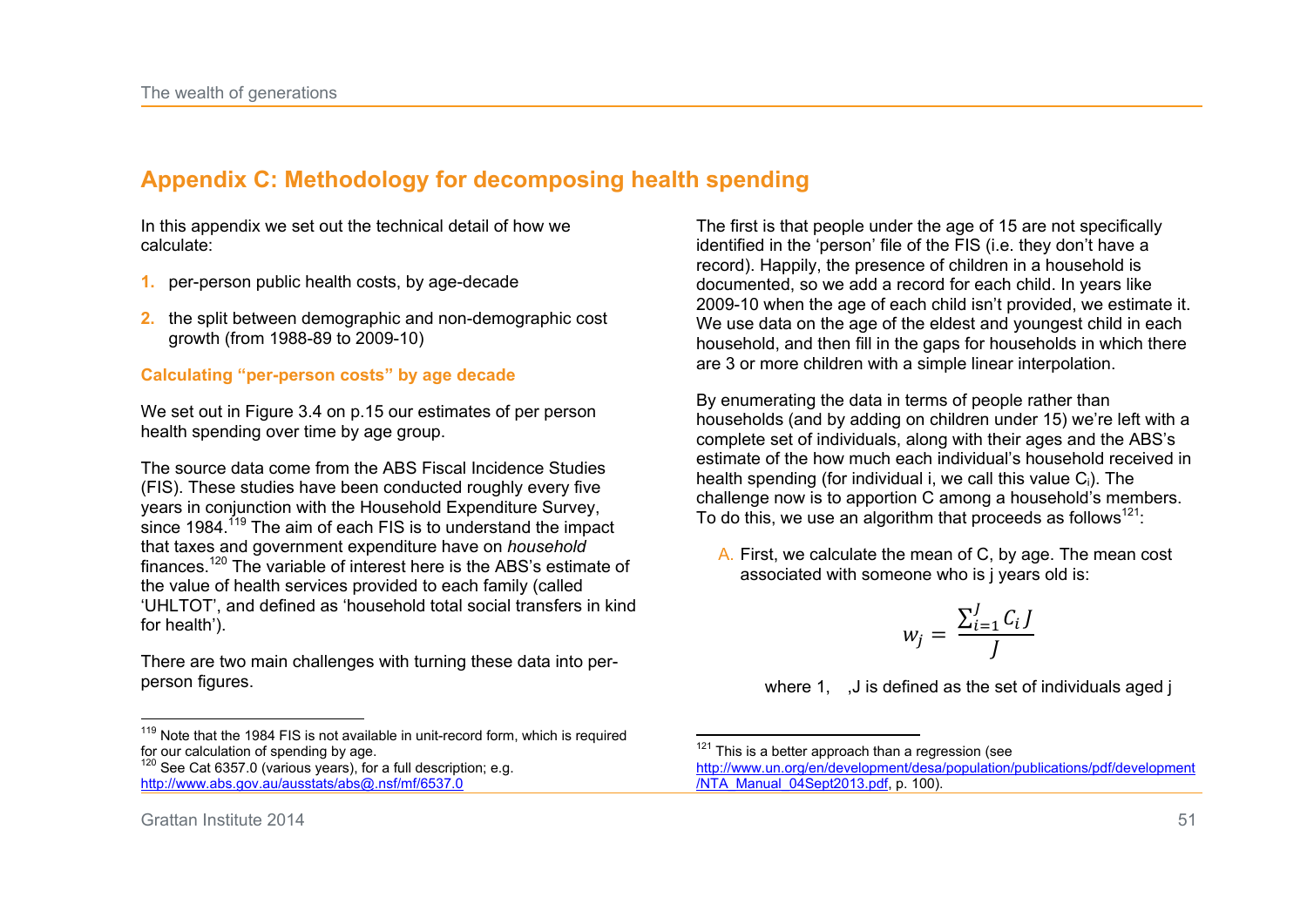B. These values are calculated for each individual, where  $w_{ii}$  is the weight associated with person  $i$  (of age  $j$ ).  $w_{ii}$  can be conceptualised as *weights*. The weighted mean of C for each age j, then becomes our estimate of per-person health spending by age:

*estimate*<sub>j</sub> = 
$$
\sum_{i=1}^{J} \frac{c_i w_{ij}}{\sum_{i=1}^{J} w_{ij}}
$$

where once again, 1, ..., J is defined as the set of individuals aged j.

- C. For each individual, we now substitute the value of  $w_i$  with the estimate of per-person spending (*estimatei)*.
- D. Steps B and C are iterated.
- E. We stop iterating when estimated per-person spending deviates by no more than a threshold *d* for any individual.<sup>122</sup>

We now have estimates of per-person costs for each age-group reported in the FIS. To get a profile of spending by single-year-ofage we:

- Smooth the estimates using Friedman's supersmoother package in R
- Set all values above the age of 85 equal to the estimate of per-person spending for 85 year-olds (as the age-groups in the FIS rarely distinguish ages above this threshold)

To turn these single-year-of-age figures into an estimate of the average per-person cost for age decades, we weight the singleyear-of-age estimates with population distribution data in ABS Cat  $3101.0.<sup>123</sup>$ 

Finally, we convert to real dollars, by the Chain Price Index from ABS Cat. 5206.0.

#### **Splitting demographic and non-demographic cost growth**

**Figure C.1: Split of demographic and non-demographic growth**  FY1989 to FY2010



To split health cost growth between demographic and nondemographic factors, we first took real per-person spending by

 $\overline{a}$  $123$  See Table 59:

Grattan Institute 2014 52

 $\frac{1}{2}$ <sup>122</sup> We define *d* as 50 cents per person, per week.

http://www.abs.gov.au/AUSSTATS/abs@.nsf/DetailsPage/3101.0Mar%202014? **OpenDocument**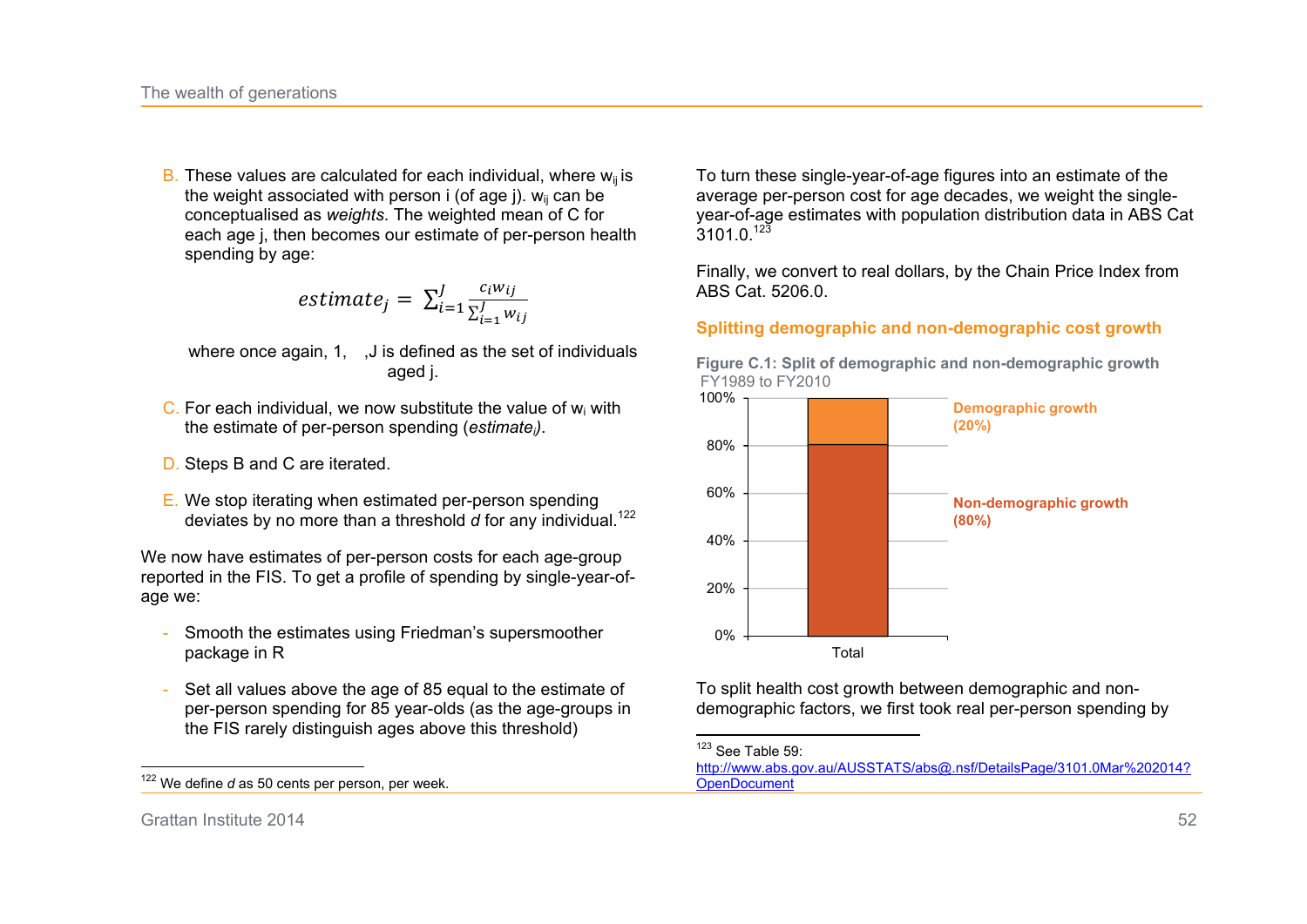single-year-of-age in 1989 (*COST*<sub>1989</sub>) and multiplied these figures by the proportion of the Australian population by age (*POP*<sub>1989</sub>). This gave the weighted-average cost per person (WAC):

*WACCOST89\_POP89 = COST1989 \* POP1989* = \$1730

We then did a similar thing for FY2010.

Next, we calculated the weighted average cost for 2010, assuming there'd been no ageing (i.e. that the age-structure from 1989 still applied):

*WACCOST89\_POP2010 = COST1989 \* POP<sup>2010</sup> =* \$3537

The difference represents demographic cost growth:

Non.Demographic Growth = \$3537 - \$1730 = \$1807

The demographic growth can then be calculated as a remainder, such that:

*WAC*<sub>COST2010</sub> <sub>POP2010</sub> – *WAC*<sub>COST89</sub> <sub>POP89</sub> = Demographic Growth + Non.Demographic Growth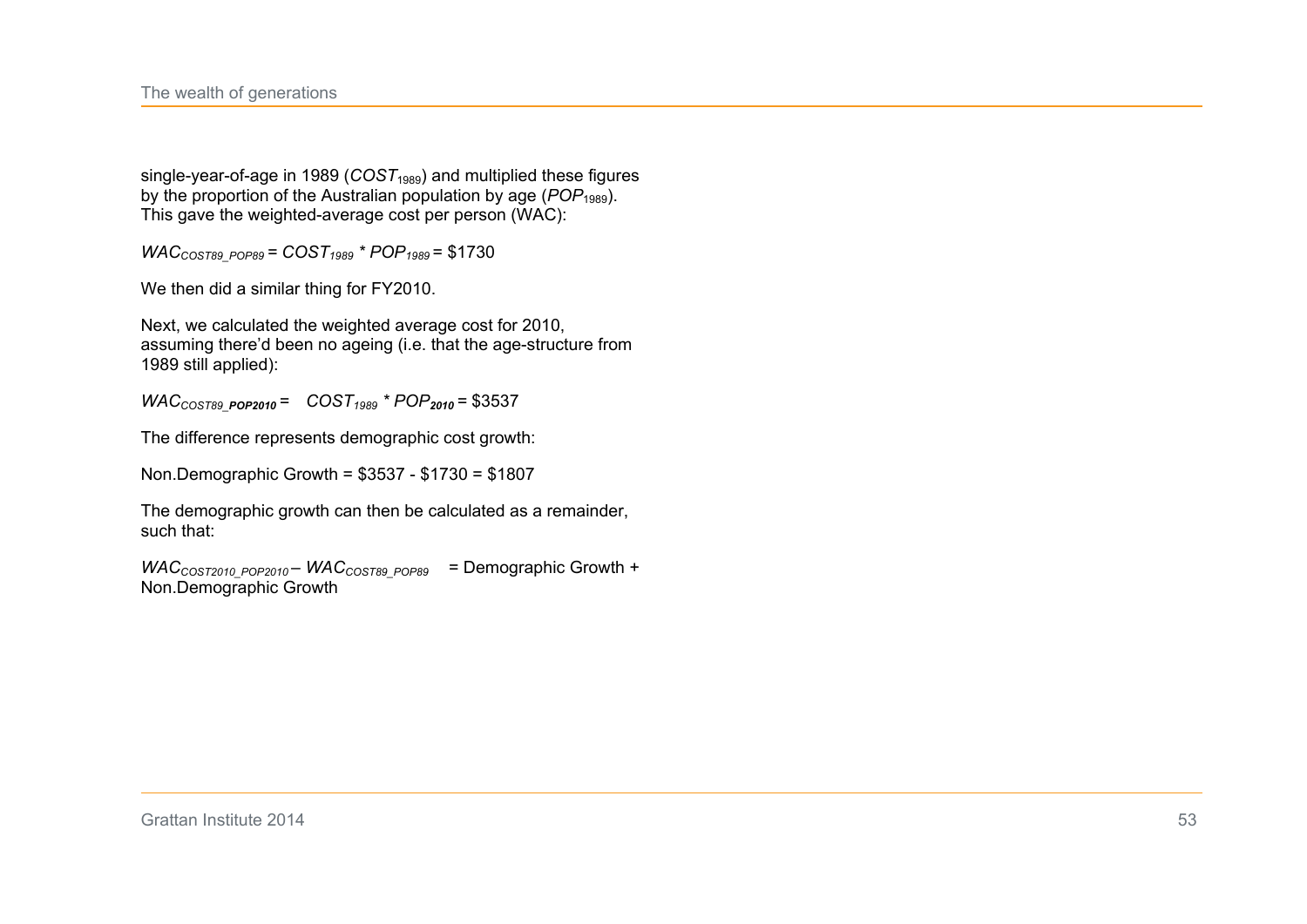## **References**

| AAP (2013) 'Budget update before Christmas: Hockey', S <i>ydney Morning Herald,</i><br>16 October 2013, accessed 31 October 2013, from |
|----------------------------------------------------------------------------------------------------------------------------------------|
| http://news.smh.com.au/breaking-news-national/budget-update-before-                                                                    |
| christmashockey-20131016-2vlmg.html                                                                                                    |
| Abhayaratna, J. and Lattimore, R. (2006) 'Workforce Participation Rates - How                                                          |
| Does Australia Compare?', Productivity Commission Staff Working<br>Paper                                                               |
| ABS (2006) Household Expenditure Survey 2003-04, catalogue number                                                                      |
| 6535.0.55.001, Australian Bureau of Statistics                                                                                         |
| ABS (2011a) Household Expenditure Survey, catalogue number 6530.0,                                                                     |
| <b>Australian Bureau of Statistics</b>                                                                                                 |
| ABS (2011b) Household Expenditure Survey 2009-10 CURF, catalogue number                                                                |
| 6503.0, Australian Bureau of Statistics                                                                                                |
| ABS (2012) Government Benefits, Taxes and Household Income, Australia                                                                  |
| 2009-10, catalogue number 5204.0, Australian Bureau of Statistics                                                                      |
| ABS (2013a) Australian System of National Accounts, 2012-13, catalogue                                                                 |
| number 5204.0, Australian Bureau of Statistics                                                                                         |
| ABS (2013b) <i>Births, Australia, catalogue number</i> 3301.0, Australian Bureau of                                                    |
| <b>Statistics</b>                                                                                                                      |
| ABS (2013c) Household Wealth and Wealth Distribution, catalogue number                                                                 |
| 6554.0, Australian Bureau of Statistics                                                                                                |
| ABS (2013d) Housing Occupancy and Costs, catalogue number 4130.0,                                                                      |
| <b>Australian Bureau of Statistics</b>                                                                                                 |
| ABS (2014a) Australian Demographic Statistics catalogue number 3101.0                                                                  |
| <b>Australian Bureau of Statistics</b>                                                                                                 |
| ABS (2014b) Australian Historical Population Statistics catalogue number                                                               |
| 3105.0.65.001, Australian Bureau of Statistics                                                                                         |
| ABS (2014c) Australian National Accounts: Distribution of Household Income,                                                            |
| Consumption and Wealth, 2003-04 to 2011-12, catalogue number                                                                           |
| 5204.0.55.011, Australian Bureau of Statistics                                                                                         |
| ABS (2014d) Australian National Accounts: National Income, Expenditure and                                                             |
| Product, Jun 2014, catalogue number 5206.0, Australian Bureau of                                                                       |
| <b>Statistics</b>                                                                                                                      |
| ABS (2014e) Gender Indicators, Australia, catalogue number 4125.0, Australian                                                          |
| <b>Bureau of Statistics</b>                                                                                                            |

- ABS (Various years-a) *Census,* catalogue number 2001.0, Australian Bureau of **Statistics**
- ABS (Various years-b) *Household Expenditure Survey and Survey of Income and Housing, Australia,* catalogue number 6540.0, Australian Bureau of **Statistics**
- ACOSS (2014) *Poverty in Australia Report 2014*, Australian Council of Social Services, accessed 3 December 2014, from http://www.acoss.org.au/policy/poverty/
- AEC (2013) *Total enrolled to vote in the 2013 Federal Election by Division, Age Groups and Gender for all States/Territories*, accessed 6 December 2014, from

http://www.aec.gov.au/Enrolling\_to\_vote/Enrolment\_stats/elector\_count

- / AIHW (2014a) *Health expenditure Australia 2012–13,* catalogue number HWE 61,
- AIHW (2014b) *Health Expenditure Data Cube*, Australian Institute of Health and Welfare accessed 11 November 2014, from

http://www.aihw.gov.au/expenditure-data/#Public

- Alessie, R., Lusardi, A. and Kapteyn, A. (1999) 'Saving after retirement: evidence from three different surveys', *Labour Economics*, 6(2), p 277-310
- Allen, G. (2010) *Recession and recovery* House of Commons Library Research, accessed 6 December 2014, from

http://www.parliament.uk/documents/commons/lib/research/key\_issues/ Key-Issues-Recession-and-recovery.pdf

- Antolin-Diaz, J., Drechsel, T. and Petrella, I. (2014) *Is economic growth permanently lower?*, Fulcrum Research Notes, accessed 2 December 2014, from http://www.ambassadorfms.com/resources/201410- Fulcrum-Research-Note---Is-economic-growth-permanently-lower.pdf
- Banks, G. (2012) *Productivity policies: the 'to do' list*, Economic and Social Outlook Conference, 'Securing the Future', accessed 3 December 2014, from http://www.pc.gov.au/ data/assets/pdf\_file/0020/120809/02-reformagenda-chapter1.pdf
- Barr, N. (2001) *The Welfare State as Piggy Bank: Information, Risk, Uncertainty, and the Role of the State*, Oxford University Press

Grattan Institute 2014 54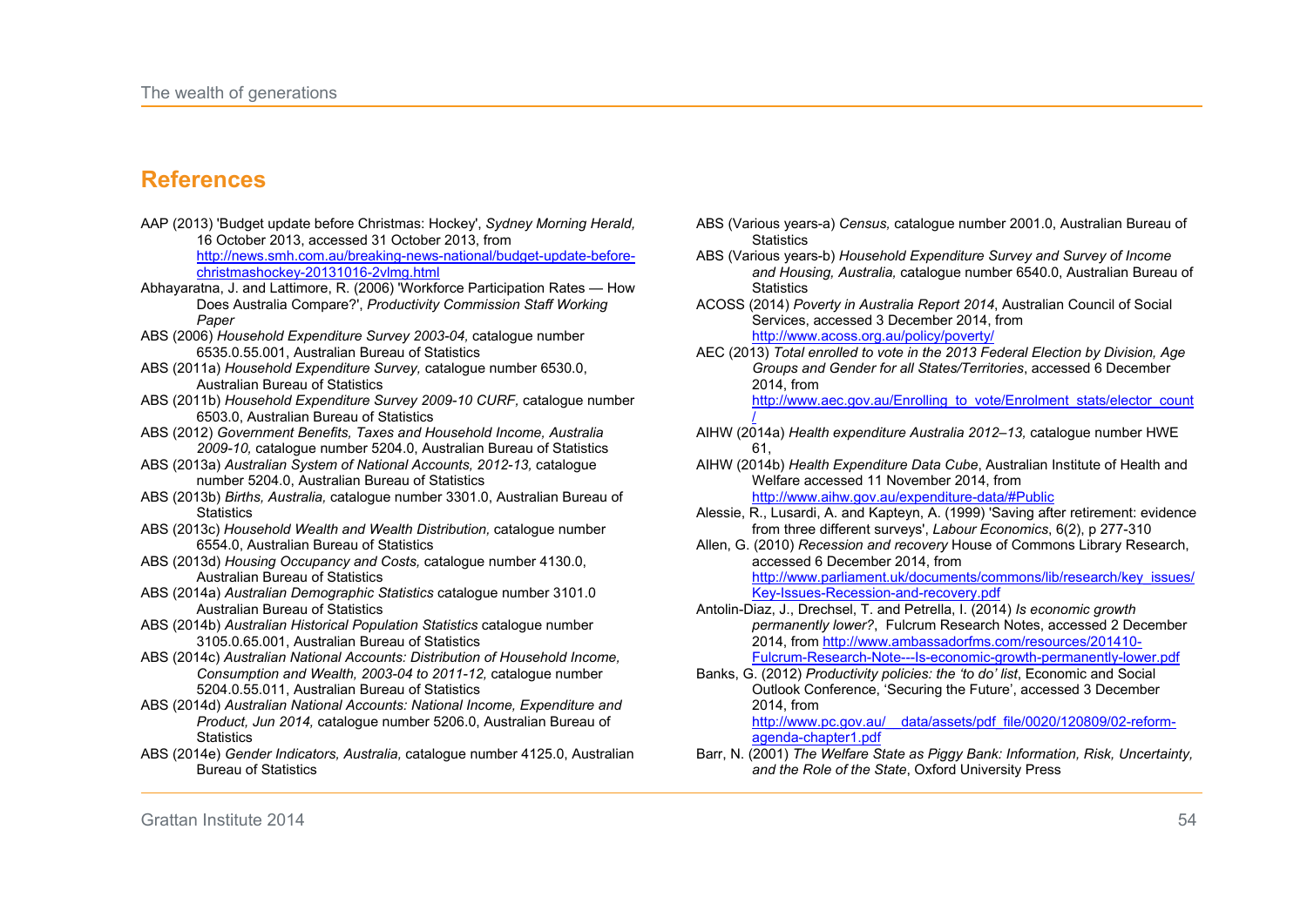- Battellino, R. (2010) *Twenty Years of Economic Growth*, Address to Moreton Bay Regional Council, Reserve Bank of Australia accessed 6 December 2014, from http://www.rba.gov.au/speeches/2010/sp-dg-200810.html
- Belfield, C., Cribb, J., Hood, A. and Joyce, R. (2014) *Living Standards, Poverty and Inequality in the UK: 2014*, Insttiute for Fiscal Studies
- Borland, J. (2014a) 'The Australian labour market: The more things change...', Giblin Lecture accessed 3 December 2014, from https://docs.google.com/file/d/0B\_H1wGTm98W3YlFGQkdFN3hQWmM /edit
- Borland, J. (2014b) 'The influence of mining on labour productivity We may be doing worse than we think', *Labour market snapshot No. 7*,
- Börsch-Supan, A. (1992) 'Saving and consumption patterns of the elderly', *Journal of Population Economics*, 5(4), p 289-303
- Bryanjolfsson, E. and McAfee, A. (2014) *The Second Machine Age: Work, Progress, and Prosperity in a Time of Brilliant Technologies*, WW Norton & Company
- Burke, T., Stone, W. and Ralston, L. (2014) *Generational change in home purchase opportunity in Australia* AHURI Final Report No 232
- Butlin, M., Dixon, R. and Lloyd, P. (2014) *The Cambridge Economic History of Australia*, Cambridge University Press
- Carmody, C. (2013) *Slowing Productivity Growth a Developed Country Comparison*, Australian Treasury Economic Roundup, accessed 6 October 2014, from

http://www.treasury.gov.au/PublicationsAndMedia/Publications/2013/Ec onomic-Roundup-Issue-2/Economic-Roundup/Slowing-productivitygrowth

- Cho, S.-W. and Sane, R. (2013) 'Means-Tested Age Pensions and Homeownership: Is there a link?', *Macroeconomic Dynamics*, 17(06), p 1281-1310
- Christopher Kent (2014) *Cyclical and Structural Changes in the Labour Market*, Address on Labour Market Developments, hosted by The Wall Street Journal Reserve Bank of Australia accessed 30 November 2014, from http://www.rba.gov.au/speeches/2014/sp-ag-160614.html
- Cowen, T. (2011) *The Great Stagnation: How America Ate All the Low-Hanging Fruit of Modern History, Got Sick, and Will Feel Better Dutton Adult*
- Cowen, T. (2013) *Average Is Over: Powering America Beyond the Age of the Great Stagnation*, Dutton Adult
- Daley, J. (2014) 'Australia gets the third-best policy on infrastructure. Here's why', *The Guardian,* from http://www.theguardian.com/commentisfree/2014/sep/30/australia-getsthe-third-best-policy-on-infrastructure-heres-why
- Daley, J., McGannon, C. and Ginnivan, L. (2012) *Game-changers: Economic reform priorities for Australia - supporting analysis*, Grattan Institute, accessed October 2013, from http://grattan.edu.au/publications/reports/post/game-changerssupporting-materials/
- Daley, J., McGannon, C. and Hunter, A. (2014) *Budget Pressures on Australian Governments 2014* Grattan Institute accessed 21 November 2014, from http://grattan.edu.au/report/budget-pressures-on-australiangovernments-2014/
- Daley, J., McGannon, C. and Savage, J. (2013) *Budget pressures on Australian governments*, Grattan Institute, accessed October 2013, from http://grattan.edu.au/publications/reports/post/budget-pressures-onaustralian-governments/
- Daley, J., McGannon, C., Savage, J. and Hunter, A. (2013) *Balancing budgets: Tough choices we need*, Grattan Institute from http://grattan.edu.au/wpcontent/uploads/2014/03/801\_Balancing\_Budgets.pdf
- Daley, J. and Wood, D. (2014) 'Submission to Senate Select Committee into the Abbott Government's Budget Cuts', accessed 22 November 2014, from http://www.aph.gov.au/Parliamentary\_Business/Committees/Senate/Ab bott Governments\_Budget\_Cuts/Budget\_Cuts/Submissions
- Dar, A. (2013) *Elections: Turnout*, accessed 17 November 2014, from www.parliament.uk/briefing-papers/SN01467.pdf
- Economic Policy Institute (2014) *The State of Working America*, Productivity and real median family income growth, 1948–2013, http://stateofworkingamerica.org/charts/productivity-and-real-medianfamily-income-growth-1947-2009/ (accessed 23 October 2014).
- Ellis, L. (2006) *Housing and Housing Finance: The View from Australia and Beyond*, Reserve Bank of Australia Research Discussion Paper
- Eslake, S. (2014) *Why is Australian housing so expensive,* Bank of America/Merrill Lynch
- Eslake, S. and Walsh, M. (2011) *Australia's Productivity Challenge*, Grattan Institute accessed 25 November 2014, from http://grattan.edu.au/report/australias-productivity-challenge/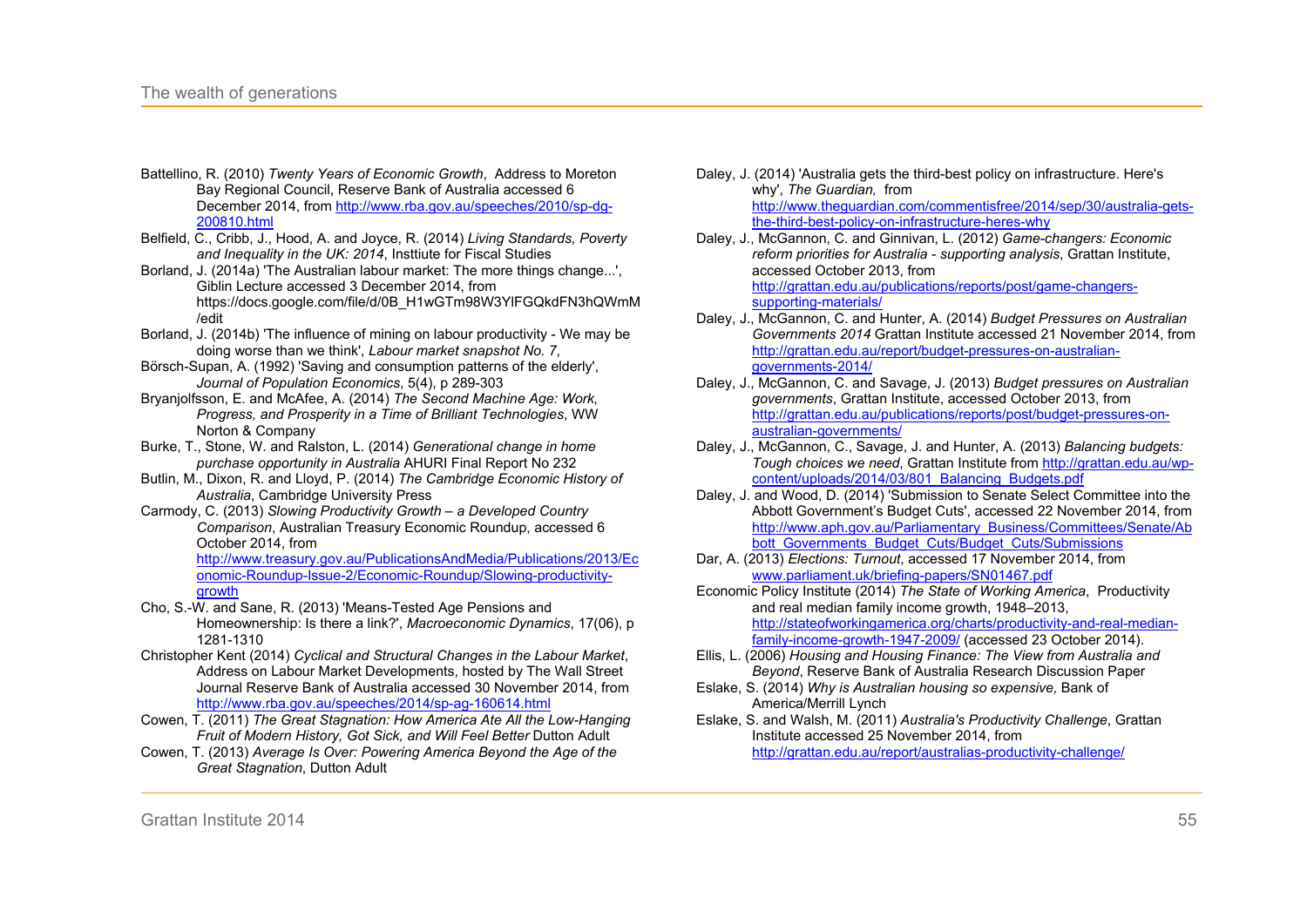- Feinstein, J. and Ho, C.-C. (2000) *Elderly Asset Management and Health: An Empirical Analysis*, NBER Working Papers 7814, National Bureau of Economic Research
- File, T. (2014) *Young-Adult Voting: An Analysis of Presidential Elections, 1964– 2012*, accessed 14 November 2014, from

http://www.census.gov/prod/2014pubs/p20-573.pdf

- Fox, R. and Tulip, P. (2014) *Is Housing Overvalued?*, RDP 2014-06, Reserve Bank of Australia Research Discussion Paper
- Garnaut, R. (2008) *The Garnaut Climate Change Review,* accessed 3 December 2014, from http://www.garnautreview.org.au/2008-review.html
- Garnaut, R. (2013) *Dog Days: Australia After The Boom*, Black Inc.
- Gordon, R. (2012) 'Is U.S. Economic Growth Over? Faltering Innovation Confronts the Six Headwinds', *NBER Working Paper 18315*,
- Greenville, J., Pobke, C. and Rogers, N. (2013) *Trends in the Distribution of Income in Australia*, Productivity Commission, accessed 24 November 2014, from

http://www.pc.gov.au/ data/assets/pdf\_file/0006/122496/incomedistribution-trends.pdf

- Gruen, D. and Thomson, J. (2007) *Conceptual challenges on the road to the second Intergenerational Report*, accessed 2 December 2014, from http://archive.treasury.gov.au/documents/1329/HTML/docshell.asp?UR L=03 Conceptual challenges on the road to the second Intergener ational Report.asp
- Gruen, D. and Wilcox, R. (2014) *After the Resources Boom: Seamless Transition or Dog Days?* Speech to the Australian Conference of Economists, Hobart, accessed 14 November 2014, from http://www.treasury.gov.au/PublicationsAndMedia/Speeches/2014/2014 0703
- HILDA (2002) *Survey of Household Income and Labour Dynamics Australia*, Melbourne Institute
- HILDA (2010) *Survey of Household Income and Labour Dynamics Australia*, Melbourne Institute
- HILDA (2012) *Survey of Household Income and Labour Dynamics Australia*, Melbourne Institute
- Hood, A. and Joyce, R. (2013) *The Economic Circumstances of Cohorts Born between the 1940s and the 1970s*, Institute of Fiscal Studies Report R89

Hood, A. and Joyce, R. (2013) *The Economic Circumstances of Cohorts Born between the 1940s and the 1970s*, IFS Report R89, Institute for Fiscal Studies, accessed 7 January 2014, from http://www.ifs.org.uk/publications/7007

Ipsos MORI (2014) *People in western countries pessimistic about future for young people*, Ipsos MORI Global Trends Survey, accessed 6 December 2014, from https://www.ipsosmori.com/researchpublications/researcharchive/3369/People-inwestern-countries-pessimistic-about-future-for-young-people.aspx

- Kelly, J.-F., Harrison, C., Hunter, J. and Donegan, P. (2013) *Renovating Housing Policy*, Grattan Institute
- Klapdor, M. (2014a) *Changed indexation of pensions and tightened eligibility for all benefits*, Parliament of Australia, accessed 29 October 2014, from http://www.aph.gov.au/About\_Parliament/Parliamentary\_Departments/P arliamentary\_Library/pubs/rp/BudgetReview201415/Indexation
- Klapdor, M. (2014b) *Pension indexation: a brief history*, accessed 18 November 2014, from

http://www.aph.gov.au/About\_Parliament/Parliamentary\_Departments/P arliamentary\_Library/FlagPost/2014/April/Pension-indexation

- Kotlikoff, L. (2013) *Assessing Fiscal Sustainability*, Mercatus Centre Research Paper, accessed 21 October 2014, from http://mercatus.org/sites/default/files/Kotlikoff\_FiscalSustainability\_v2.p <u>df</u>
- Lawrence, J. and Goodnow, J. (2011) 'Perspectives on Intergenerational Bequests', *Family Matters* (88), p 5-10
- Lowy Institute (2014) *The Lowy Institute Poll 2014*, accessed 3 December, from http://www.lowyinstitute.org/lowyinstitutepollinteractive/2014-Lowy-Pollweb.pdf
- McCarthy, D., Sefton, J. and Martin, W. (2011) *Generational Accounts for the United Kingdom*, National Institute of Economic and Social Research, Discussion Paper No. 377, accessed 2 December 2015, from http://niesr.ac.uk/sites/default/files/publications/dp377.pdf
- McLean, I. (2012) *Why Australia Prospered: The Shifting Sources of Economic Growth*, Princeton University Press
- Minifie, J., Cherastidtham, I., Mullerworth, D. and Savage, J. (2013) *The mining boom: impacts and prospects*, Grattan Institute, accessed 30 October 2013, from http://grattan.edu.au/static/files/assets/2111d9d3/194 mining-boom-impacts-and-prospects.pdf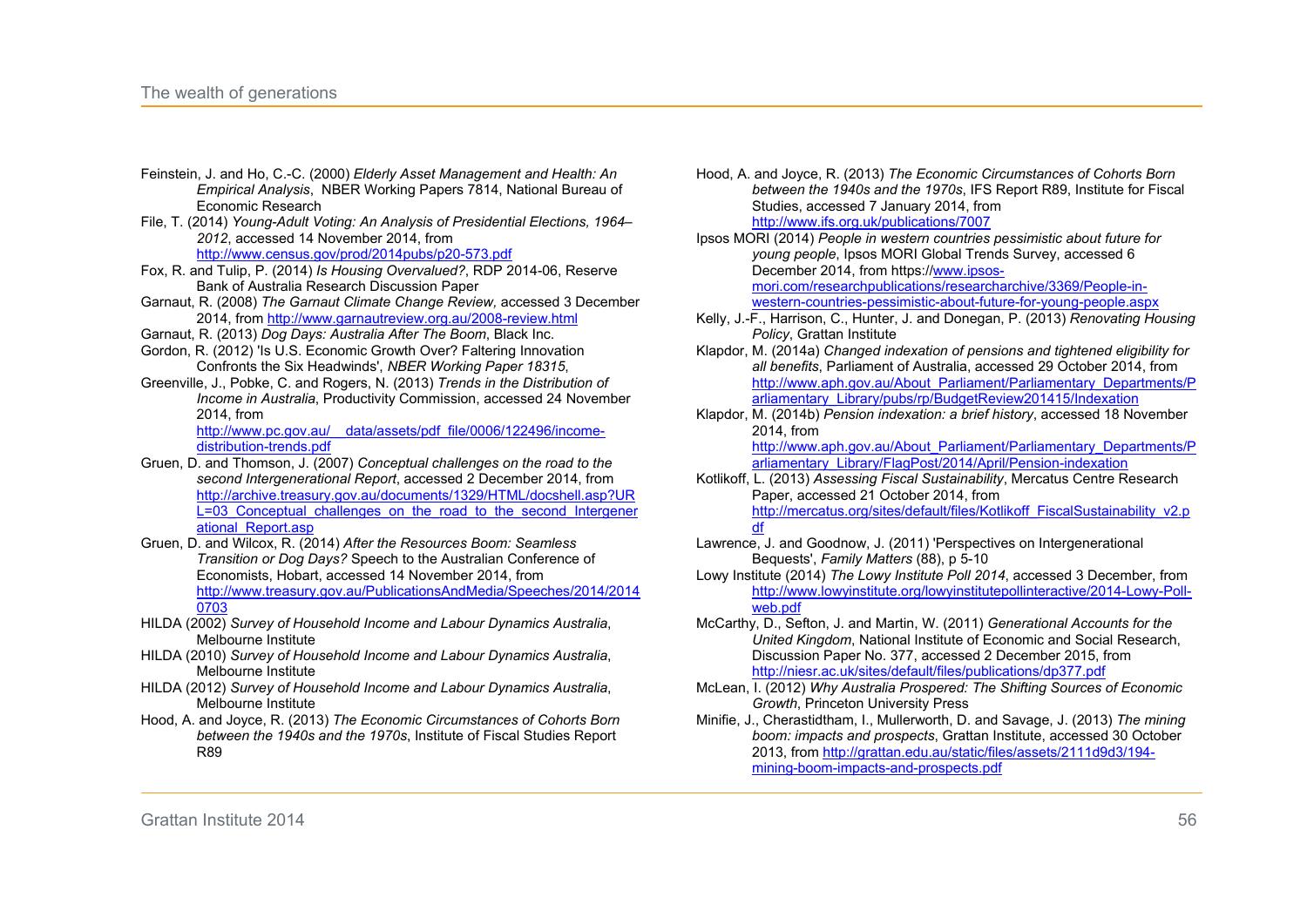- Mission Australia (2014) *Annual Youth Survey 2014*, accessed 2 December 2014, from https://missionaustralia.com.au/what-we-do-to-helpnew/young-people/understanding-young-people/annual-youth-survey
- NPS MedicineWise (2014) *Submission to Senate Select Committee on Health*, accessed 12 November 2014, from http://www.aph.gov.au/DocumentStore.ashx?id=fc44d9b9-297a-4031-

9695-43c3a4547d83&subId=300780

- OECD (2006) *Projection OECD Health and Long-term care expenditures*, OECD Economics Department Working Papers, No. 477
- OECD (2011) *Divided we stand: why inequality keeps rising,* Organisation for Economic Cooperation and Development accessed 3 December 2014, from http://www.oecd.org/inclusive-growth/reports/
- OECD (2013) *Health at a Glance 2013*, OECD Indicators, Organisation for Economic Cooperation and Development, accessed 12 Novemner 2014, from http://www.oecd.org/els/health-systems/Health-at-a-Glance-2013.pdf
- PBO (2014) *Projections of Government spending over the medium term*, accessed 21 November 2014, from http://www.aph.gov.au/About\_Parliament/Parliamentary\_Departments/P arliamentary\_Budget\_Office/reports/Projections\_of\_Government\_spend ing\_over\_the\_medium\_term
- Picketty, T. (2013) 'Capital in the 21st Century', Harvard University Press
- Productivity Commission (2004) *First Home Ownership*, Inquiry Report No. 28, Productivity Commission
- Productivity Commission (2005) *Economic Implications of an Ageing Australia*, Productivity Commission, accessed 21 August 2013, from
	- http://www.pc.gov.au/\_\_data/assets/pdf\_file/0020/69401/ageing.pdf
- Productivity Commission (2013a) *An Ageing Australia: Preparing for the Future*, Productivity Commission
- Productivity Commission (2013b) *Public Infrastructure,* Productivity Commission, accessed 16 November 2013, from

http://www.pc.gov.au/projects/inquiry/infrastructure

- Productivity Commission (2014) *PC Productivity Update,* Productivity Commission, accessed 24 November 2014, from http://www.pc.gov.au/\_\_data/assets/pdf\_file/0008/135935/productivityupdate-2014.pdf
- PWC (2011) *How will the wealth of the baby bust generation compare with that of the baby boomers?*, Price Waterhouse Coopers, accessed 2

December 2014, from http://www.pwc.co.uk/economicservices/publications/how-will-the-wealth-of-the-baby-bust-generationcompare-with-that-of-the-baby-boomers.jhtml

- RBA (2014a) *The Australian Economy and Financial Markets Chart Pack*, accessed 18 November 2014, from http://www.rba.gov.au/chartpack/pdf/chart-pack.pdf?accessed=2014-11-17-09-36-52
- RBA (2014b) *Statement on Monetary Policy November 2014*, accessed 2 December 2014, from http://www.rba.gov.au/publications/smp/
- Rice, J. M., Temple, J. and McDonald, P. (2014) *National Transfer Accounts for Australia: 2003-04 and 2009-10 Detailed Results*, Australian National University, accessed 3 December 2014, from http://www.cepar.edu.au/media/134354/nta\_report\_2014.pdf

Sen, A. (2009) *The idea of justice*, Belknap Press

Steuerle, E., McKernan, S., Ratcliffe, C. and Zhang, S. (2013) *Lost generations? Wealth Building among Young Americans*, Urban Institute, accessed 21 October 2014, from http://www.urban.org/uploadedpdf/412766-lostgenerations-wealth-building-among-young-americans.pdf

- Stevens, G. (2013) *Economic Policy after the Booms* Address to The Anika Foundation Luncheon, Sydney, 30 July, RBA
- Tapper, A., Fenna, A. and Phillimore, J. (2013) 'Age bias in the Australian welfare state', *Agenda*, 20(1)
- Tapper, A. and Phillimore, J. (2014) 'Trends in government health expendiure by age: a fiscal incidence analysis', *Australian Health Review*, http://dx.doi.org/10.1071/AH14043
- Taylor, C. and Wales, P. (2014) *Economic Review, August 2014*, accessed 6 December 2014, from

http://www.ons.gov.uk/ons/dcp171766\_373086.pdf

- Tiffen, R. (2013) *Government by the old, for the old?*, Inside Story accessed 6 December 2014, from http://insidestory.org.au/government-by-the-oldfor-the-old/
- Treasury (2004) *Economic Roundup Summer 2003-04,* Treasury, The Australian Government accessed 24 November 2014, from http://archive.treasury.gov.au/documents/780/HTML/docshell.asp?URL =04\_Private\_Wealth.asp
- Treasury (2006) *Mid-Year Economic and Fiscal Outlook,* The Treasury, accessed 14 November 2014, from http://www.budget.gov.au/2006- 07/myefo/download/myefo200607.pdf